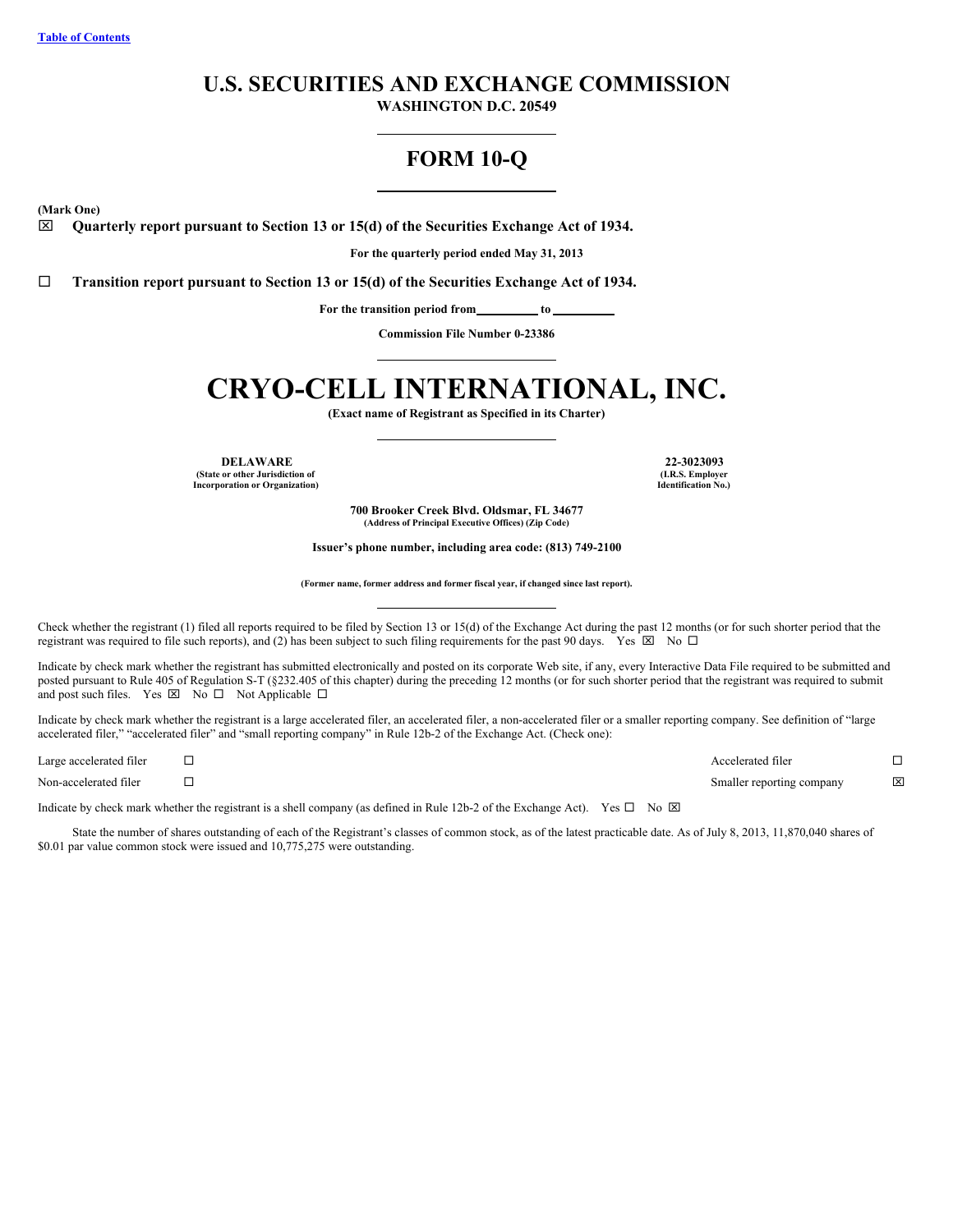# <span id="page-1-0"></span>**TABLE OF CONTENTS**

| PART I - FINANCIAL INFORMATION (UNAUDITED)                                                           |                |
|------------------------------------------------------------------------------------------------------|----------------|
| <b>Item 1. Financial Statements</b>                                                                  |                |
| <b>Consolidated Balance Sheets</b>                                                                   | 3              |
| <b>Consolidated Statements of Operations</b>                                                         | $\overline{4}$ |
| <b>Consolidated Statements of Cash Flows</b>                                                         | 5              |
| <b>Notes to Consolidated Financial Statements</b>                                                    | 6              |
| <b>Item 2. Management's Discussion and Analysis of Financial Condition and Results of Operations</b> | 22             |
| <b>Item 3. Quantitative and Qualitative Disclosures about Market Risk</b>                            | 32             |
| <b>Item 4. Controls and Procedures</b>                                                               | 32             |
| <b>PART II - OTHER INFORMATION</b>                                                                   |                |
| <b>Item 1. Legal Proceedings</b>                                                                     | 33             |
| <b>Item 1A. Risk Factors</b>                                                                         | 34             |
| <b>Item 2. Unregistered Sales of Equity Securities and Use of Proceeds</b>                           | 34             |
| <b>Item 3. Defaults Upon Senior Securities</b>                                                       | 34             |
| <b>Item 4. Mine Safety Disclosures</b>                                                               | 34             |
| <b>Item 5. Other Information</b>                                                                     | 34             |
| <b>Item 6. Exhibits</b>                                                                              | 35             |
| <b>SIGNATURES</b>                                                                                    | 36             |

**PAGE**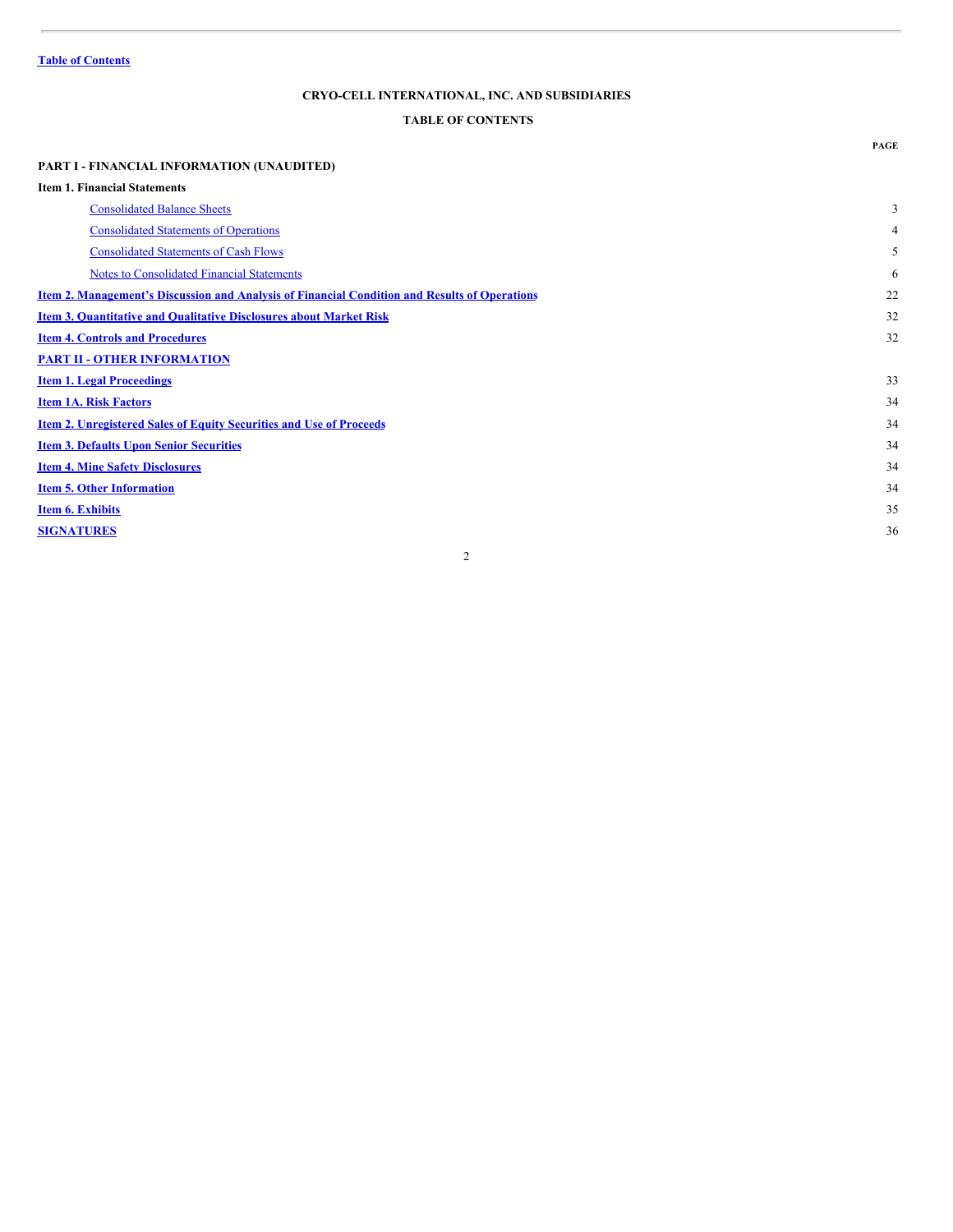<span id="page-2-0"></span>CONSOLIDATED BALANCE SHEETS

|                                                                                                                           | May 31,<br>2013<br>(unaudited) | November 30.<br>2012 |
|---------------------------------------------------------------------------------------------------------------------------|--------------------------------|----------------------|
| <b>ASSETS</b>                                                                                                             |                                |                      |
| <b>Current Assets</b>                                                                                                     |                                |                      |
| Cash and cash equivalents                                                                                                 | \$2,904,464                    | \$2,677,382          |
| Restricted cash                                                                                                           | 2,506,013                      | 2,576,844            |
| Accounts receivable (net of allowance for doubtful accounts of \$1,543,327 and \$1,367,465, respectively)                 | 3,568,004                      | 3,401,597            |
| Prepaid expenses and other current assets                                                                                 | 601,942                        | 659,179              |
| Total current assets                                                                                                      | 9,580,423                      | 9,315,002            |
| <b>Property and Equipment-net</b>                                                                                         | 1,274,730                      | 1,281,075            |
| <b>Other Assets</b>                                                                                                       |                                |                      |
| Marketable securities and other investments                                                                               | 25,770                         | 13,660               |
| Investment in Saneron CCEL Therapeutics, Inc.                                                                             | 684,000                        | 684,000              |
| Long-term note receivable, net of current portion                                                                         | 259,135                        | 550.697              |
| Deposits and other assets, net                                                                                            | 115,096                        | 486,225              |
| Total other assets                                                                                                        | 1,084,001                      | 1,734,582            |
| Total assets                                                                                                              | \$11,939,154                   | \$12,330,659         |
| <b>LIABILITIES AND STOCKHOLDERS' DEFICIT</b>                                                                              |                                |                      |
| <b>Current Liabilities</b>                                                                                                |                                |                      |
| Accounts payable                                                                                                          | \$1,277,517                    | \$1,209,973          |
| Accrued expenses                                                                                                          | 2,821,208                      | 2,917,758            |
| Deferred revenue                                                                                                          | 6,562,720                      | 6,536,160            |
| Total current liabilities                                                                                                 | 10,661,445                     | 10,663,891           |
| <b>Other Liabilities</b>                                                                                                  |                                |                      |
| Deferred revenue, net of current portion                                                                                  | 8,392,526                      | 8,364,533            |
| Long-term liability - revenue sharing agreements                                                                          | 2,300,000                      | 2,300,000            |
| Total other liabilities                                                                                                   | 10,692,526                     | 10,664,533           |
| Commitments and Contingencies (Note 7)                                                                                    |                                |                      |
| <b>Stockholders' Deficit</b>                                                                                              |                                |                      |
| Preferred stock (\$.01 par value, 500,000 authorized and none issued)                                                     |                                |                      |
| Common stock (\$.01 par value, 20,000,000 authorized; 11,867,540 issued and 10,774,775 outstanding as of May 31, 2013 and |                                |                      |
| 11,860,040 issued and 11,067,666 outstanding as of November 30, 2012)                                                     | 118,675                        | 118,600              |
| Additional paid-in capital                                                                                                | 27,074,969                     | 26,824,478           |
| Treasury stock, at cost                                                                                                   | (2,855,471)                    | (2,187,505)          |
| Accumulated deficit                                                                                                       | (33, 752, 990)                 | (33,753,338)         |
| Total stockholders' deficit                                                                                               | (9,414,817)                    | (8,997,765)          |
| Total liabilities and stockholders' deficit                                                                               | \$11,939,154                   | \$12,330,659         |

The accompanying notes are an integral part of these consolidated financial statements.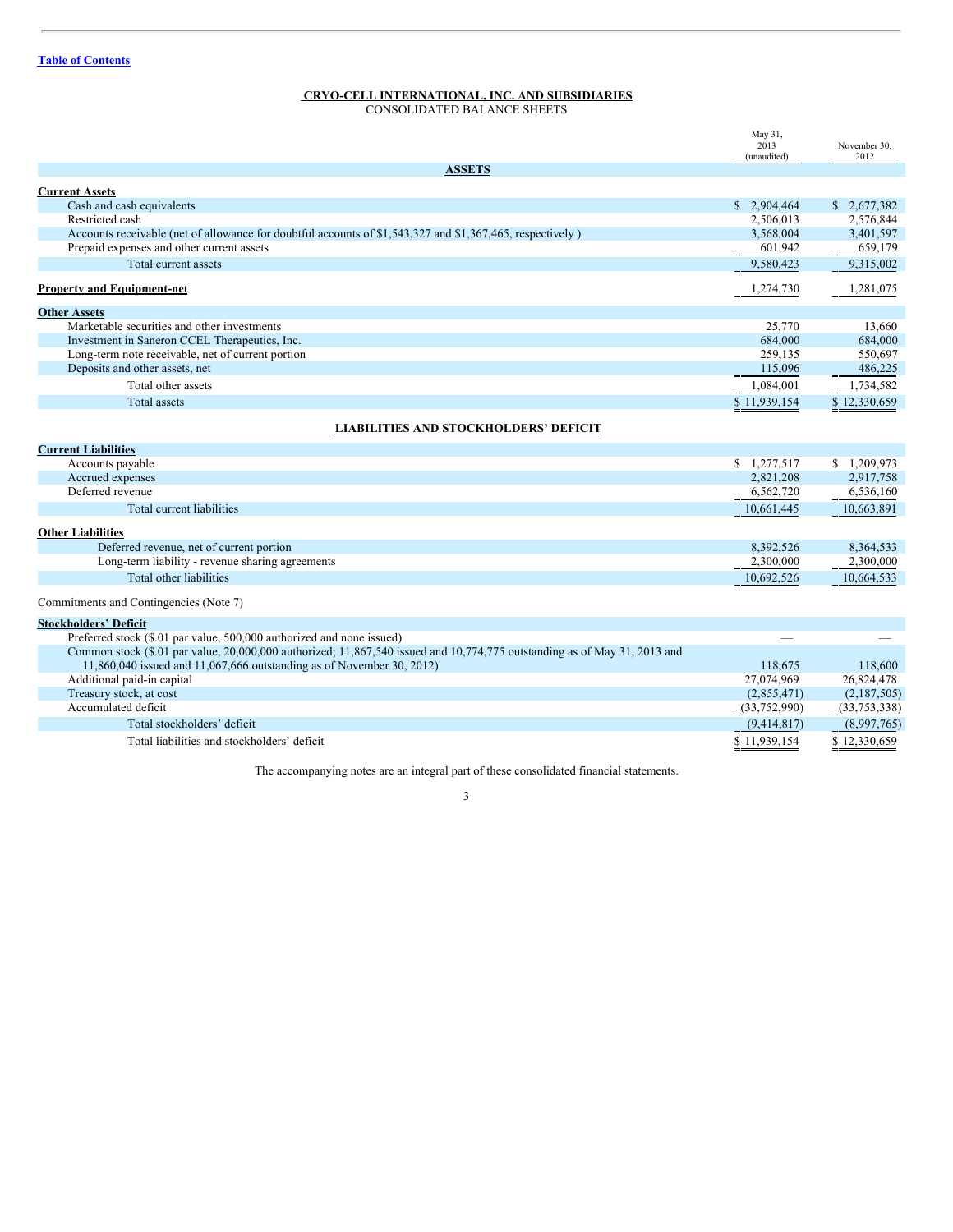<span id="page-3-0"></span>CONSOLIDATED STATEMENTS OF OPERATIONS (Unaudited)

| $($ Unaudited $)$                                                         |                            |                 |                          |                 |
|---------------------------------------------------------------------------|----------------------------|-----------------|--------------------------|-----------------|
|                                                                           | For the Three Months Ended |                 | For the Six Months Ended |                 |
|                                                                           | May 31,<br>2013            | May 31,<br>2012 | May 31,<br>2013          | May 31,<br>2012 |
| <b>Revenue:</b>                                                           |                            |                 |                          |                 |
| Processing and storage fees                                               | \$4,530,333                | \$4,106,416     | \$8,806,886              | \$7,943,263     |
| Licensee income                                                           | 328,230                    | 319,133         | 651,764                  | 660,875         |
| Total revenue                                                             | 4,858,563                  | 4,425,549       | 9,458,650                | 8,604,138       |
| <b>Costs and Expenses:</b>                                                |                            |                 |                          |                 |
| Cost of sales                                                             | 1,375,024                  | 1,209,900       | 2,654,837                | 2,236,803       |
| Selling, general and administrative expenses                              | 2,957,968                  | 4,284,696       | 5,653,246                | 7,445,493       |
| Abandonment of patents                                                    | 378,837                    |                 | 378,837                  |                 |
| Research, development and related engineering                             | 7,065                      | 7,841           | 17,986                   | 22,420          |
| Depreciation and amortization                                             | 50,841                     | 44,835          | 101,855                  | 101,090         |
| Total costs and expenses                                                  | 4,769,735                  | 5,547,272       | 8,806,761                | 9,805,806       |
| <b>Operating Income (Loss)</b>                                            | 88,828                     | (1,121,723)     | 651,889                  | (1,201,668)     |
| <b>Other Income (Expense):</b>                                            |                            |                 |                          |                 |
| Other income                                                              | 10,969                     | 11,234          | 23,226                   | 31,648          |
| Extinguishment of revenue sharing agreements                              |                            | (54, 555)       |                          | (1,281,945)     |
| Interest expense                                                          | (262, 211)                 | (277, 251)      | (512,749)                | (576, 416)      |
| Total other expense                                                       | (251, 242)                 | (320, 572)      | (489, 523)               | (1,826,713)     |
| (Loss) Income before equity in losses of affiliate and income tax expense | (162, 414)                 | (1,442,295)     | 162,366                  | (3,028,381)     |
| Equity in losses of affiliate                                             | (38, 450)                  | (38, 832)       | (76,900)                 | (77, 664)       |
| (Loss) Income before income tax expense                                   | (200, 864)                 | (1,481,127)     | 85,466                   | (3,106,045)     |
| Income tax expense                                                        | (42, 794)                  | (1,743,803)     | (85, 118)                | (1,800,948)     |
| <b>Net (Loss) Income</b>                                                  | \$<br>(243, 658)           | \$ (3,224,930)  | $\frac{1}{2}$<br>348     | \$ (4,906,993)  |
| Net (loss) income per common share - basic                                | (0.02)<br>\$               | \$<br>(0.28)    | \$<br>0.00               | (0.43)<br>\$    |
| Weighted average common shares outstanding - basic                        | 10,946,743                 | 11,322,143      | 10,964,370               | 11,405,106      |
| Net (loss) income per common share - diluted                              | (0.02)<br>S                | (0.28)<br>\$    | 0.00<br>S                | (0.43)<br>\$    |

Weighted average common shares outstanding - diluted 10,946,743 10,946,743 11,322,143 11,082,564 11,405,106

The accompanying notes are an integral part of these consolidated financial statements.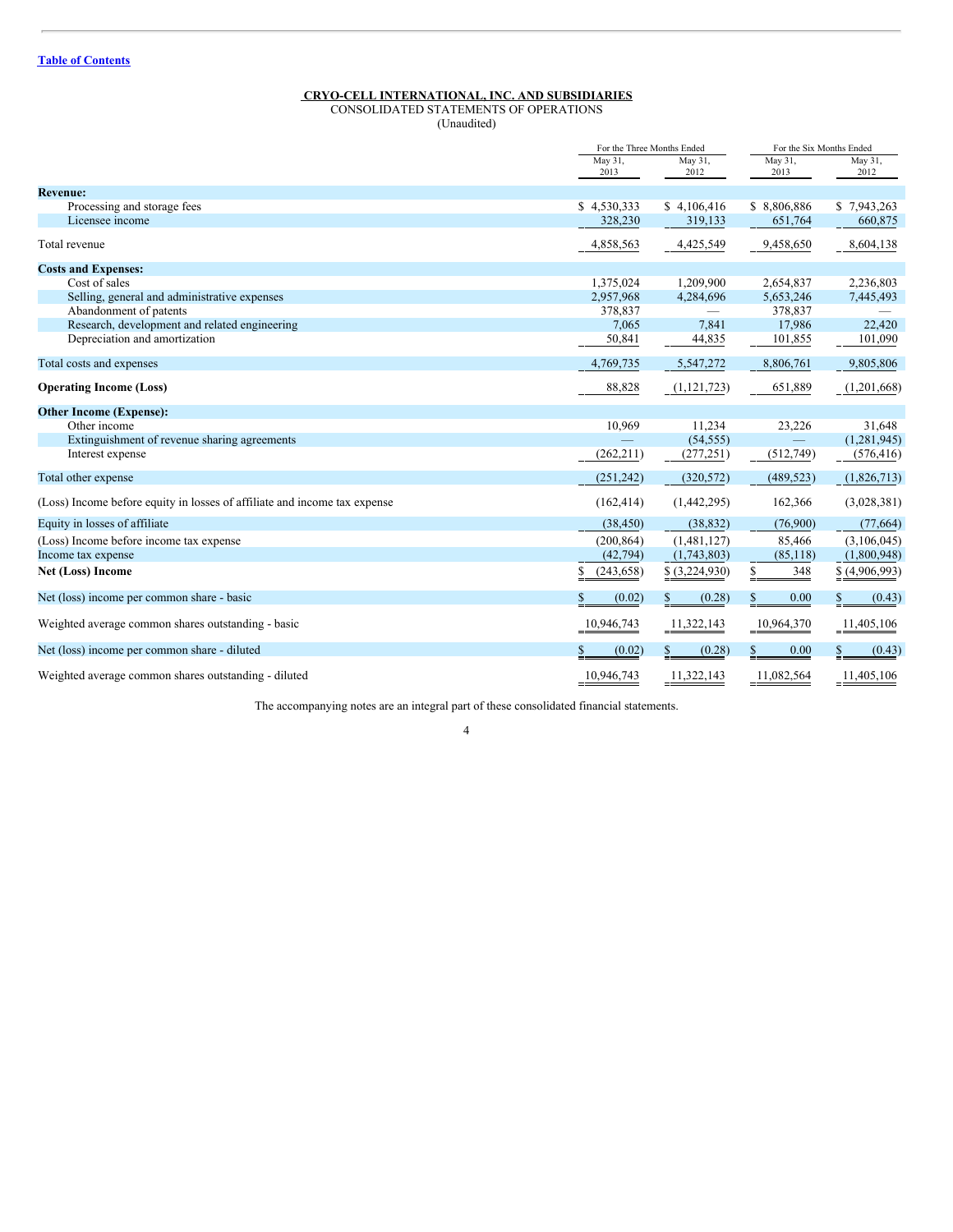# <span id="page-4-0"></span>CONSOLIDATED STATEMENTS OF CASH FLOWS

(Unaudited)

|                                                                                                    |                                 | For the Six Months Ended |
|----------------------------------------------------------------------------------------------------|---------------------------------|--------------------------|
|                                                                                                    | May 31,<br>2013                 | May 31,<br>2012          |
| Cash flows from operating activities:                                                              |                                 |                          |
| Net income (loss)                                                                                  | \$<br>348                       | \$(4,906,993)            |
| Adjustments to reconcile net income (loss) to net cash provided by (used in) operating activities: |                                 |                          |
| Depreciation and amortization expense                                                              | 206,103                         | 207,901                  |
| Abandonment of patents                                                                             | 378,837                         |                          |
| Loss on sale of property and equipment                                                             | 44,428                          | 7,210                    |
| Compensatory element of stock options                                                              | 161,841                         | 1,019,339                |
| Provision for doubtful accounts                                                                    | 223,786                         | 466,997                  |
| Equity in losses of affiliate                                                                      | 76,900                          | 77,664                   |
| Loss on extinguishment of revenue sharing agreements                                               | $\hspace{0.1mm}-\hspace{0.1mm}$ | 1,281,945                |
| Deferred income tax expense                                                                        |                                 | 1,718,919                |
| Changes in assets and liabilities:                                                                 |                                 |                          |
| Accounts and notes receivable                                                                      | (98, 631)                       | (419,266)                |
| Prepaid expenses and other current assets                                                          | 57,237                          | (62,030)                 |
| Deposits and other assets, net                                                                     | 13,000                          | 10,001                   |
| Accounts payable                                                                                   | 67.544                          | 170,281                  |
| Accrued expenses                                                                                   | (96, 550)                       | 163,501                  |
| Deferred consulting obligation                                                                     |                                 | (58, 411)                |
| Deferred revenue                                                                                   | 54,553                          | (111, 404)               |
| Net cash provided by (used in) operating activities                                                | 1,089,396                       | (434, 346)               |
| Cash flows from investing activities:                                                              |                                 |                          |
| Restricted cash held in escrow                                                                     | 70,831                          | 49,367                   |
| Purchases of property and equipment                                                                | (230, 369)                      | (116, 527)               |
| Purchases of marketable securities and other investments                                           | (12,110)                        | (13,380)                 |
| Proceeds from sale of marketable securities and other investments                                  | $\overline{\phantom{0}}$        | 1,008,404                |
| Investments in patents                                                                             | (34, 525)                       | (20, 385)                |
| Net cash (used in) provided by investing activities                                                | (206, 173)                      | 907,479                  |
| Cash flows from financing activities:                                                              |                                 |                          |
| Extinguishment of revenue sharing agreements                                                       |                                 | (2,576,000)              |
| Treasury stock purchases                                                                           | (667, 966)                      | (1,400,471)              |
| Proceeds from the exercise of stock options                                                        | 11,825                          |                          |
| Net cash used in financing activities                                                              | (656, 141)                      | (3,976,471)              |
| Increase (decrease) in cash and cash equivalents                                                   | 227,082                         | (3,503,338)              |
| Cash and cash equivalents - beginning of period                                                    | 2,677,382                       | 6,305,095                |
| Cash and cash equivalents - end of period                                                          | \$2,904,464                     | \$2,801,757              |

The accompanying notes are an integral part of these consolidated financial statements.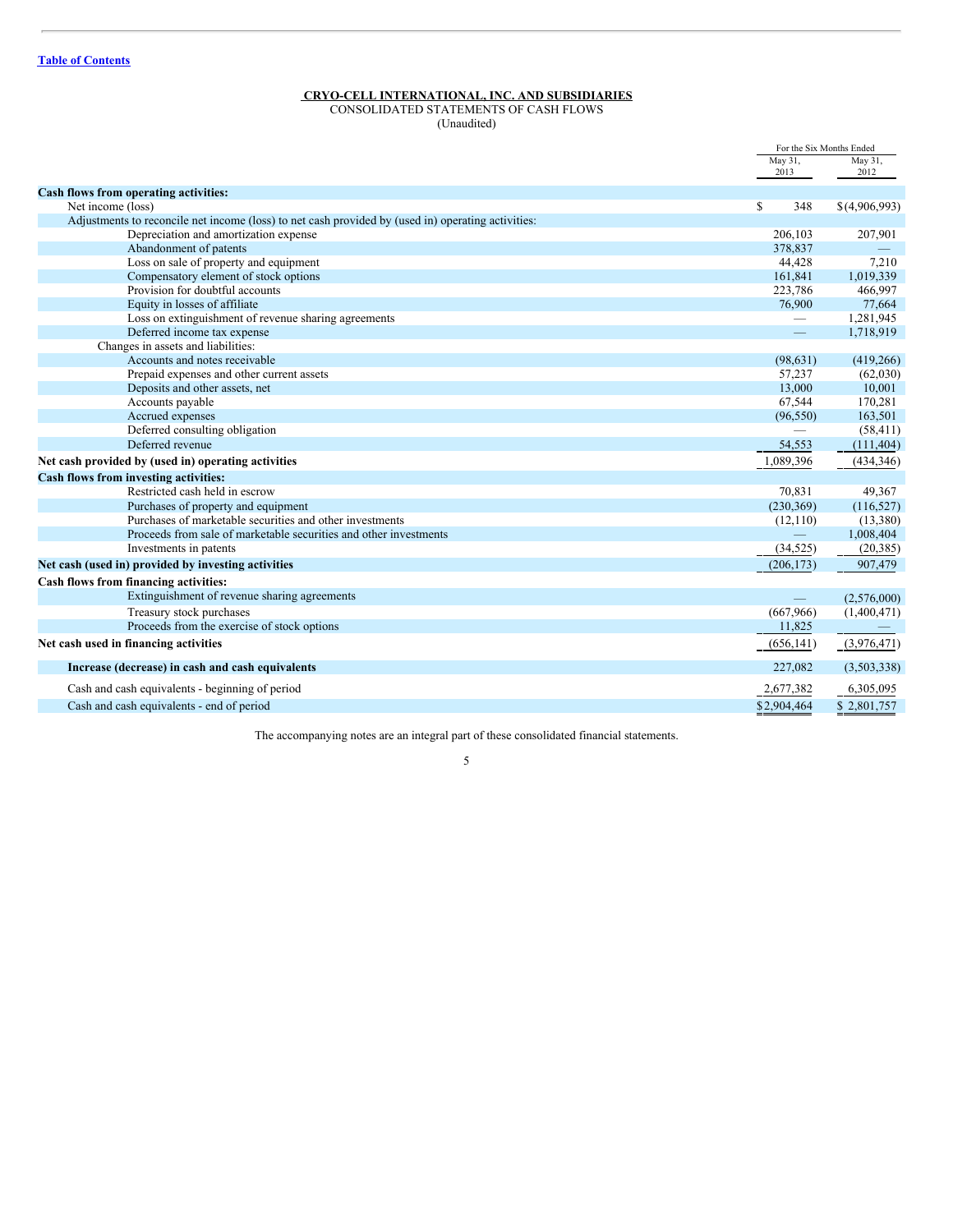#### <span id="page-5-0"></span>**CRYO-CELL INTERNATIONAL, INC. AND SUBSIDIARIES NOTES TO CONSOLIDATED FINANCIAL STATEMENTS May 31, 2013 (Unaudited)**

#### **Note 1 - Basis of Presentation and Significant Accounting Policies**

The unaudited consolidated financial statements including the Consolidated Balance Sheets as of May 31, 2013 and November 30, 2012, the related Consolidated Statements of Operations for the three and six months ended May 31, 2013 and May 31, 2012 and the Consolidated Statements of Cash Flows for the six months ended May 31, 2013 and 2012 have been prepared by Cryo-Cell International, Inc. and its subsidiaries ("the Company" or "Cryo-Cell") pursuant to the rules and regulations of the Securities and Exchange Commission for interim financial reporting. Certain financial information and note disclosures, which are normally included in annual financial statements prepared in accordance with accounting principles generally accepted in the United States of America, have been condensed or omitted pursuant to those rules and regulations. It is suggested that these consolidated financial statements be read in conjunction with the financial statements and notes thereto included in the Company's November 30, 2012 Annual Report on Form 10-K. In the opinion of management, all adjustments (which include only normal recurring adjustments) necessary to present fairly the financial position, results of operations, and changes in cash flows for all periods presented have been made. The results of operations for the three and six months ended May 31, 2013 are not necessarily indicative of the results expected for any interim period in the future or the entire year ending November 30, 2013.

#### **Revenue Recognition**

#### *Revenue Recognition for Arrangements with Multiple Deliverables*

For multi-element arrangements, the Company allocates revenue to all deliverables based on their relative selling prices. In such circumstances, accounting principles establish a hierarchy to determine the selling price to be used for allocating revenue to deliverables as follows: (i) vendor-specific objective evidence of fair value ("VSOE"), (ii) third-party evidence of selling price ("TPE"), and (iii) best estimate of the selling price ("ESP"). VSOE generally exists only when the Company sells the deliverable separately and it is the price actually charged by the Company for that deliverable.

The Company has identified two deliverables generally contained in the arrangements involving the sale of its umbilical cord blood product. The first deliverable is the processing of a specimen. The second deliverable is either the annual storage of a specimen or the 21-year storage fee charged for a specimen. The Company has allocated revenue between these deliverables using the relative selling price method. The Company has VSOE for its annual storage fees as the Company renews storage fees annually with its customers on a stand-alone basis. Because the Company has neither VSOE nor TPE for the processing and 21-year storage deliverables, the allocation of revenue has been based on the Company's ESPs. Amounts allocated to processing a specimen are recognized at the time of sale. Amounts allocated to the storage of a specimen are recognized ratably over the contractual storage period. Any discounts given to the customer are recognized by applying the relative selling price method whereby after the Company determines the selling price to be allocated to each deliverable (processing and storage), the sum of the prices of the deliverables is then compared to the arrangement consideration, and any difference is applied to the separate deliverables ratably.

The Company's process for determining its ESP for deliverables without VSOE or TPE considers multiple factors that may vary depending upon the unique facts and circumstances related to each deliverable. Key factors considered by the Company in developing the ESPs for its processing and 21 year storage fee include the Company's historical pricing practices as well as expected profit margins.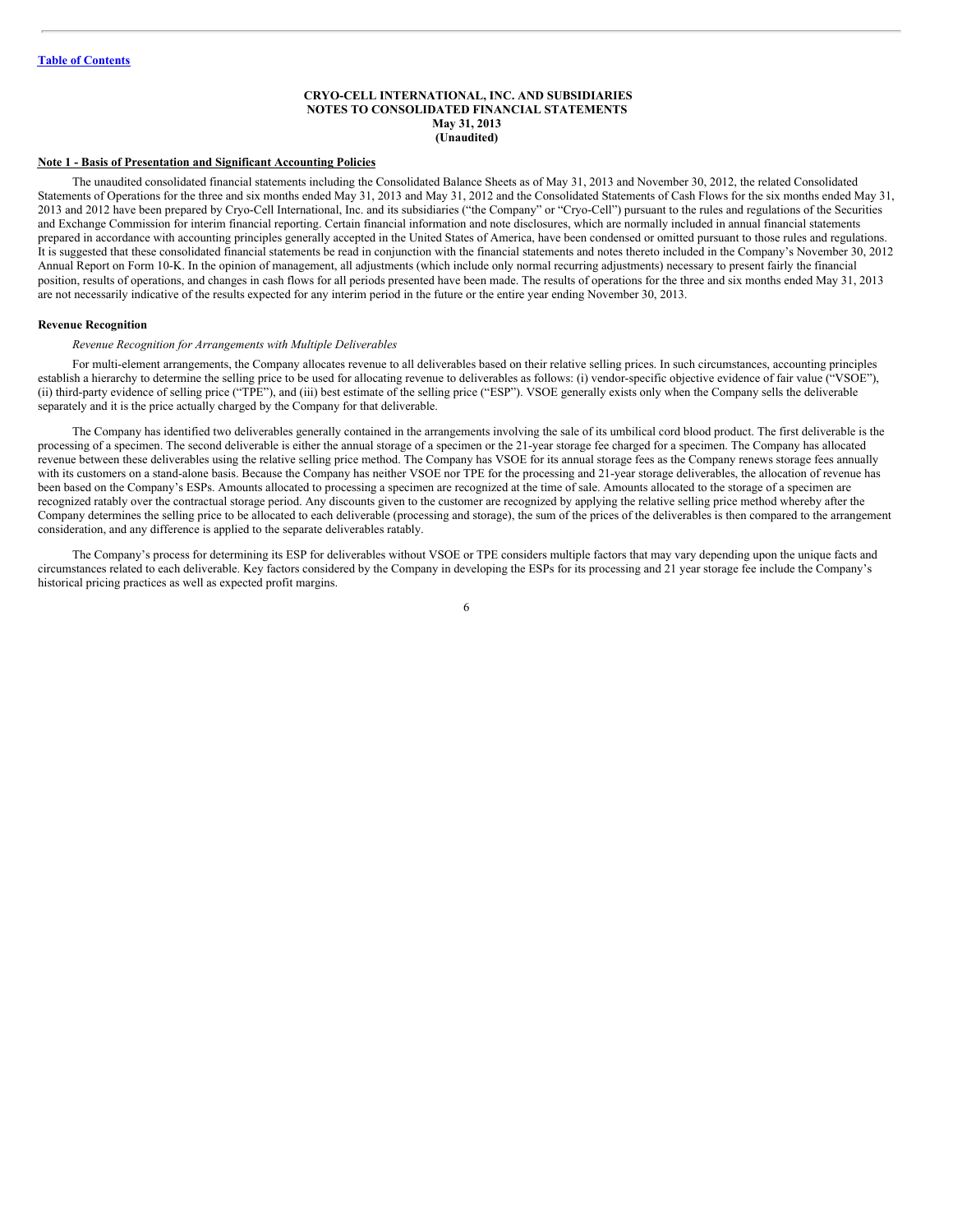The Company records revenue from processing and storage of specimens and pursuant to agreements with licensees. The Company recognizes revenue from processing fees upon completion of processing and recognizes storage fees ratably over the contractual storage period, as well as, other income from royalties paid by licensees related to long-term storage contracts which the Company has under license agreements. Contracted storage periods can range from one to twenty-one years. Deferred revenue on the accompanying consolidated balance sheets includes the portion of the annual storage fee and the twenty-one year storage fee that is being recognized over the contractual storage period as well as royalties received from foreign licensees related to long-term storage contracts in which the Company has future obligations under the license agreement. The Company classifies deferred revenue as current if the Company expects to recognize the related revenue over the next 12 months. The Company also records revenue within processing and storage fees from shipping and handling billed to customers when earned. Shipping and handling costs that the Company incurs are expensed and included in cost of sales.

The Company has not had a third party conduct a physical inventory count of all specimens stored; however, the Company from time to time will perform a physical inventory count of specimens stored to ensure that all records are accurate.

#### **Income Taxes**

Deferred income tax assets and liabilities are recognized for the estimated future tax consequences attributable to differences between financial statement carrying amounts of existing assets and liabilities and their respective tax bases. Deferred income tax assets and liabilities are measured using enacted tax rates expected to be recovered or settled. The Company has recorded a valuation allowance of \$10,885,000 and \$10,947,000 as of May 31, 2013 and November 30, 2012, respectively, as the Company does not believe it is "more likely than not" that all future income tax benefits will be realized. When the Company changes its determination as to the amount of deferred income tax assets that can be realized, the valuation allowance is adjusted with a corresponding impact to income tax expense in the period in which such determination is made. The ultimate realization of the Company's deferred income tax assets depends upon generating sufficient taxable income prior to the expiration of the tax attributes. In assessing the need for a valuation allowance, the Company projects future levels of taxable income. This assessment requires significant judgment. The Company examines the evidence related to the recent history of income or losses, the economic conditions in which the Company operates and forecasts and projections to make that determination.

The Company did not record U.S. income tax expense during the three and six months ended May 31, 2013 as the company incurred a tax loss which resulted in an increase to the net operating loss deferred tax asset, which was offset by an increase to the valuation allowance.

There was approximately \$1,700,000 of U.S. income tax expense recorded for the three and six months ended May 31, 2012 as a result of the Company's decision to record a valuation allowance associated with certain of the Company's deferred tax assets during the second quarter of 2012, as it is more likely than not that the deferred tax assets will not be realized.

The Company has made certain strategic decisions during 2011 and 2012 concerning the negotiated termination of some of the perpetual Revenue Sharing Agreements ("RSA's"), the impairment of internal use software that is being replaced with a technology platform that is better suited for the Company's business needs and the implementation of a national sales force in order to generate growth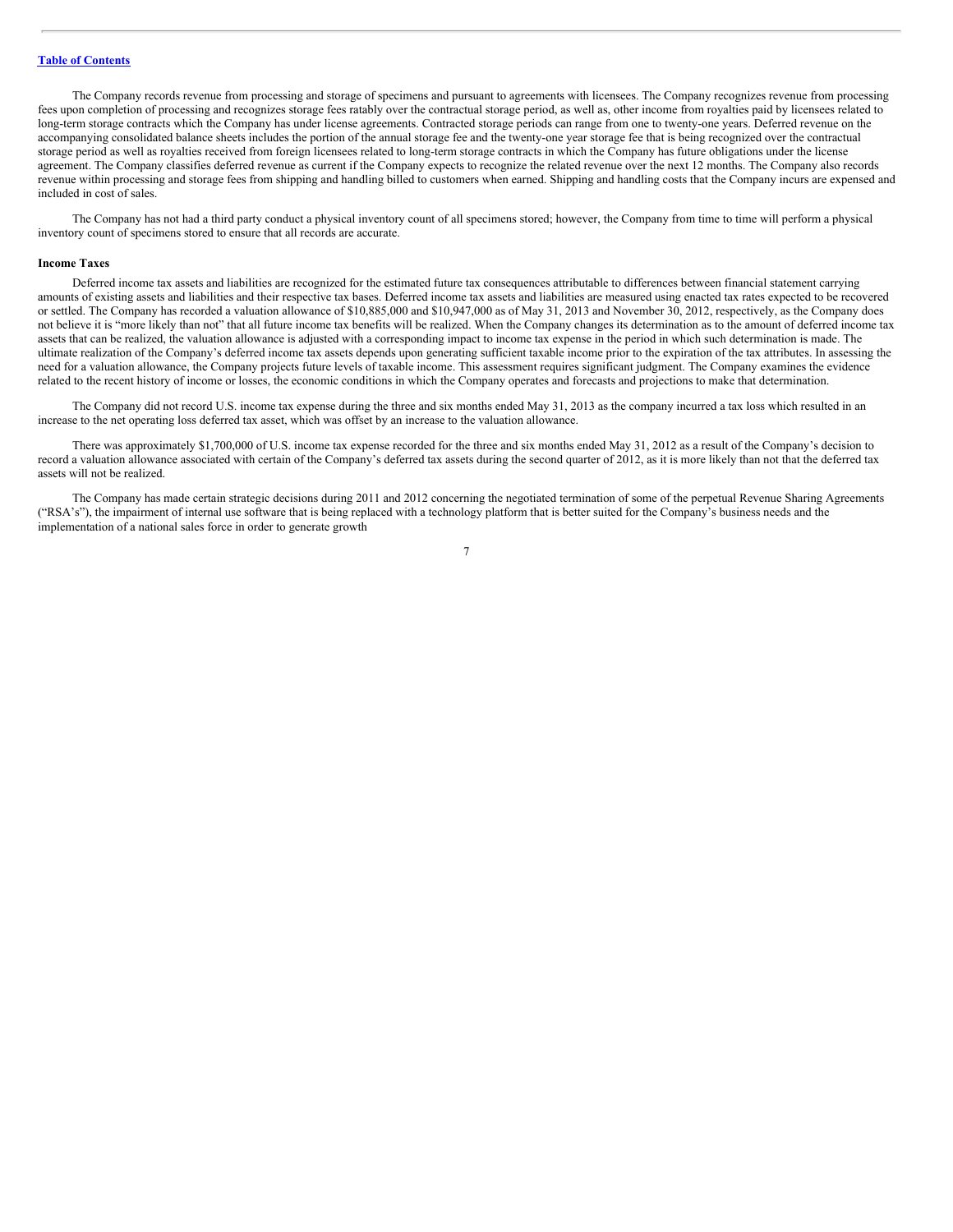and future value for the Company's stockholders. These strategic decisions, including the decision to terminate the former CEO's employment, resulted in losses in the past few quarters in late fiscal 2011 and the first six months of fiscal 2012. The accounting standards surrounding income taxes require a company to consider whether it is more likely than not that the deferred tax assets will be realized. Once a company has had cumulative losses in recent years, regardless of the nature of the loss, the accounting standards do not allow the Company to put significant reliance on future taxable income projections to overcome the more likely than not threshold that the deferred tax assets will be realized. As a result of these recent cumulative losses, the Company reserved approximately \$1,700,000 as of May 31, 2012 resulting in a charge to earnings during the three months ended May 31, 2012.

The Company records foreign income taxes withheld from installment payments of non-refundable up-front license fees and royalty income earned on the processing and storage of cord blood stem cell specimens in geographic areas where the Company has license agreements. The Company recognized approximately \$43,000 and \$25,000 for the three months ended May 31, 2013 and 2012, respectively, of foreign income tax expense. The Company recognized approximately \$85,000 and \$82,000 for the six months ended May 31, 2013 and 2012, respectively, of foreign income tax expense. Foreign income tax expense is included in income tax expense in the accompanying consolidated statements of operations.

The Company recognizes the financial statement benefit of a tax position only after determining that the relevant tax authority would more likely than not sustain the position following an audit. For tax positions meeting the more-likely-than-not threshold, the amount recognized in the financial statements is the largest benefit that has a greater than 50 percent likelihood of being realized upon ultimate settlement with the relevant tax authority. Increases or decreases to the unrecognized tax benefits could result from management's belief that a position can or cannot be sustained upon examination based on subsequent information or potential lapse of the applicable statute of limitation for certain tax positions.

The Company recognizes interest and penalties related to uncertain tax positions in income tax expense. For the three and six months ended May 31, 2013 and May 31, 2012, the Company had no provisions for interest or penalties related to uncertain tax positions.

#### **Long-Lived Assets**

The Company evaluates the realizability of its long-lived assets, which requires impairment losses to be recorded on long-lived assets used in operations when indicators of impairment, such as reductions in demand or when significant economic slowdowns are present. Reviews are performed to determine whether the carrying value of an asset is impaired, based on comparisons to undiscounted expected future cash flows. If this comparison indicates that there is impairment and carrying value is in excess of fair value, the impaired asset is written down to fair value, which is typically calculated using: (i) quoted market prices or (ii) discounted expected future cash flows utilizing a discount rate. The Company did not note any impairment for the three and six months ended May 31, 2013 and 2012.

Due to tests performed during the six months ended May 31, 2013, management decided to discontinue pursuing certain patents and trademarks related to the Company's menstrual stem cell technology resulting in a write-off of approximately \$379,000, for abandoned patents and trademarks which is reflected as abandonment of patents in the accompanying consolidated statements of operations. The impact to future operations is insignificant and it will not impact the Company's core operations.

#### **Stock Compensation**

As of May 31, 2013, the Company has three stock-based compensation plans, which are described in Note 4.

The Company recognized approximately \$72,000 and \$760,000 for the three months ended May 31, 2013 and May 31, 2012, respectively, of stock compensation expense. The Company recognized approximately \$162,000 and \$1,019,000 for the six months ended May 31, 2013 and May 31, 2012, respectively, of stock compensation expense. On May 30, 2012, the Company was notified that Mr. Ki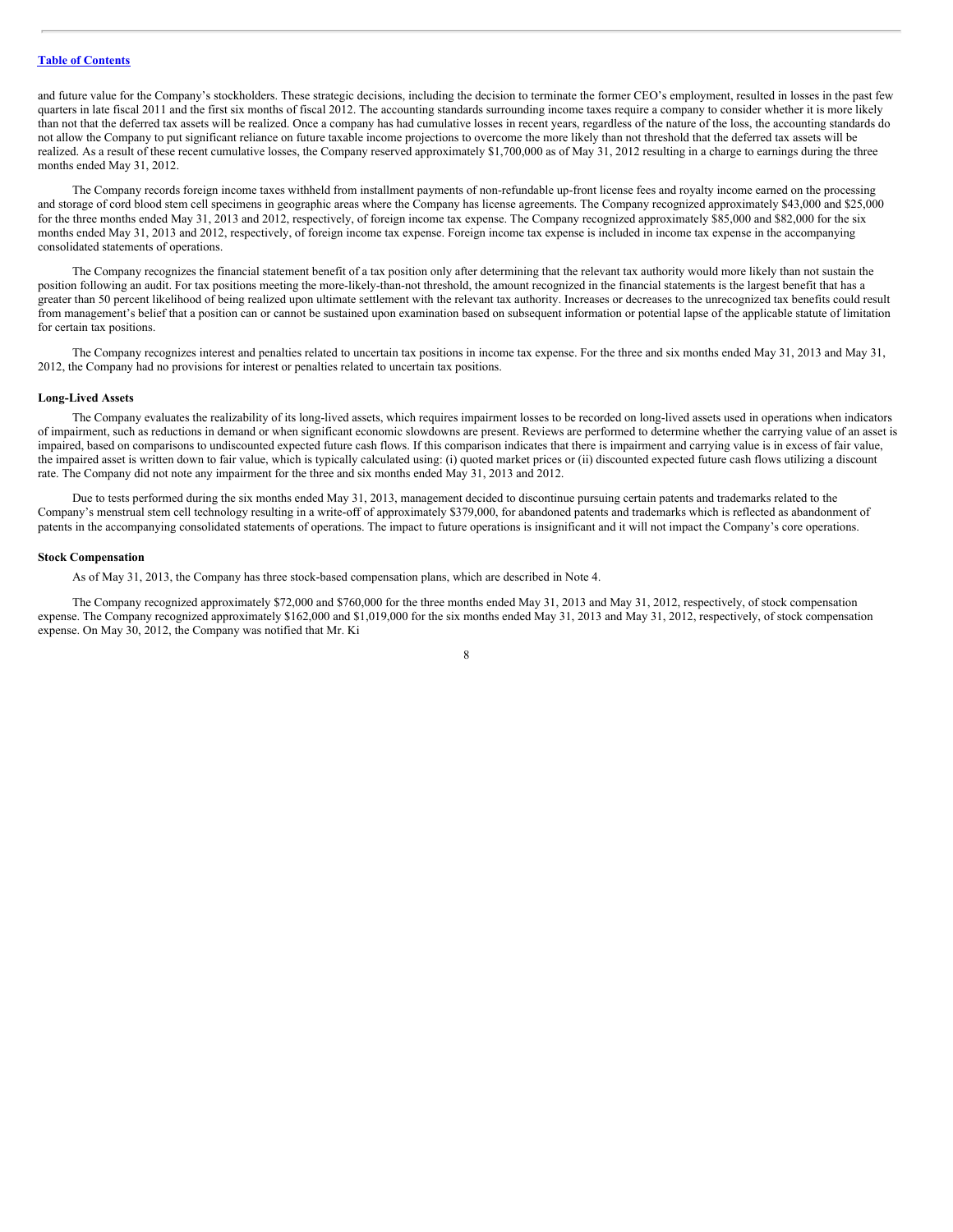Yong Choi nominated himself and five other persons for election as directors to compete with the Company's existing board of directors at the 2012 Annual Meeting. Pursuant to the Co-CEO's employment agreements, if the Company receives a Nomination Solicitation Notice, as defined in the Company's Bylaws, all options that have been issued to the Co-CEO's will immediately vest. Included in stock compensation expense for the three months ended May 31, 2012 is approximately \$700,000 that is due to the immediate vesting of the options issued to the Co-CEO's.

The Company recognizes stock-based compensation based on the fair value of the related awards. Under the fair value recognition guidance of stock-based compensation accounting rules, stock-based compensation expense is estimated at the grant date based on the fair value of the award and is recognized as expense over the requisite service period of the award. The fair value of service-based vesting condition and performance-based vesting condition stock option awards is determined using the Black-Scholes valuation model. The Company estimates the fair value of stock option awards as of the grant date by applying the Black-Scholes option pricing model. For stock option awards with only service-based vesting conditions and graded vesting features, the Company recognizes stock compensation expense based on the graded-vesting method. To value awards with market-based vesting conditions the Company uses a binomial valuation model. The Company recognizes compensation cost for awards with market-based vesting conditions on a graded-vesting basis over the derived service period. The use of these valuation models involve assumptions that are judgmental and highly sensitive in the determination of compensation expense and include the expected life of the option, stock price volatility, risk-free interest rate, dividend yield, exercise price, and forfeiture rate. Forfeitures are estimated at the time of valuation and reduce expense ratably over the vesting period.

The estimation of stock awards that will ultimately vest requires judgment and to the extent that actual results or updated estimates differ from current estimates, such amounts will be recorded as a cumulative adjustment in the period they become known. The Company considered many factors when estimating forfeitures, including the recipient groups and historical experience. Actual results and future changes in estimates may differ substantially from current estimates.

The Company issues performance-based equity awards which vest upon the achievement of certain financial performance goals, including revenue and income targets. Determining the appropriate amount to expense based on the anticipated achievement of the stated goals requires judgment, including forecasting future financial results. The estimate of the timing of the expense recognition is revised periodically based on the probability of achieving the required performance targets and adjustments are made as appropriate. The cumulative impact of any revision is reflected in the period of the change. If the financial performance goals are not met, the award does not vest, so no compensation cost is recognized and any previously recognized stock-based compensation expense is reversed.

The Company issues equity awards with market-based vesting conditions which vest upon the achievement of certain stock price targets. If the awards are forfeited prior to the completion of the derived service period, any recognized compensation is reversed. If the awards are forfeited after the completion of the derived service period, the compensation cost is not reversed, even if the awards never vest.

#### **Fair Value of Financial Instruments**

Management uses a fair value hierarchy, which gives the highest priority to quoted prices in active markets. The fair value of financial instruments is estimated based on market trading information, where available. Absent published market values for an instrument or other assets, management uses observable market data to arrive at its estimates of fair value. Management believes that the carrying amount of cash and cash equivalents, accounts receivable, notes receivable, accounts payable and accrued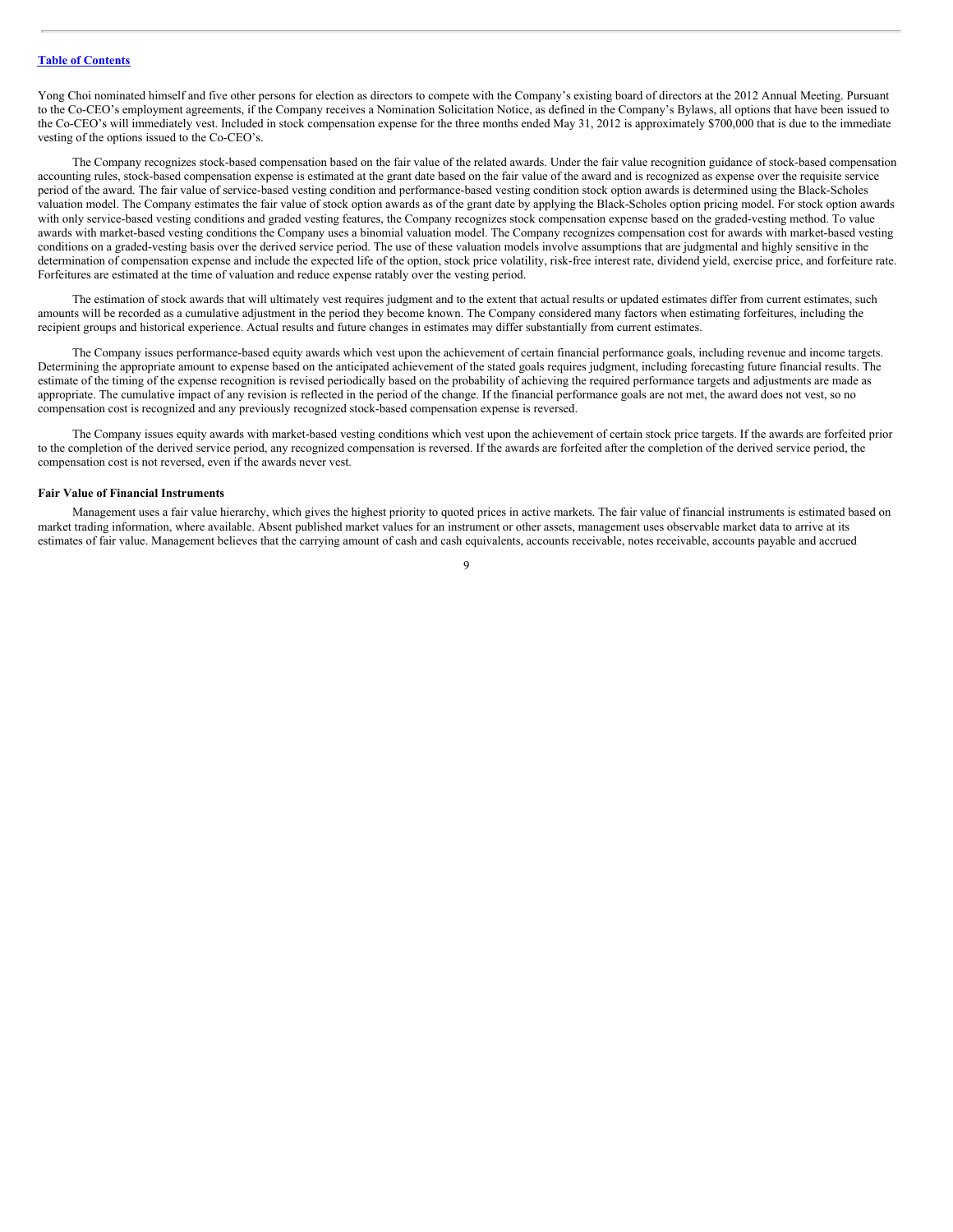expenses approximate fair value. The Company believes that the fair value of its revenue sharing agreements' liability recorded on the balance sheet is between the recorded book value and up to the Company's recent settlement experience as discussed in Note 8, due to the various terms and conditions associated with each Revenue Sharing Agreement.

The Company uses an accounting standard that defines fair value as an exit price, representing the amount that would be received to sell an asset or paid to transfer a liability in an orderly transaction between market participants at the measurement date. As such, fair value is a market-based measurement that should be determined based on assumptions that market participants would use in pricing an asset or liability. As a basis for considering such assumptions, the standard establishes a three-level fair value hierarchy that prioritizes the inputs used to measure fair value. The three levels of inputs used to measure fair value are as follows:

- Level 1 Quoted prices in active markets for identical assets or liabilities.
- Level 2 Observable inputs other than quoted prices included in Level 1, such as quoted prices for similar assets and liabilities in active markets; quoted prices for identical or similar assets and liabilities in markets that are not active; or other inputs that are observable or can be corroborated by observable market data.
- Level 3 Unobservable inputs that are supported by little or no market activity and that are significant to the fair value of the assets or liabilities. This includes certain pricing models, discounted cash flow methodologies and similar techniques that use significant unobservable inputs.

The following table summarizes the financial assets and liabilities measured at fair value on a recurring basis as of May 31, 2013 and November 30, 2012, respectively, segregated among the appropriate levels within the fair value hierarchy:

|                    | Fair Value at<br>May      | Fair Value Measurements<br>at May 31, 2013 Using |                                                       |         |
|--------------------|---------------------------|--------------------------------------------------|-------------------------------------------------------|---------|
| Description        | 31, 2013                  | Level 1                                          | Level 2                                               | Level 3 |
| Assets:            |                           |                                                  |                                                       |         |
| Trading securities | \$ 25,770                 | \$25,770                                         | _                                                     |         |
|                    | Fair Value at<br>November |                                                  | Fair Value Measurements<br>at November 30, 2012 Using |         |
| Description        | 30,<br>2012               | Level 1                                          | Level 2                                               | Level 3 |
| Assets:            |                           |                                                  |                                                       |         |
| Trading securities | \$13,660                  | \$13,660                                         |                                                       |         |

The following is a description of the valuation techniques used for these items, as well as the general classification of such items pursuant to the fair value hierarchy:

*Trading securities –* Fair values for these investments are based on quoted prices in active markets and are therefore classified within Level 1 of the fair value hierarchy.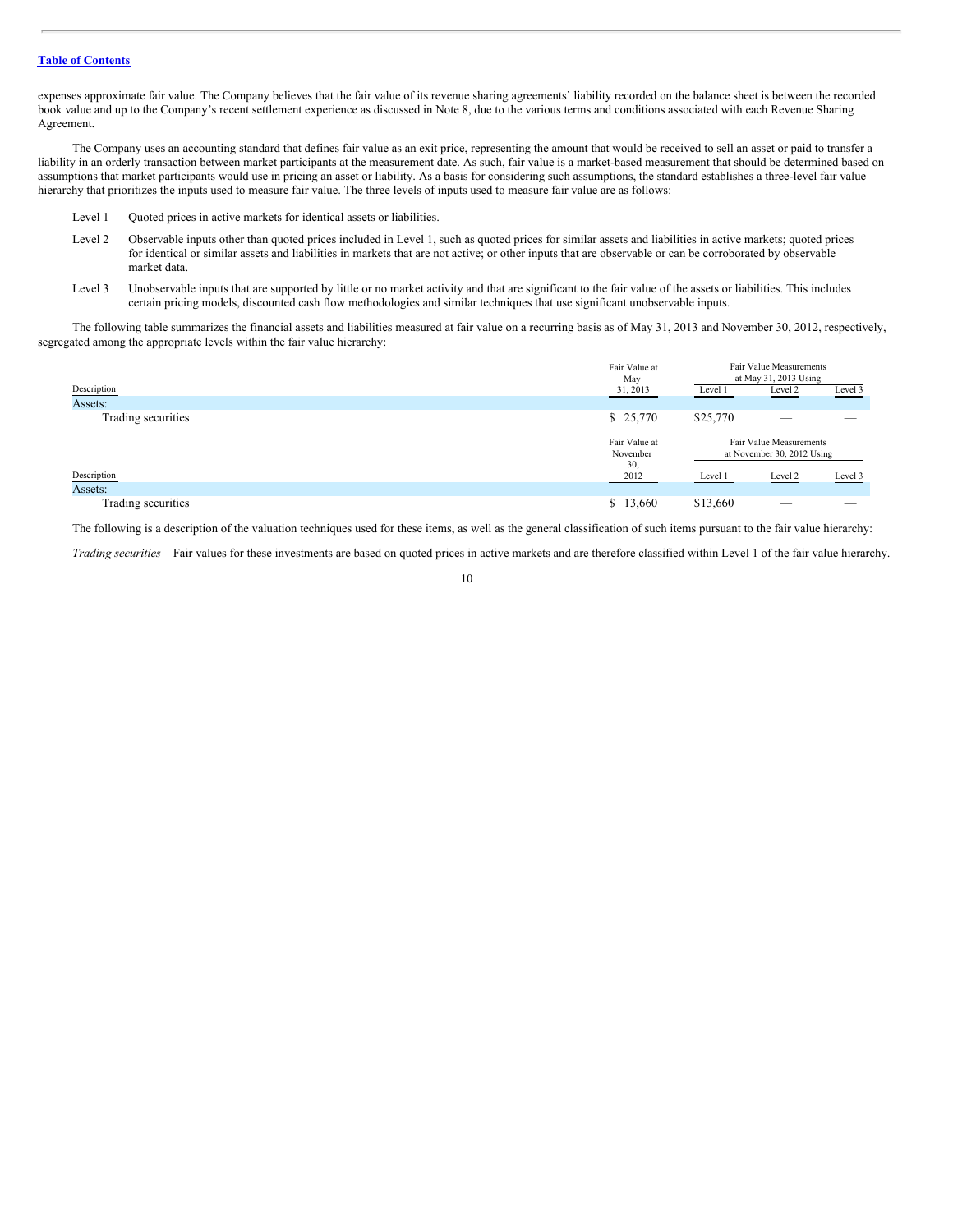The Company is permitted to make an election to carry certain eligible financial assets and liabilities at fair value, even if fair value measurement has not historically been required for such assets and liabilities under U.S. GAAP. The Company made no elections to record any such assets and or liabilities at fair value.

#### **Product Warranty and Cryo-Cell Cares<sup>TM</sup> Program**

In December 2005, the Company began providing its customers that enrolled after December 2005 a payment warranty under which the Company agrees to pay \$50,000 to its client if the umbilical cord blood product retrieved is used for a stem cell transplant for the donor or an immediate family member and fails to engraft, subject to various restrictions. Effective February 1, 2012, the Company increased the \$50,000 payment warranty to a \$75,000 payment warranty to all of its new clients. Additionally, under the Cryo-Cell Cares™ program, the Company will pay \$10,000 to the client to offset personal expenses if the umbilical cord blood product is used for bone marrow reconstitution in a myeloblative transplant procedure. The product warranty and the Cryo-Cell Cares program are available to clients who enroll under this structure for as long as the specimen is stored with the Company. The Company has not experienced any claims under the warranty program nor has it incurred costs related to these warranties. The Company does not maintain insurance for this warranty program and therefore maintains reserves to cover any estimated potential liabilities. The Company's reserve balance is based on the \$75,000 or \$50,000 (as applicable) maximum payment and the \$10,000 maximum expense reimbursement multiplied by formulas to determine the projected number of units requiring a payout. The Company determined the estimated expected usage and engraftment failure rates based on an analysis of the historical usage and failure rates and the historical usage and failure rates in other private and public cord blood banks based on published data. The Company's estimates of expected usage and engraftment failure could change as a result of changes in actual usage rates or failure rates and such changes would require an adjustment to the established reserves. The historical usage and failure rates have been very low and a small increase in the number of transplants or engraftment failures could cause a significant increase in the estimated rates used in determining the Company's reserve. In addition, the reserve will increase as additional umbilical cord blood specimens are stored which are subject to the warranty. As of May 31, 2013 and November 30, 2012 the Company recorded reserves under these programs in the amounts of \$15,066 and \$14,485, respectively, which are included in accrued expenses in the accompanying consolidated balance sheets.

#### **Recently Issued Accounting Pronouncements**

In February 2013, the FASB issued Accounting Standards Update No. 2013-02,*Comprehensive Income (Topic 220): Reporting of Amounts Reclassified Out of Accumulated Other Comprehensive Income* ("ASU 2013-02"). This update will require companies to present information about amounts reclassified out of accumulated other comprehensive income and their corresponding effect on net income in one place and reference the amounts to the related footnote disclosures. Current accounting standards present this information in different places throughout the financial statements. ASU 2013-02 is effective for interim and annual periods beginning after December 15, 2012, with early adoption permitted. The adoption of ASU 2013-02 will only impact disclosure requirements and will not have any effect on the Company's consolidated financial statements or on its financial condition.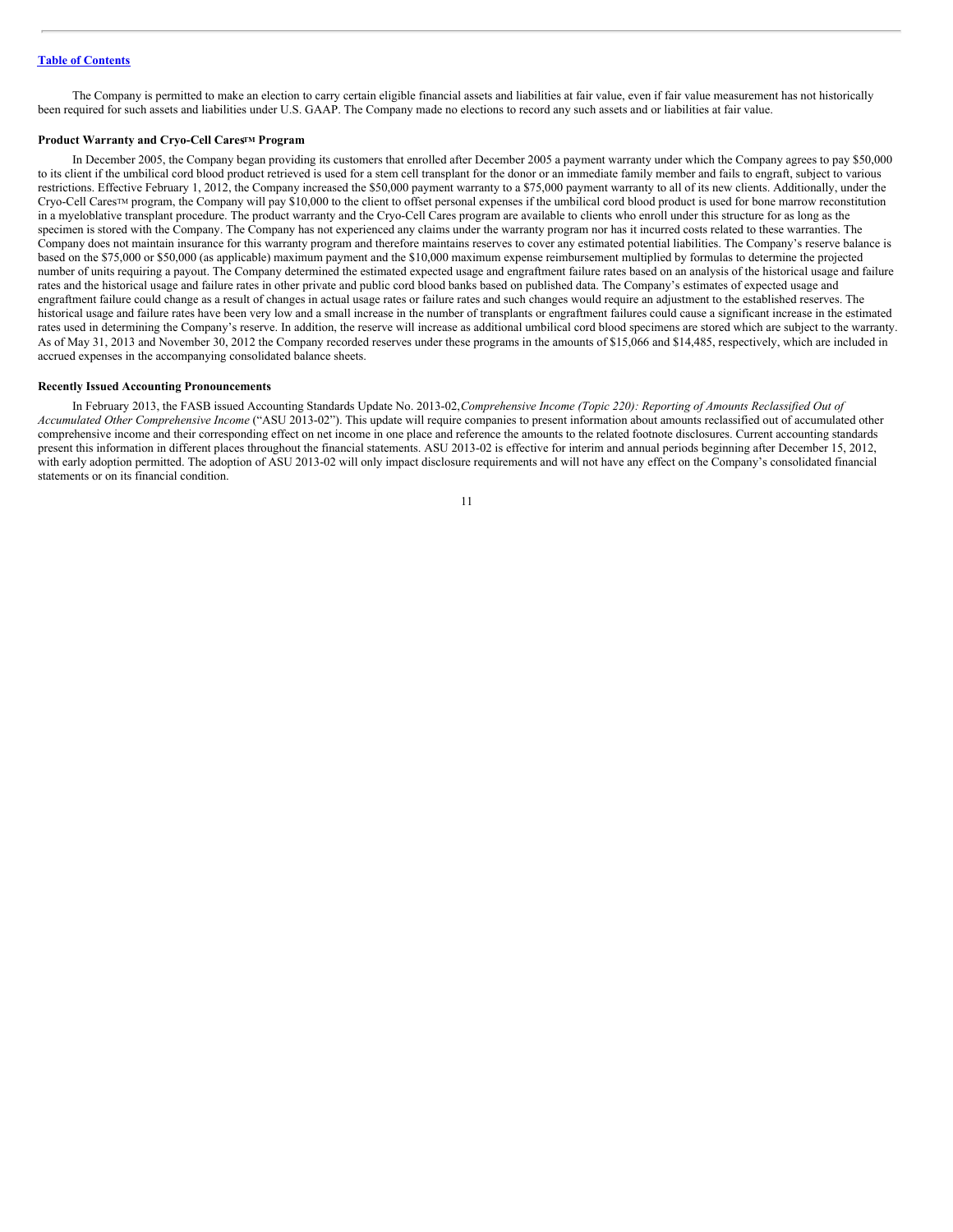# **Note 2 – Income (Loss) per Common Share**

The following table sets forth the calculation of basic and diluted net income (loss) per common share:

|                                                                | Three Months Ended |                |              | <b>Six Months Ended</b> |  |
|----------------------------------------------------------------|--------------------|----------------|--------------|-------------------------|--|
|                                                                | May 31, 2013       | May 31, 2012   | May 31, 2013 | May 31, 2012            |  |
| Numerator:                                                     |                    |                |              |                         |  |
| Net (Loss) Income                                              | (243, 658)         | (S, 3,244,930) | 348          | 4,906,993)<br>ſ\$       |  |
| Denominator:                                                   |                    |                |              |                         |  |
| Weighted-average shares outstanding-basic                      | 10,946,743         | 11,322,143     | 10,964,370   | 11,405,106              |  |
| Dilutive common shares issuable upon exercise of stock options |                    |                | 118,194      |                         |  |
| Weighted-average shares-diluted                                | 10.946.743         | 1.322.143      | 11,082,564   | 11,405,106              |  |
| Net (loss) income per common share:                            |                    |                |              |                         |  |
| Basic                                                          | (0.02)             | 0.28)          | 0.00         | 0.43)                   |  |
| Diluted                                                        | (0.02)             | 0.28)          | 0.00         | (0.43)                  |  |

For the three months ended May 31, 2013 and May 31, 2012, respectively, due to the Company incurring net losses, the Company excluded the effect of all outstanding stock options from the computation of diluted earnings per share, as the effect of potentially dilutive shares would be anti-dilutive.

For the six months ended May 31, 2013, the Company excluded the effect of 457,000 outstanding options, from the computation of diluted earnings per share, as the effect of potentially dilutive shares from the outstanding stock options would be anti-dilutive.

For the six months ended May 31, 2012, due to the Company incurring net losses, the Company excluded the effect of all outstanding stock options from the computation of diluted earnings per share, as the effect of potentially dilutive shares would be anti-dilutive.

#### **Note 3 - Investment in Saneron CCEL Therapeutics, Inc. ("Saneron")**

As of May 31, 2013 and November 30, 2012, the Company had an ownership interest of approximately 34% in Saneron, which is accounted for under the equity method of accounting. During 2006, the Company ceased recording its share of Saneron's losses once the investment balance was written down to the total amount of goodwill, as goodwill should not be amortized. As of May 31, 2013 and November 30, 2012, the net Saneron investment, which represents goodwill, is reflected on the consolidated balance sheets at \$684,000. As of May 31, 2013 and November 30, 2012, management reviewed the Saneron investment to determine if there were any indicators that would imply that the investment was impaired. Based on management's review, there were no indicators of other than temporary impairment and goodwill was not impaired as of May 31, 2013 and November 30, 2012.

For the three and six months ended May 31, 2013, the Company recorded equity in losses of Saneron operations of approximately \$38,000 and \$77,000, respectively, related to certain stock and warrant awards in Saneron common stock that were granted by Saneron at below fair value to certain employees, consultants and members of Saneron management who represent owners of Saneron and serve on its board of directors. For the three and six months ended May 31, 2012, the Company recorded equity in losses of Saneron operations of approximately \$39,000 and \$78,000, respectively, related to certain stock and warrant awards in Saneron common stock that were granted by Saneron at below fair value to certain employees, consultants and members of Saneron management who represent owners of Saneron and serve on its board of directors. The Company will continue to record equity in losses of affiliates related to stock compensation expense as this offsets additional paid-in capital and not the investment balance.

As of May 31, 2013 and November 30, 2012, the Company has classified the Company's portion of the value of Company stock held by Saneron of approximately \$485,000 within stockholders' deficit as treasury stock.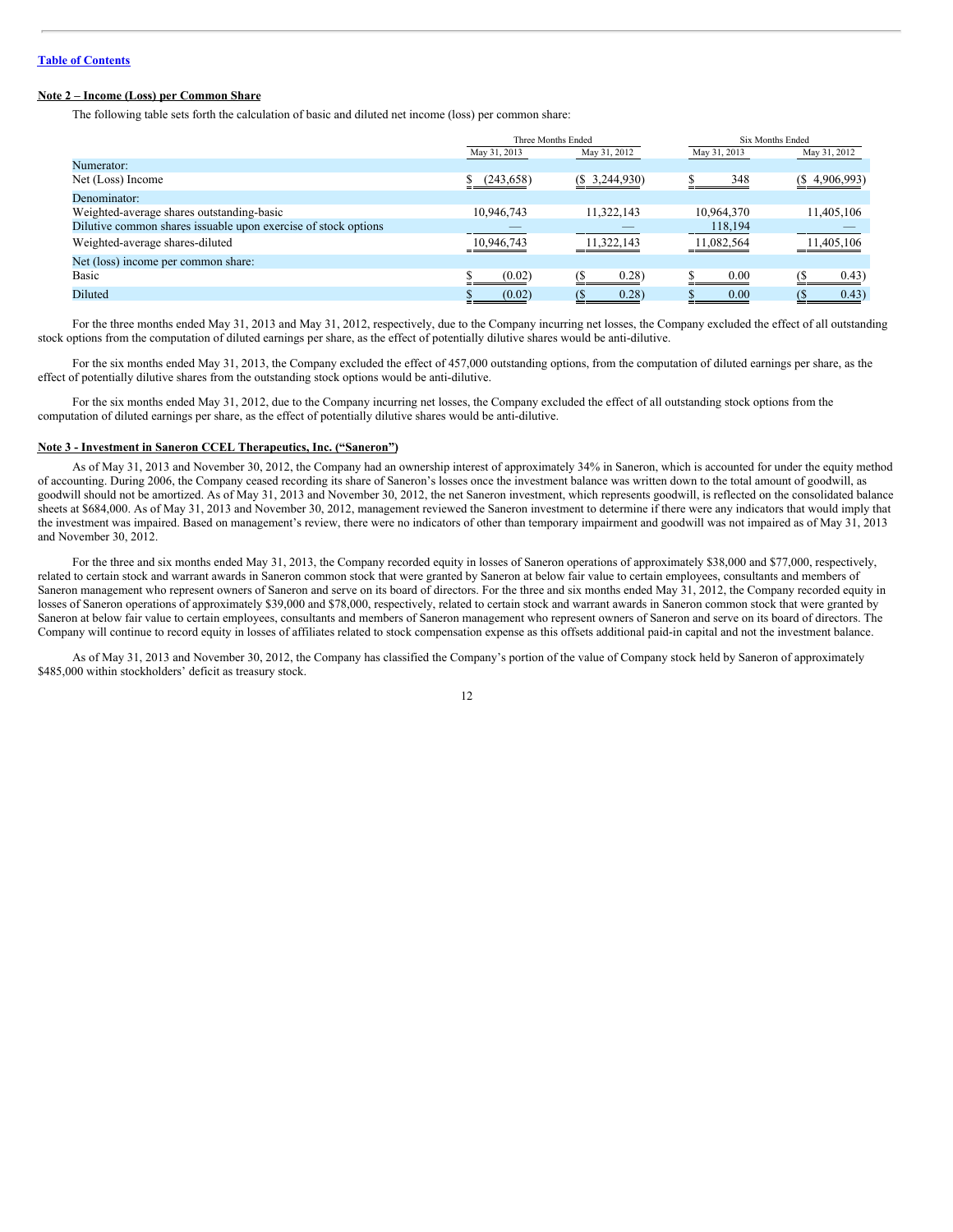In January 2008, the Company announced that it had formalized a research and development agreement with Saneron to develop regenerative therapies utilizing Cryo-Cell's menstrual stem cell technology. Cryo-Cell and Saneron collaborate on research in pre-clinical models for certain neurological diseases and disorders. Under terms of the agreement, the Company provides Saneron with menstrual stem cells along with proprietary methodology associated with the technology. Saneron provides study materials and develops the research methodology for potential therapeutic applications associated with designated pre-clinical applications. Intellectual property resulting from this research collaboration will be jointly owned by the parties.

#### **Note 4 – Stock Options**

The Company maintains the 2000 Stock Incentive Plan as amended ("the 2000 Plan") that has reserved 2,250,000 shares of the Company's common stock for issuance pursuant to stock options or restricted stock. Options issued under the 2000 Plan have a term ranging from five to seven years from the date of grant and have a vesting period ranging from immediately upon issuance to three years from the date of grant. The options are exercisable for a period of 90 days after termination. As of May 31, 2013 and November 30, 2012, there were 17,500 and 60,589 shares outstanding under the 2000 Plan, respectively. No further options will be issued under the 2000 Plan.

The Company also maintains the 2006 Stock Incentive Plan (the "2006 Plan"). The 2006 Plan has reserved 1,000,000 shares of the Company's common stock for issuance pursuant to stock options, restricted stock, stock-appreciation rights (commonly referred to as "SARs"), and other stock awards (i.e. performance shares and performance units). As of May 31, 2013 and November 30, 2012, there were 741,426 and 762,509 shares outstanding under the 2006 Plan, respectively. As of May 31, 2013, there were 149,095 shares available for future issuance under the 2006 Plan.

The Company also maintains the 2012 Equity Incentive Plan (the "2012 Plan") which became effective December 1, 2011 as approved by the Board of Directors and approved by the stockholders at the 2012 Annual Meeting on July 10, 2012. The 2012 Plan originally reserved 1,500,000 shares of the Company's common stock for issuance pursuant to stock options, restricted stock, stock-appreciation rights (commonly referred to as "SARs"), and other stock awards (i.e. performance shares and performance units). In May 2012, the Board of Directors approved an amendment to the 2012 Plan to increase the number of shares of the Company's common stock reserved for issuance under the 2012 Plan to 2,500,000 shares. As of May 31, 2013 and November 30, 2012, there were 1,000,000 performance options to purchase shares granted under the 2012 Plan and 1,500,000 shares available for future issuance.

#### *Service-based vesting condition options*

The fair value of each option award is estimated on the date of the grant using the Black-Scholes valuation model that uses the assumptions noted in the following table. Expected volatility is based on the historical volatility of the Company's stock over the most recent period commensurate with the expected life of the Company's stock options. The Company uses historical data to estimate option exercise and employee termination within the valuation model. The risk-free rate for periods within the contractual life of the option is based on the U.S. Treasury yield curve in effect at the time of grant. The expected term of options granted to employees is calculated, in accordance with the "simplified method" for "plain vanilla" stock options allowed under GAAP. Expected dividends are based on the historical trend of the Company not issuing dividends.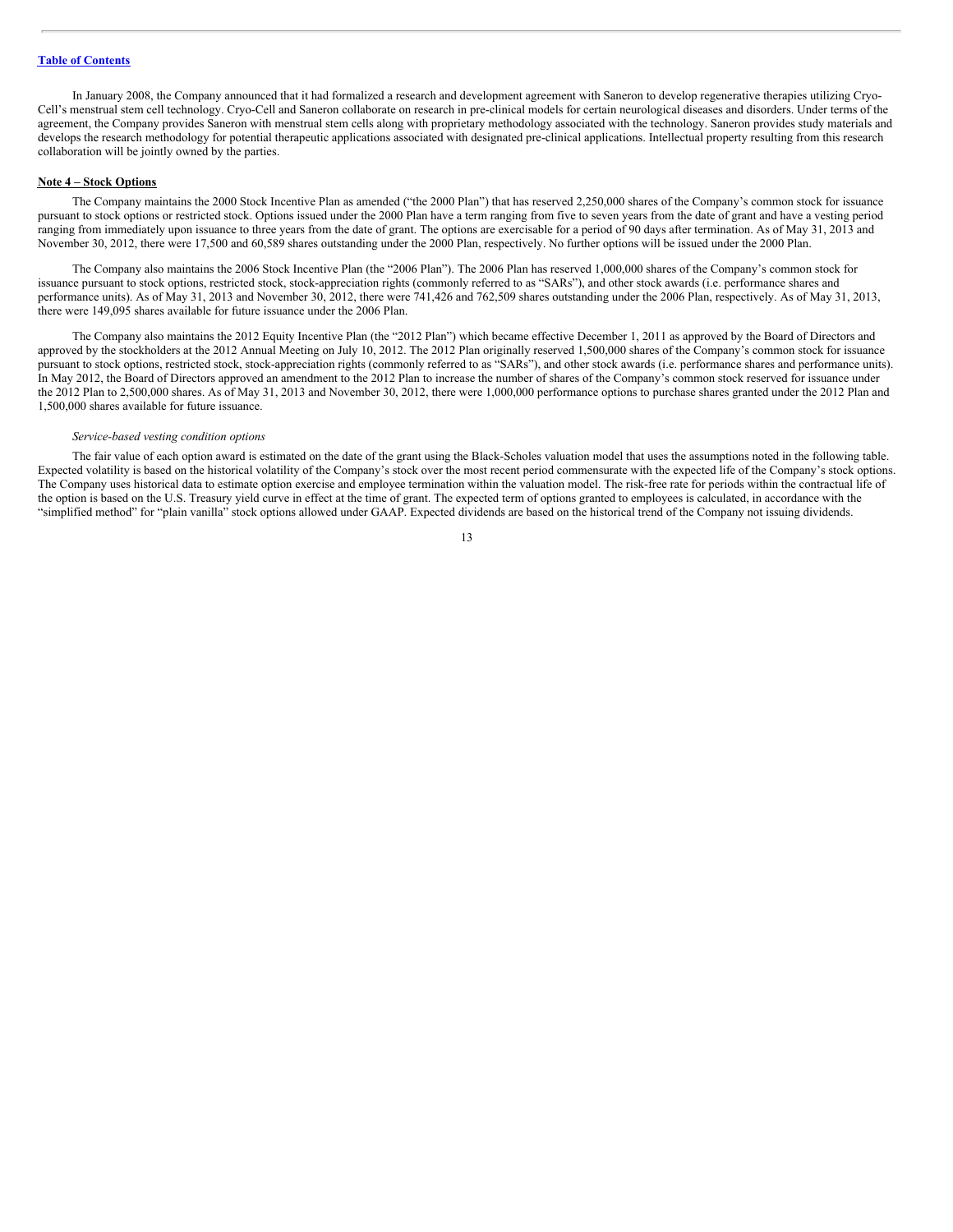Variables used to determine the fair value of the options granted for the three and six months ended May 31, 2013 and May 31, 2012 are as follows:

|                          |              | Three Months Ended |         | Six Months Ended |
|--------------------------|--------------|--------------------|---------|------------------|
|                          | May 31, 2013 | May 31, 2012       |         | May 31, 2012     |
| Weighted average values: |              |                    |         |                  |
| Expected dividends       | 0%           | $0\%$              | 0%      | $0\%$            |
| Expected volatility      | 112.4%       | 113.7%             | 113.3%  | 111.8%           |
| Risk free interest rate  | .81%         | .92%               | .81%    | .93%             |
| Expected life            | 5 years      | 5 years            | b years | 5.7 years        |

The range of expected volatilities for options issued during the six months ended May 31, 2013 and May 31, 2012 are as follows:

| May 31, 2013             | .2012<br>May. <sup>2</sup> |
|--------------------------|----------------------------|
| $114.9\%$<br>$111.6\%$ - | $30/2$ –                   |

Stock option activity for options with only service-based vesting conditions for the six months ended May 31, 2013, was as follows:

|                                  | Shares              | Weighted<br>Average<br>Exercise<br>Price | Weighted<br>Average<br>Remaining<br>Contractual<br>Term (Years) | Aggregate<br>Intrinsic<br>Value |
|----------------------------------|---------------------|------------------------------------------|-----------------------------------------------------------------|---------------------------------|
| Outstanding at November 30, 2012 | 1,183,098           | \$2.15                                   | 7.12                                                            | \$580,730                       |
| Granted                          | 13.500              | 2.09                                     |                                                                 | 880                             |
| Exercised                        | (7,500)             | 1.58                                     |                                                                 | 3,925<br>\$                     |
| Expired/forfeited                | (70, 172)           | 2.82                                     |                                                                 | \$6,458                         |
| Outstanding at May 31, 2013      | 1,118,926           | \$2.11                                   | 6.91                                                            | \$261,694                       |
| Exercisable at May 31, 2013      | $\frac{958,111}{2}$ | \$2.07<br>====                           | 7.13                                                            | \$253,928                       |

The weighted average grant date fair value of options granted during the six months ended May 31, 2013 and May 31, 2012 was \$1.67 and \$1.51, respectively.

The aggregate intrinsic value represents the total value of the difference between the Company's closing stock price on the last trading day of the period and the exercise price of the options, multiplied by the number of in-the-money stock options that would have been received by the option holders had all option holders exercised their options on either November 30, 2012 or May 31, 2013, as applicable. The intrinsic value of the Company's stock options changes based on the closing price of the Company's stock.

During the six months ended May 31, 2013 the Company issued 7,500 common shares to option holders who exercised options for \$11,825. During the six months ended May 31, 2012, there were 33,562 options exercised using the net exercise method included as part of the original terms of each award.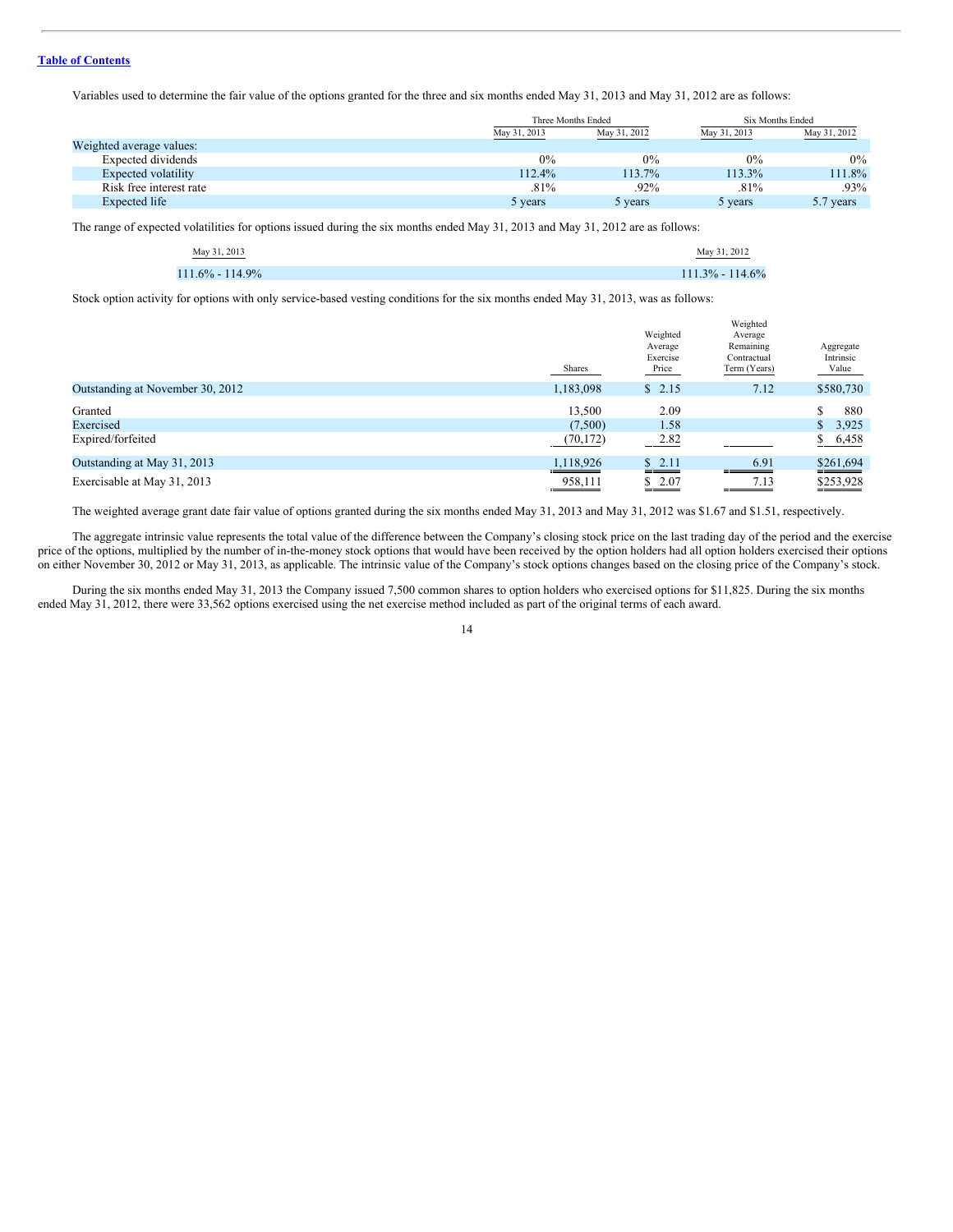Under the net exercise method, the option holders surrendered 26,749 options to cover the total cost of exercising the stock options resulting in 6,813 net common shares being issued. The result of a smaller number of shares being issued to the option holder caused less dilution and fewer shares used from the option plan.

Significant option groups outstanding and exercisable at May 31, 2013 and related price and contractual life information are as follows:

|                          |             | Outstanding                                                     |    |                                              | Exercisable |     |                                              |
|--------------------------|-------------|-----------------------------------------------------------------|----|----------------------------------------------|-------------|-----|----------------------------------------------|
| Range of Exercise Prices | Outstanding | Weighted<br>Average<br>Remaining<br>Contractual<br>Life (Years) |    | Weighted<br>Average<br><b>Exercise Price</b> | Outstanding |     | Weighted<br>Average<br><b>Exercise Price</b> |
| \$0.42 to \$1.00         | 7,500       | 1.90                                                            | N. | 0.78                                         | 7,500       | \$. | 0.78                                         |
| \$1.01 to \$2.00         | 520,926     | 7.34                                                            |    | 1.69                                         | 510.929     |     | 1.69                                         |
| \$2.01 to \$3.00         | 590,500     | 6.59                                                            |    | 2.50                                         | 439,682     | S   | 2.54                                         |
| \$3.01 to \$4.00         |             |                                                                 |    |                                              |             |     |                                              |
|                          | 1,118,926   | 6.91<br><b>Contract Contract Contract Contract</b>              |    | 2.11<br>_____                                | 958,111     |     | 2.07                                         |

A summary of the status of the Company's non-vested shares as of May 31, 2013, and changes during the six months ended May 31, 2013, is presented below:

|                                 | Shares   |    | Weighted Average<br>Grant-Date<br>Fair Value |
|---------------------------------|----------|----|----------------------------------------------|
| Non-vested at November 30, 2012 | 251,403  | \$ | 1.77                                         |
| Granted                         | 13,500   |    | 1.67                                         |
| Vested                          | (84,091) |    | 1.56                                         |
| Forfeited                       | (19,997) |    | 1.86                                         |
| Non-vested at May 31, 2013      | 160,815  | S  | 1.86                                         |

As of May 31, 2013, there was approximately \$151,000 of total unrecognized compensation cost related to non-vested share-based compensation arrangements granted under the 2000 Plan, the 2006 Plan and the 2012 Plan. The cost is expected to be recognized over a weighted-average period of 1.3 years as of May 31, 2013. The total fair value of shares vested during the six months ended May 31, 2013 was approximately \$131,000.

*Performance and market-based vesting condition options*

There were no performance-based or market-based vesting condition options granted during the three and six months ended May 31, 2013.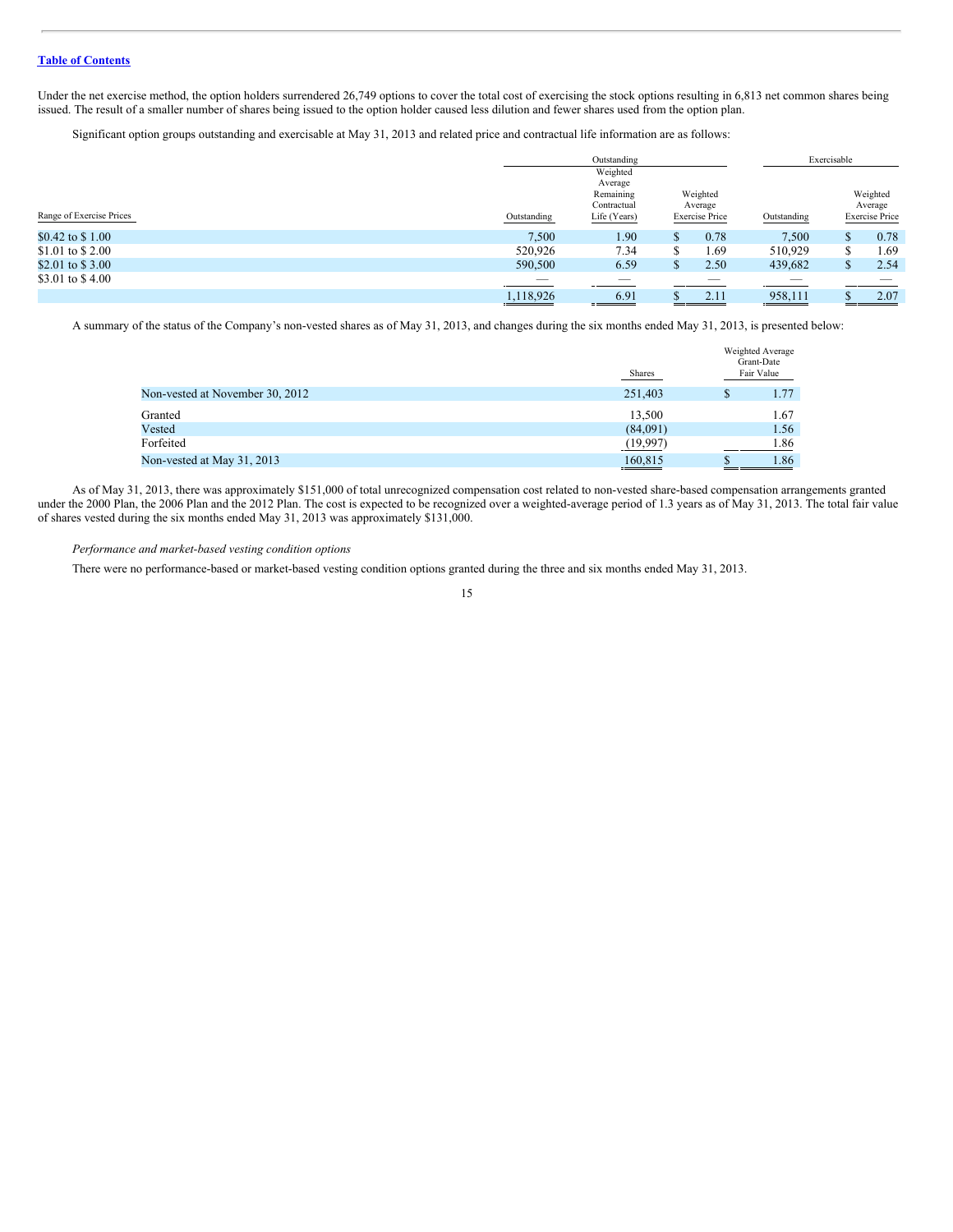Variables used to determine the fair value of options with performance-based and market-based vesting conditions granted during the three and six months ended May 31, 2012 are as follows:

|                          | Three Months Ended<br>May 31, 2012 | <b>Six Months Ended</b><br>May 31, 2012 |
|--------------------------|------------------------------------|-----------------------------------------|
| Weighted average values: |                                    |                                         |
| Expected dividends       | $0\%$                              | $0\%$                                   |
| Expected volatility      | 113.5%                             | 112.4%                                  |
| Risk free interest rate  | .87%                               | .90%                                    |
| Expected life            | 5 years                            | 5.5 years                               |

The range of expected volatilities for performance-based and market-condition options issued during the three and six months ended May 31, 2012 are as follows:

| Three Months Ended  | <b>Six Months Ended</b> |
|---------------------|-------------------------|
| May 31, 2012        | May 31, 2012            |
| $113.5\% - 113.5\%$ | $111.3\% - 113.5\%$     |

Stock option activity for options with performance-based and market-based vesting conditions for the six months ended May 31, 2013, was as follows:

|                                  | Shares  | Weighted<br>Average<br>Exercise<br>Price | Weighted<br>Average<br>Remaining<br>Contractual<br>Life (Years) | Aggregate<br>Intrinsic Value |
|----------------------------------|---------|------------------------------------------|-----------------------------------------------------------------|------------------------------|
| Outstanding at November 30, 2012 | 640,000 | \$1.74                                   | 8.83                                                            | 511,600<br>S                 |
| Granted                          |         |                                          |                                                                 |                              |
| Exercised                        | _       | _                                        |                                                                 |                              |
| Expired/forfeited                |         |                                          |                                                                 |                              |
| Outstanding at May 31, 2013      | 640,000 | \$1.74                                   | 8.33                                                            | \$262,000                    |
| Exercisable at May 31, 2013      |         |                                          |                                                                 |                              |

The weighted average grant date fair value of performance and market-based vesting conditions options granted during the three and six months ended May 31, 2012 was \$1.38 and \$1.28, respectively.

During the six months ended May 31, 2012, the Company granted 213,334 options that begin to vest based on the achievement of certain share prices of the Company's common stock at certain future dates. For market-based vesting condition options, accounting principles do not require that the market condition be met in order for the compensation cost to be recognized. Fair value of these options has been determined using a binomial model and is being recognized over the requisite service period, regardless if the market condition will be met. As of May 31, 2013 there was approximately \$101,700 of total unrecognized compensation cost related to the non-vested marketbased vesting condition options.

The Company granted 426,666 options to executives and consultants during the six months ended May 31, 2012 that require certain performance targets to be met before vesting can occur. Management has deemed these performance targets to be improbable as of May 31, 2013 and November 30, 2012 and thus no compensation cost has been recognized through these dates. The Company will reevaluate the probability of achieving these targets on a quarterly basis, and adjust compensation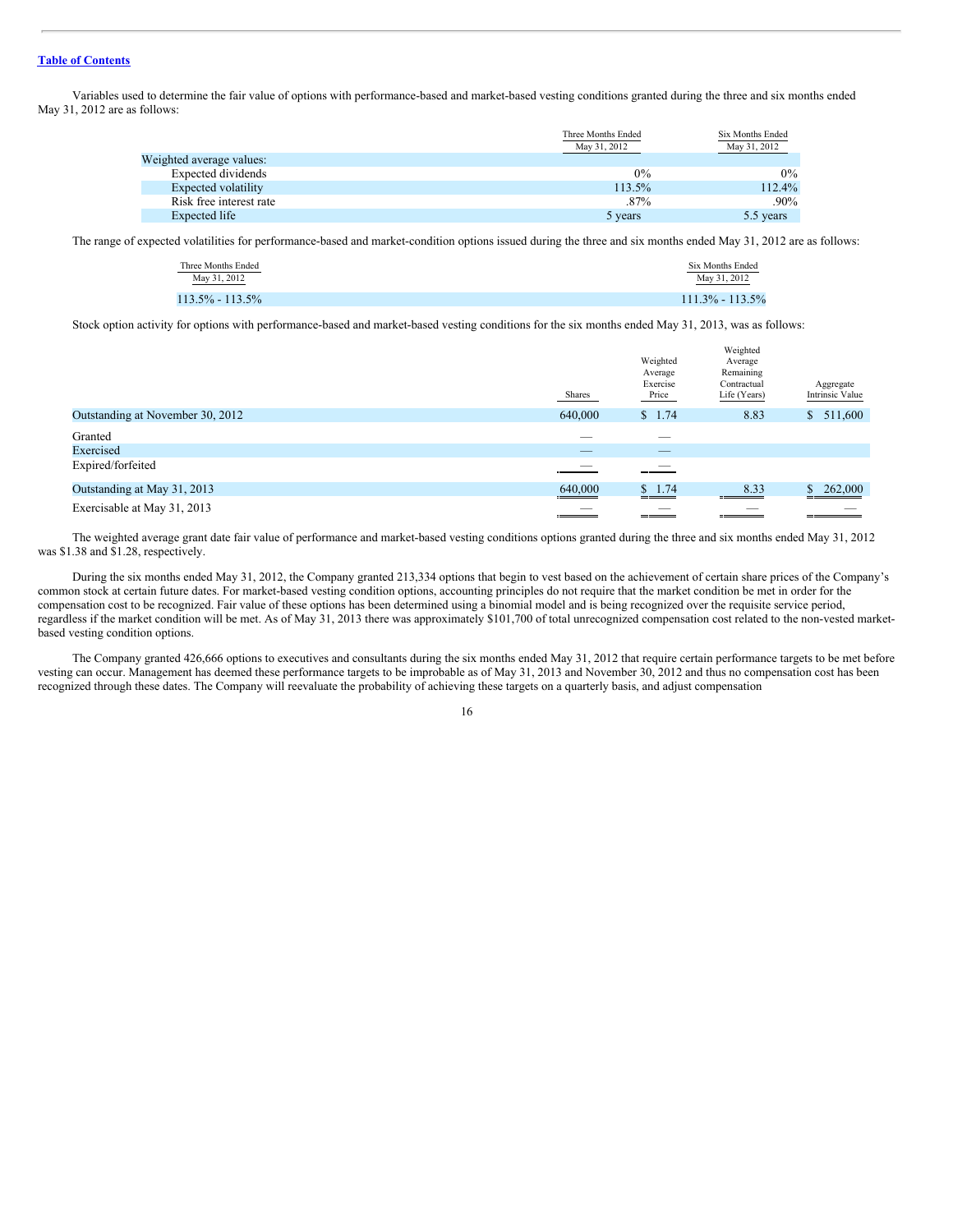expense accordingly. As of May 31, 2013 and November 30, 2012 there was approximately \$616,000 of total unrecognized compensation cost related to the non-vested performance-based vesting condition options. If the performance conditions are not achieved by a certain date as specified in each option agreement, no compensation expense associated with these performance based options will be recognized.

#### **Note 5 – License Agreements**

The Company has entered into licensing agreements with certain investors in various international markets in an attempt to capitalize on the Company's technology. The investors typically pay a licensing fee to receive Company marketing programs, technology and know-how in a selected area. The licensing agreement may also give the investor the right to sell sub-license agreements. As part of the accounting for the up-front license revenue, revenue from the up-front license fee is recognized based on such factors as when the payment is due, collectability and when all material services or conditions relating to the sale have been substantially performed based on the terms of the agreement.

The Company enters into two types of licensing agreements and in both types, the Company earns revenue on the initial license fees. Under the technology agreements, the Company earns processing and storage royalties from the affiliates that process in their own facility. Under the marketing agreements, the Company earns processing and storage revenues from affiliates that store specimens in the Company's facility in Oldsmar, Florida.

#### **Technology Agreements**

The Company has entered into definitive License and Royalty Agreements with Cryo-Cell de Mexico ("Mexico") and Asia Cryo-Cell Private Limited to establish and market its umbilical cord blood program in Mexico and India, respectively.

The Company has entered into definitive License and Royalty Agreements with Asia Cryo-Cell Private Limited and S-Evans Bio-Sciences, Inc. to establish and market its menstrual stem cell program in India and China, respectively.

On August 19, 2011, the Company received notification from Mexico that it was terminating the license agreement effective immediately due to an alleged breach of the license agreement. On October 17, 2011, the Company and Mexico entered into an amendment to the license agreement whereby the termination has been revoked and Mexico will pay the Company \$1,863,000 in 37 monthly installments of \$50,000 beginning on October 17, 2011 with a final payment of \$13,000 on November 15, 2014. Mexico will have no other continuing obligations to the Company for royalties or other license payments and the agreement will be effectively terminated once the entire \$1,863,000 has been received. Mexico also has the option to pay off the amount early with no penalties. Upon termination of this agreement, the Company expects a reduction of licensee income in future periods.

As of May 31, 2013 and November 30, 2012, the Company recorded a receivable of \$836,166 and \$1,115,505, respectively, and deferred revenue of \$831,127 and \$1,104,623, respectively, in the accompanying consolidated balance sheets. The receivable is calculated using the present value of all of the monthly installments using a discount rate that reflects both the risk-free rate at the inception of the contract and the contract period. In accordance with the agreement, the Company received six installments of \$50,000 during the six months ended May 31, 2013 and May 31, 2012, which is reflected in the consolidated statement of operations as of May 31, 2013 and May 31, 2012 as licensee and other income. The installment amounts that are to be received and recognized within the next twelve months have been classified as short-term as Accounts Receivable in the accompanying consolidated balance sheets.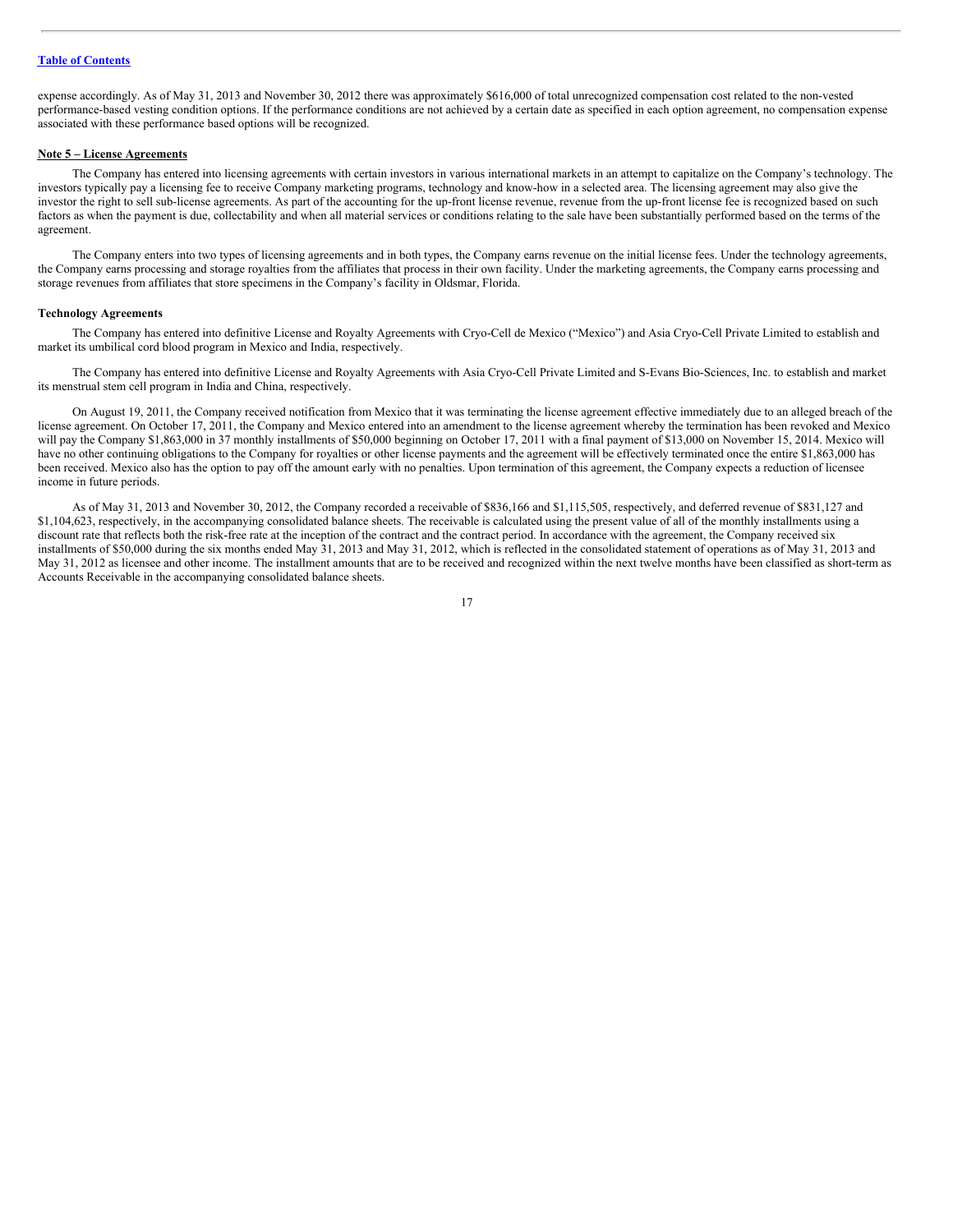#### **Marketing Agreements**

The Company has definitive license agreements to market both the Company's umbilical cord blood and menstrual stem cell programs in Costa Rica, El Salvador, Guatemala, Honduras, Nicaragua, Panama and Pakistan. In October 2012, the Company sent notice of termination to the Company's Venezuelan affiliate, which represents Venezuela, Chile, Colombia and Peru, for failure to meet its payment obligation in accordance with the contract. Subsequent to the notice of termination, payment was received for outstanding processing and storage fees due from Venezuela. The Company is in the process of discussing a new agreement. The Company continues to accept umbilical cord blood stem cell specimens to be processed and stored during the negotiations. In December 2012, the Company sent notice of termination to the Company's affiliate in Ecuador for failure to meet its payment obligation in accordance with the contract. Subsequent to the notice of termination, payment was received for outstanding processing and storage fees due from Ecuador. The Company is in the process of discussing a new agreement. The Company continues to accept umbilical cord blood stem cell specimens to be processed and stored during the negotiations.

Processing and storage revenues from specimens originating in territories that store at the Company's facility in Oldsmar, Florida totaled \$382,979 and \$387,128 for the three months ended May 31, 2013 and May 31, 2012, respectively, and are reflected in processing and storage fees in the accompanying consolidated statements of operations. Processing and storage revenues from specimens originating in territories that store at the Company's facility in Oldsmar, Florida totaled \$757,199 and \$811,633 for the six months ended May 31, 2013 and May 31, 2012, respectively, and are reflected in processing and storage fees in the accompanying consolidated statements of operations.

The following table details the initial license fees for the technology and marketing agreements and processing and storage royalties earned under the technology agreements for the three and six months ended May 31, 2013 and May 31, 2012. The initial license fees and processing and storage royalties are reflected in licensee income in the accompanying consolidated statements of operations.

|           | Three Months Ended May 31, 2013      |           |                 | Six Months Ended May 31, 2013   |           |           |
|-----------|--------------------------------------|-----------|-----------------|---------------------------------|-----------|-----------|
|           | Process                              |           |                 | Process                         |           |           |
|           | and                                  |           | and             |                                 |           |           |
|           | License                              | Storage   |                 | License                         | Storage   |           |
|           | Fee                                  | Royalties | Total           | Fee                             | Royalties | Total     |
| India     | ъ<br>$\hspace{0.1mm}-\hspace{0.1mm}$ | \$169,412 | $$169,412$ \ \$ | $\hspace{0.1mm}-\hspace{0.1mm}$ | \$338,824 | \$338,824 |
| Mexico    | $\overbrace{\hspace{25mm}}^{}$       | 158,818   | 158,818         | $\hspace{0.1mm}-\hspace{0.1mm}$ | 312,940   | 312,940   |
| Nicaragua |                                      |           |                 |                                 |           |           |
| Total     | $\overline{\phantom{a}}$             | \$328,230 | \$328,230       | $\hspace{0.1mm}-\hspace{0.1mm}$ | \$651,764 | \$651,764 |

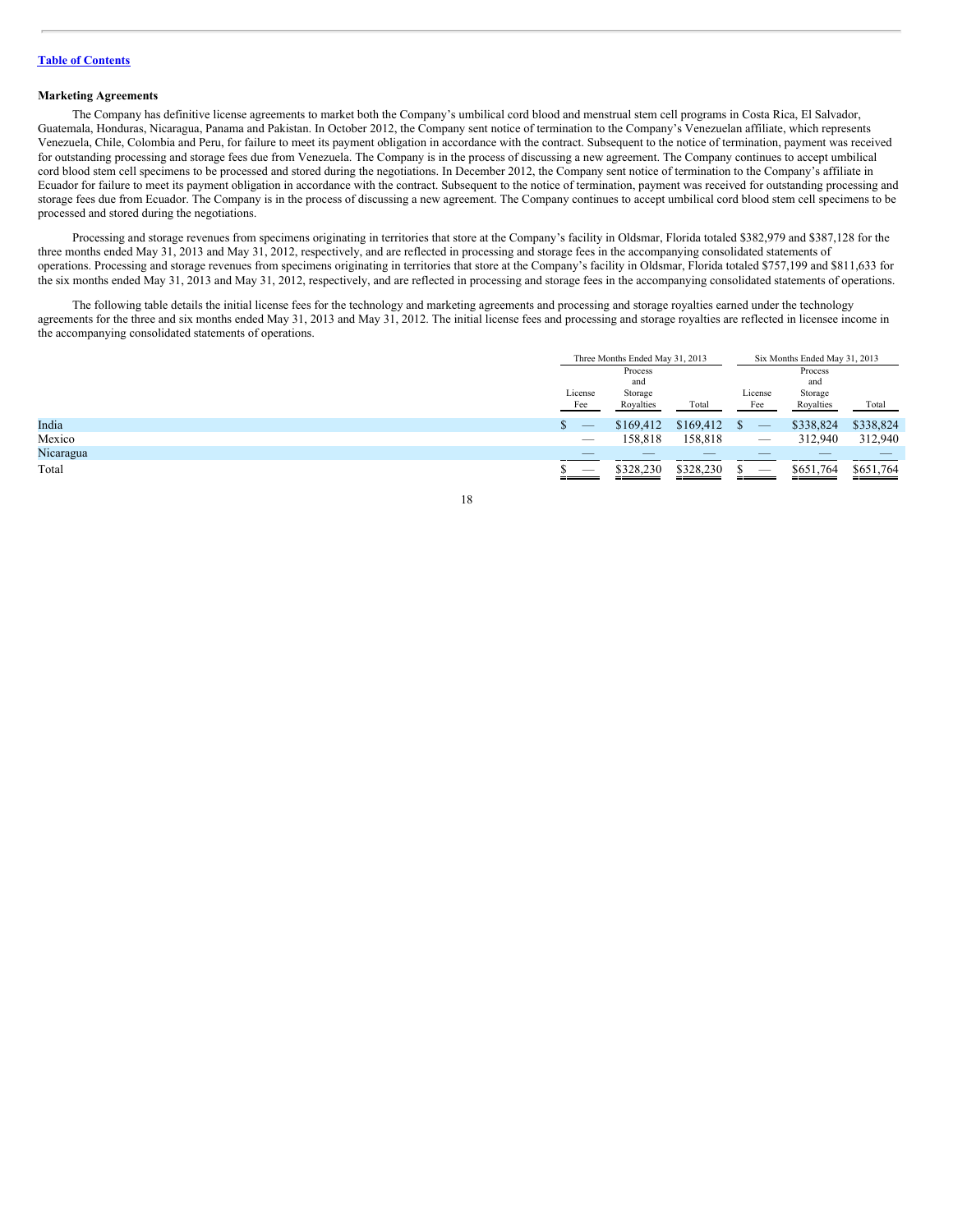|           |                                | Three Months Ended May 31, 2012 |           |                                 | Six Months Ended May 31, 2012 |           |
|-----------|--------------------------------|---------------------------------|-----------|---------------------------------|-------------------------------|-----------|
|           | Process                        |                                 | Process   |                                 |                               |           |
|           | and                            |                                 | and       |                                 |                               |           |
|           | License                        | Storage                         |           | License                         | Storage                       |           |
|           | Fee                            | Royalties                       | Total     | Fee                             | Royalties                     | Total     |
| India     | $\overline{\phantom{a}}$<br>۰D | \$169,412                       | \$169,412 | $\hspace{0.1mm}-\hspace{0.1mm}$ | \$338,824                     | \$338,824 |
| Mexico    |                                | 139.721                         | 139,721   | $\overbrace{\phantom{12333}}$   | 307,051                       | 307,051   |
| Nicaragua | 10,000                         | $\overline{\phantom{m}}$        | 10,000    | 15,000                          | $\overline{\phantom{m}}$      | 15,000    |
| Total     | \$10,000                       | \$309,133                       | \$319,133 | \$15,000                        | \$645,875                     | \$660,875 |

#### **Note 6 – Proxy Contest**

In August 2007, Mr. David Portnoy (the plaintiff) brought an action against the Company and its directors in Delaware Chancery Court in New Castle County. The plaintiff alleged breaches of fiduciary duties in connection with the Company's 2007 Annual Meeting and requested declaratory and injunctive relief relating to the election of directors at that meeting. On January 22, 2008, the Court issued an order under which the Company was required to hold a special meeting of stockholders for the election of directors on March 4, 2008; and the order provided that directors who sat on the Company's Board of Directors prior to the 2007 Annual Meeting would continue in office until the special meeting. The order provided that the members of the management slate pay their own proxy solicitation costs in connection with the special meeting; any costs to the Company of holding the special meeting; and the costs of a special master to preside over the special meeting. On March 4, 2008, the Company held a Special Meeting of Stockholders, at which the directors nominated in management's proxy statement dated February 11, 2008 were elected by the Company's stockholders.

On May 9, 2011, the Company was notified that Mr. David Portnoy nominated five directors to the Company's board of directors to compete with the Company's board of directors at the 2011 Annual Meeting. Mr. Portnoy conducted his own solicitation of the Company's stockholders in favor of his nominees. In light of the activities associated with the 2007 annual meeting, on June 6, 2011, Mr. Portnoy brought another action seeking declaratory relief in the Delaware Chancery Court before the same judge that had ruled on the 2007 action.

On August 24, 2011, the Board of Directors of the Company approved funding a Grantor trust to escrow the amounts that may become payable to certain members of senior management ("the Participants") under their respective Employment Agreements as a result of a Change in Control (as that term is defined in the respective employment agreements as a majority change in the Company's Board of Directors). The trustee of the Grantor Trust Agreement is Wells Fargo Bank, National Association ("Trustee"). On August 25, 2011, the Company transferred \$2,500,000 to the Trust. The balance in the Trust, which is reflected as restricted cash in the accompanying consolidated balance sheets is \$2,302,185 and \$2,372,439 as of May 31, 2013 and November 30, 2012, respectively. The trust became irrevocable upon the Change in Control on August 25, 2011. The Company has no power to direct the Trustee to return the funds to the Company. The funds will be returned to the Company when the Trustee is satisfied that the obligations have been satisfied per any agreed upon terms. If the Company becomes insolvent, the Trustee will cease payments of benefits to the Participants and the cash will revert to the Company. Upon written approval of all Participants, the Company may terminate the trust. During the six months ended May 31, 2013 and May 31, 2012, \$41,287 and \$49,367, respectively, in legal fees were paid from the Trust on behalf of one of the Participants. As of May 31, 2013, one of the three Participants continues to be employed by the Company.

On August 24, 2011, the Board of Directors of the Company approved the acceleration of any unvested stock options and the extension of the exercise period of such options for options held by the Board of Directors and the Participants in the event of a Change in Control. On November 23, 2011, the Board of Directors of the Company revoked the previous resolution.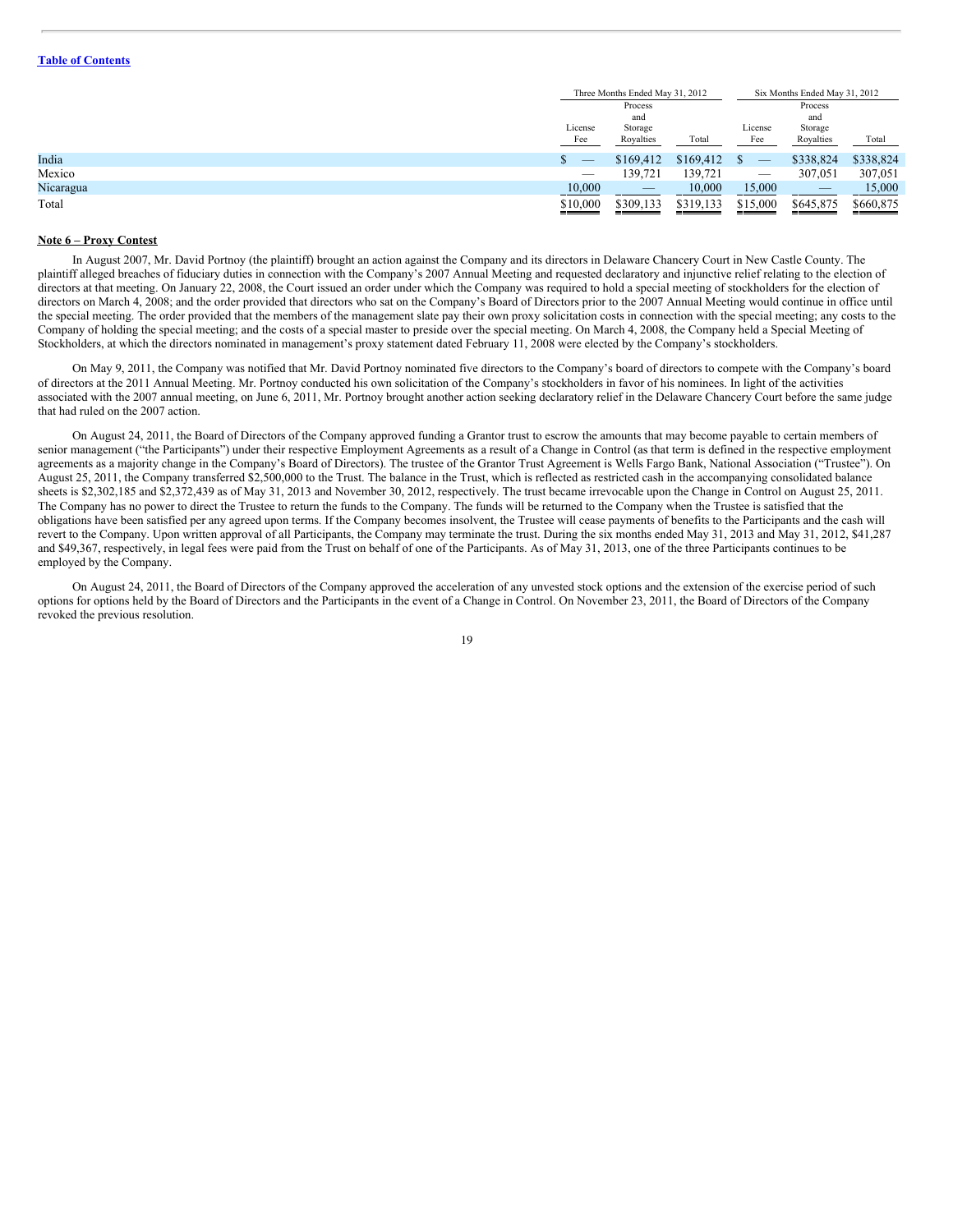The Company held its 2011 Annual Meeting of Stockholders on August 25, 2011 ("the Annual Meeting"). The final voting results were certified by the Inspector of Elections on August 30, 2011. Mr. Portnoy's nominees were elected to the Company's Board of Directors triggering a complete change in the Company's Board of Directors.

On August 30, 2011, the newly elected Board of Directors of the Company terminated its Chief Executive Officer and former Chairman of the Board of Directors, Mercedes Walton, for cause. The Company believed that Ms. Walton was terminated for cause as defined in her employment agreement and therefore, the Company believed that Ms. Walton did not earn the right to any severance.

On October 25, 2011, Mercedes Walton filed a demand for arbitration with the American Arbitration Association, AAA Case No. 33-166-00383-11. Ms. Walton claimed breach of her employment agreement and defamation. Ms. Walton was seeking arbitration costs, attorneys' fees, interest, compensatory, punitive and liquidated damages, as well as injunctive and declaratory relief in the amount of \$5,000,000 of which \$1,000,000 could potentially be covered under the Company's insurance policy.

On June 14, 2013, the Company received a decision from the American Arbitration Association in the case filed by Ms. Walton on October 25, 2011, granting an Interim Award of Arbitrators to Ms. Walton in the amount of \$1,080,938. This award includes \$980,938 related to lost salary, bonuses and benefits and \$100,000 related to the defamation claim, of which the defamation award was paid by the Company's insurance policy. In addition the Company will be required to pay all reasonable legal fees and expenses incurred by Ms. Walton and expenses associated with any outplacement services. The Company has recorded an accrual of \$1,630,000 and \$1,450,000 associated with the claim and legal fees which is reflected as an accrued expense in the accompanying balance sheets as of May 31, 2013 and November 30, 2012, respectively.

On May 30, 2012, the Company was notified that Mr. Ki Yong Choi nominated himself and five other persons for election as directors to compete with the Company's board of directors at the 2012 Annual Meeting. Pursuant to the Co-CEO's employment agreements, if the Company receives a Nomination Solicitation Notice, as defined in the Company's Bylaws, all of the service-based vesting condition options that have been issued to the Co-CEO's will immediately vest. Due to the immediate vesting of the options issued to the Co-CEO's, approximately \$700,000 was recorded as stock option compensation expense during the second quarter of fiscal 2012 and is reflected in selling, general and administrative expenses in the accompanying consolidated statements of operations for the three and six months ended May 31, 2012.

# **Note 7 – Legal Proceedings**

On May 25, 2011, a complaint for monetary damages was filed against the Company in the United States District Court for the Middle District of Florida. The complaint does not specify the amount claimed, other than stating that it is more than \$75,000 which is the jurisdictional amount of the court in which the complaint was filed. At this time, it is not possible for the Company to estimate the possible loss or the range of possible loss, due to the current stage of the litigation, the uncertainties associated with the claim and the fact that the complaint does not specify the amount of damages sought.

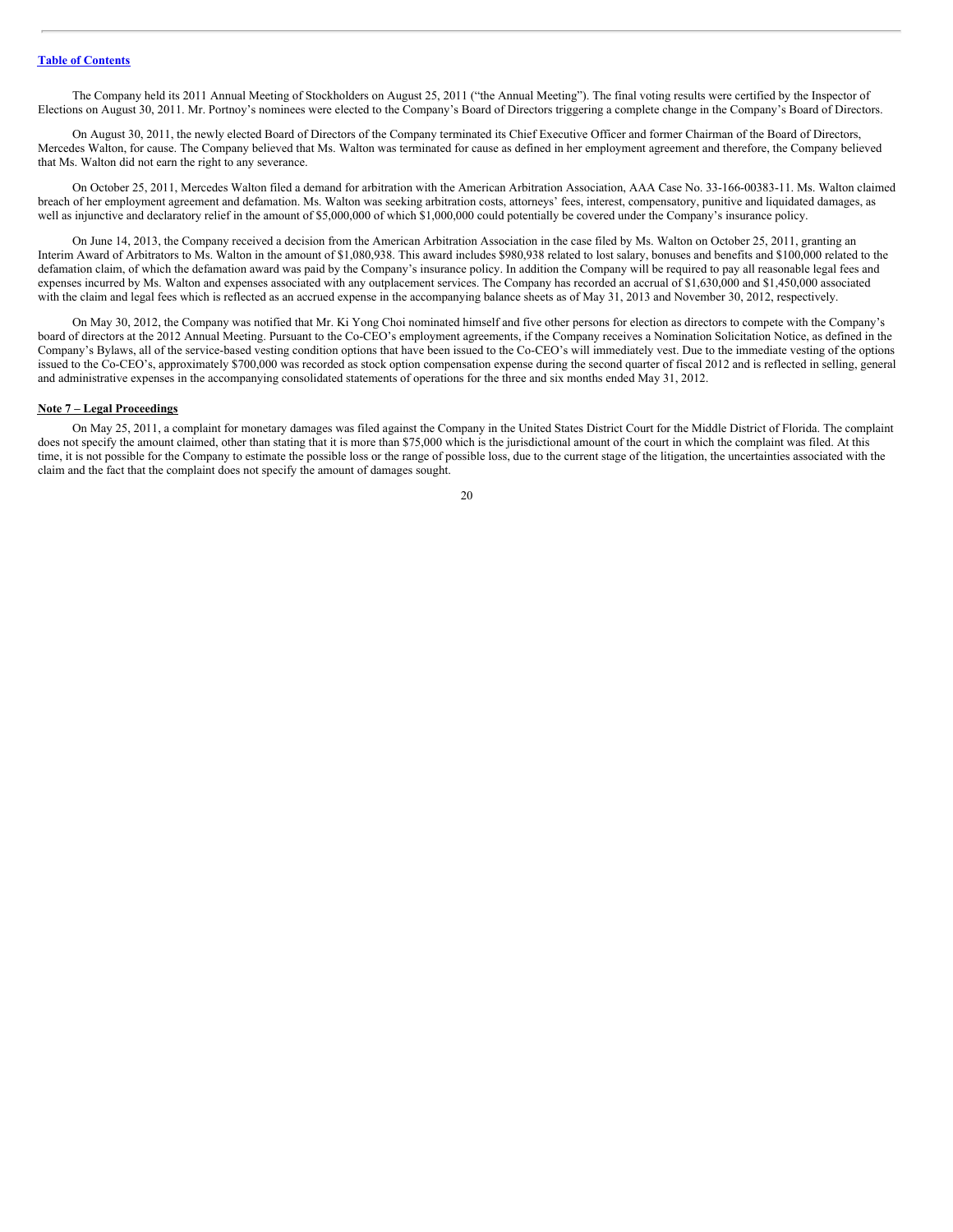No amounts have been accrued as of May 31, 2013 and November 30, 2012. The Company believes it has meritorious defenses to the claims in this complaint and intends to vigorously defend itself; however, the ultimate resolution of this complaint is uncertain at this time. A trial has been scheduled for January 6, 2014.

On October 25, 2011, Mercedes Walton, the Company's former chief executive officer, filed a demand for arbitration with the American Arbitration Association. See Note 6.

In addition, from time to time the Company is subject to proceedings, lawsuits, contract disputes and other claims in the normal course of its business. The Company believes that the ultimate resolution of current matters should not have a material adverse effect on the Company's business, consolidated financial position or results of operations. It is possible, however, that there could be an unfavorable ultimate outcome for or resolution which could be material to the Company's results of operations for a particular quarterly reporting period. Litigation is inherently uncertain and there can be no assurance that the Company will prevail. The Company does not include an estimate of legal fees and other related defense costs in its estimate of loss contingencies.

#### **Note 8 – Cancellation of Revenue Sharing Agreements**

In December 2011, the Company entered into an Asset Purchase Agreement with Bio-Stor canceling the Bio-Stor Revenue Sharing Agreement ("RSA"). Pursuant to the terms of the Asset Purchase Agreement, in December 2011, the Company made a one-time, lump-sum payment in the amount of \$2.3 million to Bio-Stor, and Bio-Stor sold, assigned, conveyed, transferred, and delivered to the Company all of its rights, interest and title in the RSA. The payment amount of \$2.3 million was offset by the carrying amount of the short-term liability related to Bio-Stor in the amount of \$900,000 and an accrued expense in the amount of \$172,610 to reflect the extinguishment of debt in the amount of \$1,227,390 for the six months ended May 31, 2012.

In May 2012, the Company entered into Asset Purchase Agreements with two investors who each had a 22% interest in 45% of the Illinois Revenue Sharing Agreement ("Illinois RSA"). Pursuant to the terms of the Asset Purchase Agreements, in May 2012, the Company made a one-time, lump-sum payment in the amount of \$138,000 to each of the investors, and the investors sold, assigned, conveyed, transferred, and delivered to the Company all of its rights, interest and title in their 22% interest of 45% of the Illinois RSA. The total payment amount of \$276,000 was offset by the carrying amount of the short-term liability related to the Illinois RSA in the amount of \$200,000 and an accrued expense in the amount of \$21,445 to reflect the extinguishment of debt in the amount of \$54,555 for the three and six months ended May 31, 2012.

Subsequent to May 31, 2012, the Company entered into additional Asset Purchase Agreements with RSA investors with certain interests in certain RSAs. Pursuant to the terms of the Asset Purchase Agreements, the Company agreed to pay \$442,000 to the RSA investors and the RSA investors sold, assigned, conveyed, transferred, and delivered to the Company all of its rights, interest and title in the RSA's.

#### **Note 9 – Share Repurchase Plan**

In December 2011, the Company's Board of Directors authorized management at its discretion to repurchase up to one million (1,000,000) shares of the Company's outstanding common stock. On June 6, 2012, the Board of Directors of the Company increased the number of shares of the Company's outstanding common stock that management is authorized to repurchase to up to three million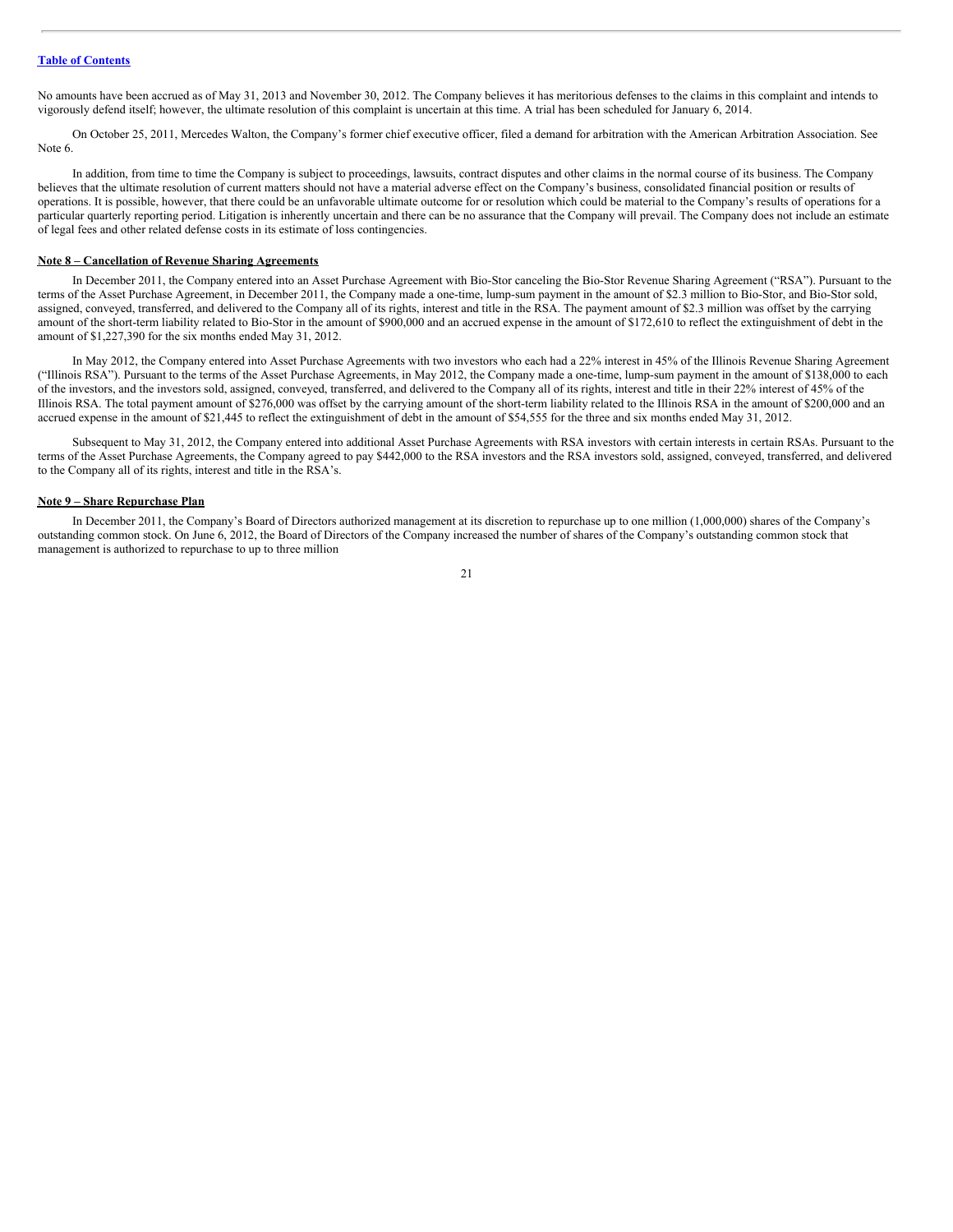(3,000,000). The repurchases must be effectuated through open market purchases, privately negotiated block trades, unsolicited negotiated transactions, and/or pursuant to any trading plan that may be adopted in accordance with Rule 10b5-1 of the Securities and Exchange Commission or in such other manner as will comply with the provisions of the Securities Exchange Act of 1934.

As of May 31, 2013, the Company had repurchased a total of 1,092,765 shares of the Company's common stock at an average price of \$2.17 per share through open market and privately negotiated transactions. The Company purchased 300,391 and 674,379 shares of the Company's common stock during the six months ended May 31, 2013 and May 31, 2012, respectively, at an average price of \$2.22 per share and \$2.08 per share, respectively.

The repurchased shares will be held as treasury stock and have been removed from common shares outstanding as of May 31, 2013 and November 30, 2012. As of May 31, 2013 and November 30, 2012, 1,242,865 and 942,474 shares, respectively, were held as treasury stock, which include 150,100 and 150,100 shares, respectively, which is the Company's portion of the value of the Company stock held by Saneron.

#### **Note 10 - Subsequent Event**

In June 2013, the Company signed an amendment to terminate the building lease on the additional 9,600 square feet that was entered into during June 2006. The termination fee was \$150,000. The lease amendment will result in rent savings of approximately \$280,000 over the next 18 months for a net savings of approximately \$130,000.

#### <span id="page-21-0"></span>**Item 2. Management's Discussion and Analysis of Financial Condition and Results of Operations.**

#### **Forward Looking Statements**

This Form 10-Q, press releases and certain information provided periodically in writing or orally by the Company's officers or its agents may contain statements which constitute "forward-looking statements" within the meaning of Section 27A of the Securities Act of 1933, as amended and Section 21E of the Securities Exchange Act of 1934, as amended. The terms "Cryo-Cell International, Inc.," "Cryo-Cell," "Company," "we," "our" and "us" refer to Cryo-Cell International, Inc. The words "expect," "anticipate," "believe," "goal," "strategy," "plan," "intend," "estimate" and similar expressions and variations thereof, if used, are intended to specifically identify forward-looking statements. Those statements appear in a number of places in this Form 10-Q and in other places, and include statements regarding the intent, belief or current expectations of the Company, its directors or its officers with respect to, among other things:

- (i) our future performance and operating results;
- (ii) our future operating plans;
- (iii) our liquidity and capital resources; and
- (iv) our financial condition, accounting policies and management judgments.

Investors and prospective investors are cautioned that any such forward-looking statements are not guarantees of future performance and involve risks and uncertainties, and that actual results may differ materially from those projected in the forward-looking statements as a result of various factors. The factors that might cause such differences include, among others, the risk factors set forth in Part I, "Item 1A. Risk Factors" of our most recent Annual Report on Form 10-K and the following:

- (i) any adverse effect or limitations caused by recent increases in government regulation of stem cell storage facilities;
- (ii) any increased competition in our business including increasing competition from public cord blood banks particularly in overseas markets but also in the  $U.S.$

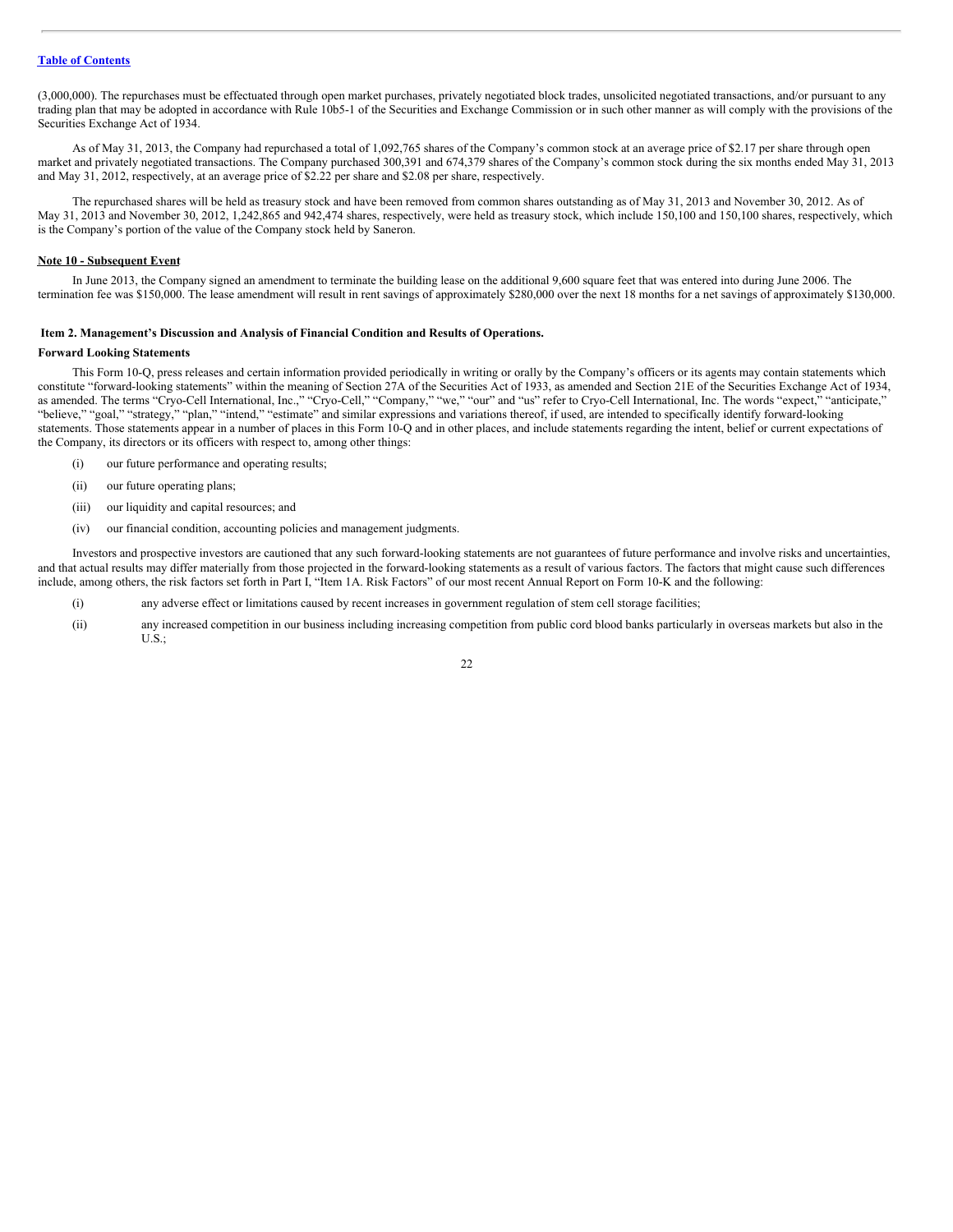| (iii)   | any decrease or slowdown in the number of people seeking to store umbilical cord blood stem cells or decrease in the number of people paying annual<br>storage fees;                                                                                                                                                                                  |
|---------|-------------------------------------------------------------------------------------------------------------------------------------------------------------------------------------------------------------------------------------------------------------------------------------------------------------------------------------------------------|
| (iv)    | any new services relating to other types of stem cells that have not yet been offered commercially, and there is no assurance that other stem cell services will<br>be launched or will gain market acceptance;                                                                                                                                       |
| (v)     | any adverse impacts on revenue or operating margins due to the costs associated with increased growth in our business, including the possibility of<br>unanticipated costs relating to the operation of our facility and costs relating to the commercial launch of the placental stem cell service offering or any other<br>new types of stem cells; |
| (vi)    | any unique risks posed by our international activities, including but not limited to local business laws or practices that diminish our affiliates' ability to<br>effectively compete in their local markets;                                                                                                                                         |
| (vii)   | any technological or medical breakthroughs that would render our business of stem cell preservation obsolete;                                                                                                                                                                                                                                         |
| (viii)  | any material failure or malfunction in our storage facilities; or any natural disaster or act of terrorism that adversely affects stored specimens;                                                                                                                                                                                                   |
| (ix)    | any adverse results to our prospects, financial condition or reputation arising from any material failure or compromise of our information systems;                                                                                                                                                                                                   |
| (x)     | the costs associated with defending or prosecuting litigation matters, particularly including litigation related to intellectual property, litigation resulting from<br>the termination of the former Chairman and CEO, and any material adverse result from such matters;                                                                            |
| $(x_i)$ | current market, business and economic conditions in general and in our industry in particular;                                                                                                                                                                                                                                                        |
| (xii)   | the success of our licensing agreements and their ability to provide us with royalty fees;                                                                                                                                                                                                                                                            |
| (xiii)  | any difficulties and increased expense in enforcing our international licensing agreements;                                                                                                                                                                                                                                                           |
| (xiv)   | any adverse performance by or relations with any of our licensees;                                                                                                                                                                                                                                                                                    |
| (xv)    | any inability to enter into new licensing arrangements including arrangements with non-refundable upfront fees;                                                                                                                                                                                                                                       |

- (xvi) any inability to realize cost savings as a result of recent acquisitions;
- (xvii) any inability to realize a return on an investment;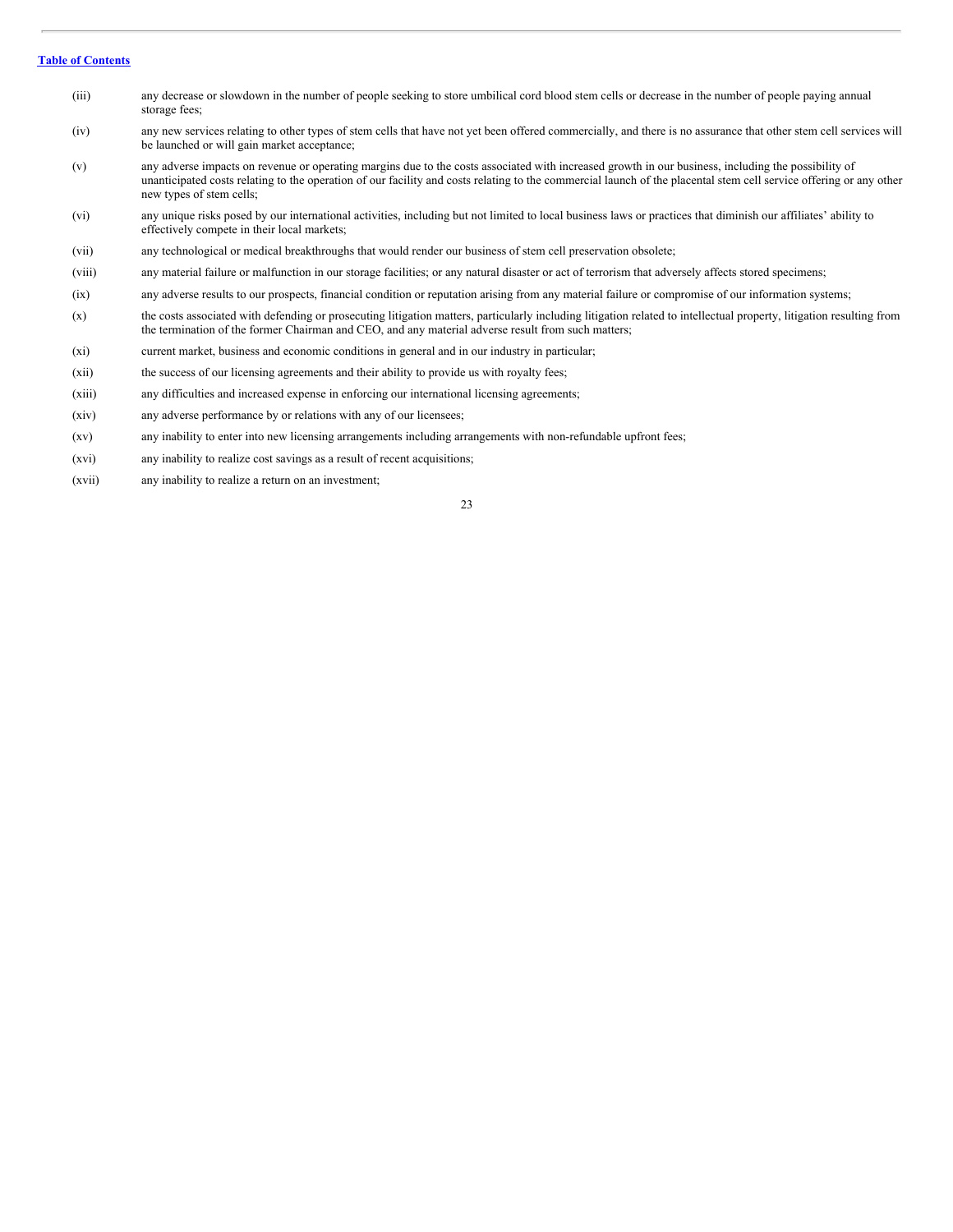- (xviii) any increased U.S. income tax expense as a result of inability to utilize or exhaustion of net operating losses;
- (xix) any adverse impact on our revenues and operating margins as a result of discounting of our services in order to generate new business in tough economic times where consumers are selective with discretionary spending;
- (xx) the success of our global expansion initiatives;
- (xxi) our actual future ownership stake in future therapies emerging from our collaborative research partnerships;
- (xxii) the ability of our reproductive tissue storage services to generate new revenues;
- (xxiii) our ability to minimize our future costs related to R&D initiatives and collaborations and the success of such initiatives and collaborations;
- (xxiv) any inability to successfully identify and consummate strategic acquisitions;
- (xxv) any inability to realize benefits from any strategic acquisitions;
- (xxvi) the costs associated with proxy contests and its impact on our business and
- (xxvii) other factors many of which are beyond our control.

We undertake no obligation to publicly update or revise the forward-looking statements made in this Form 10-Q to reflect events or circumstances after the date of this Form 10-Q or to reflect the occurrence of unanticipated events.

Readers are cautioned not to place undue reliance on these forward-looking statements, which reflect management's analysis only as of the date hereof. Cryo-Cell International, Inc. undertakes no obligation to publicly revise these forward-looking statements to reflect events or circumstances that arise after the date hereof. Readers should carefully review the risk factors described in other documents the Company files from time to time with the Securities and Exchange Commission, including the Annual Report on Form 10-K filed by the Company and any Current Reports on Form 8-K filed by the Company.

#### **Overview**

The Company is engaged in cellular processing and cryogenic storage, with a current focus on the collection and preservation of umbilical cord blood stem cells for family use. The Company's principal sources of revenues are service fees for cord blood processing and preservation for new customers and recurring annual storage fees. Effective February 1, 2012, the Company charges fees of \$2,074 to new clients for the collection kit, processing and testing and return medical courier service, with discounts in the case of multiple children from the same family and in other circumstances. The Company currently charges an annual storage fee of \$125 for new clients; storage fees for existing customers depend on the contracts with such customers. The Company also offers a one-time payment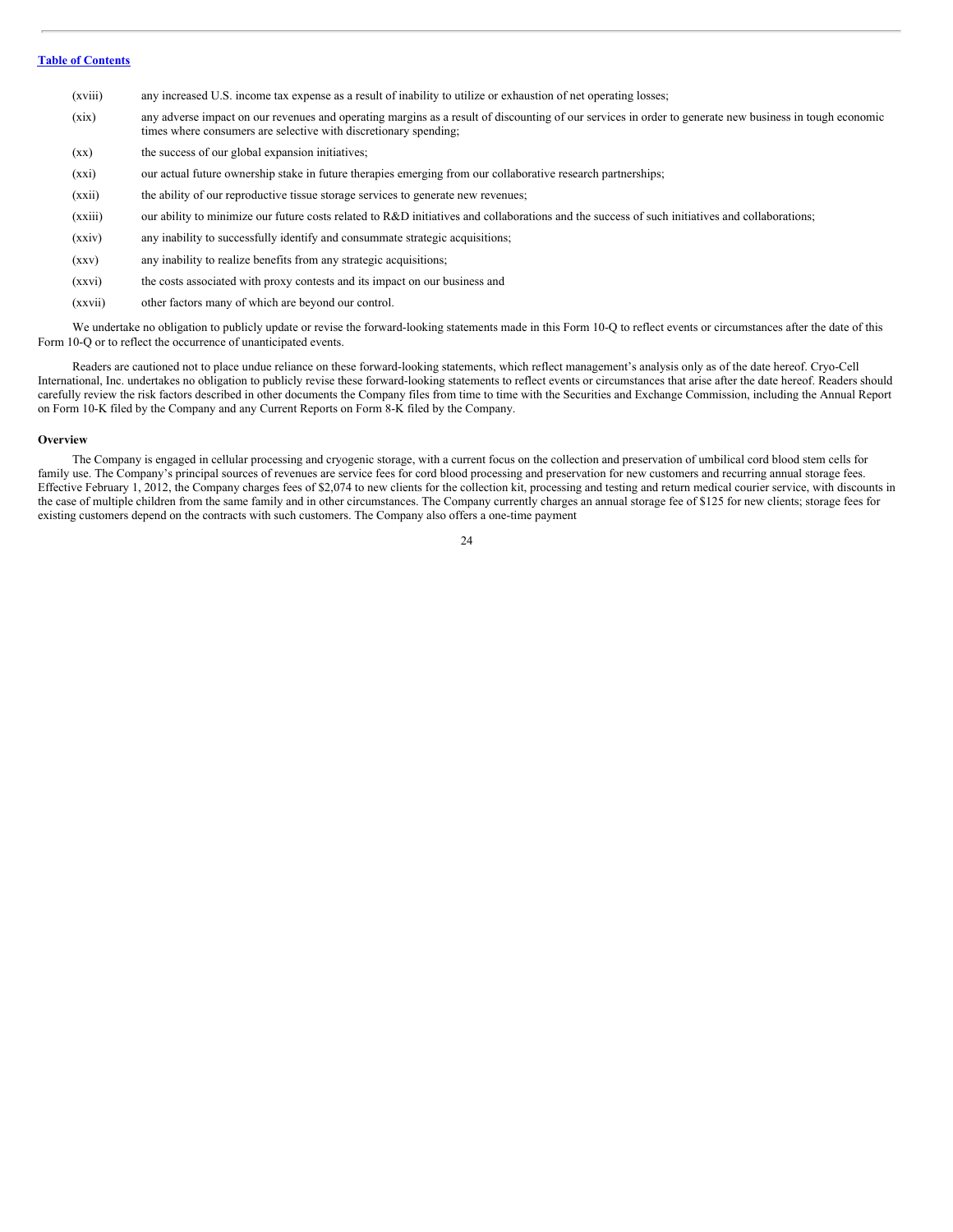plan, where the client is charged \$3,949 less discounts in the case of multiple children from the same family and in other circumstances. The one-time plan includes the collection kit, processing and testing, return medical courier service and 21 years of pre-paid storage fees. The Company also receives other income from licensing fees and royalties from global affiliates.

In August 2011, there was a change in control of the board of directors. Subsequent to this change, the Company is refocusing its efforts on the Company's umbilical cord blood and cord tissue business.

During the six months ended May 31, 2013, total revenue increased 10% as compared to the same period in 2012. The Company reported net income of approximately \$350 or \$0.00 per basic common share for the six months ended May 31, 2013 compared to a net loss of approximately (\$4,907,000) or (\$0.43) per basic common share for the same period in 2012. The net income for the six months ended May 31, 2013 principally resulted from the 10% increase in revenues and a 24% decrease in selling, general and administrative expenses. This was partially offset by a 19% increase in cost of sales. During the six months ended May 31, 2012, the cancellation of certain interests in the Illinois Revenue Sharing Agreement and the Bio-Stor Revenue Sharing Agreement resulted in extinguishment of debt in the amount of approximately \$1,300,000. There was also approximately \$700,000 in stock option expense that was due to the immediate vesting of options issued to the Co-CEOs. A Nomination of Solicitation Notice was received from Mr. Ki Yong Choi on May 30, 2012 nominating himself and five other persons for election as directors to compete with the Company's board of directors at the 2012 Annual Meeting on July 10, 2012. Pursuant to the Co-CEOs employment agreements, if the Company receives a Nomination of Solicitation Notice, as defined by the Company's Bylaws, all of the service-based vesting condition options that have been issued to the Co-CEOs will immediately vest. Also, during the six months ended May 31, 2012, the Company reserved approximately \$1.7 million of its deferred tax assets. The decision to reserve the deferred tax asset was based on the accounting standards surrounding income taxes that require a company to consider whether it is more likely than not that the deferred tax assets will be realized. The Company made certain strategic decisions in fiscal 2011 and fiscal 2012 concerning the negotiated termination of some of the perpetual Revenue Sharing Agreements, the impairment of internal use software that is being replaced with a technology platform that is better suited for the Company's business needs and the implementation of a national sales force in order to generate growth and future value of the stockholders. The strategic decisions, as well as the costs associated with the 2011 proxy contest and the accrual of severance associated with termination of the Company's former Chief Executive Officer, resulted in losses in the past few quarters in late fiscal 2011 and the first six months of fiscal 2012. Once a company has had cumulative losses in recent years, regardless if the loss was planned for strategic purposes, the accounting standard does not allow the Company to put significant reliance on future taxable income projections to overcome the more likely than not threshold that the deferred tax assets will be realized.

At May 31, 2013, the Company had cash and cash equivalents of \$2,904,464. The Company's cash increased by approximately \$227,000 during the first six months of fiscal 2013, primarily as a result of approximately \$1,100,000 provided by operations which was partially offset by approximately \$668,000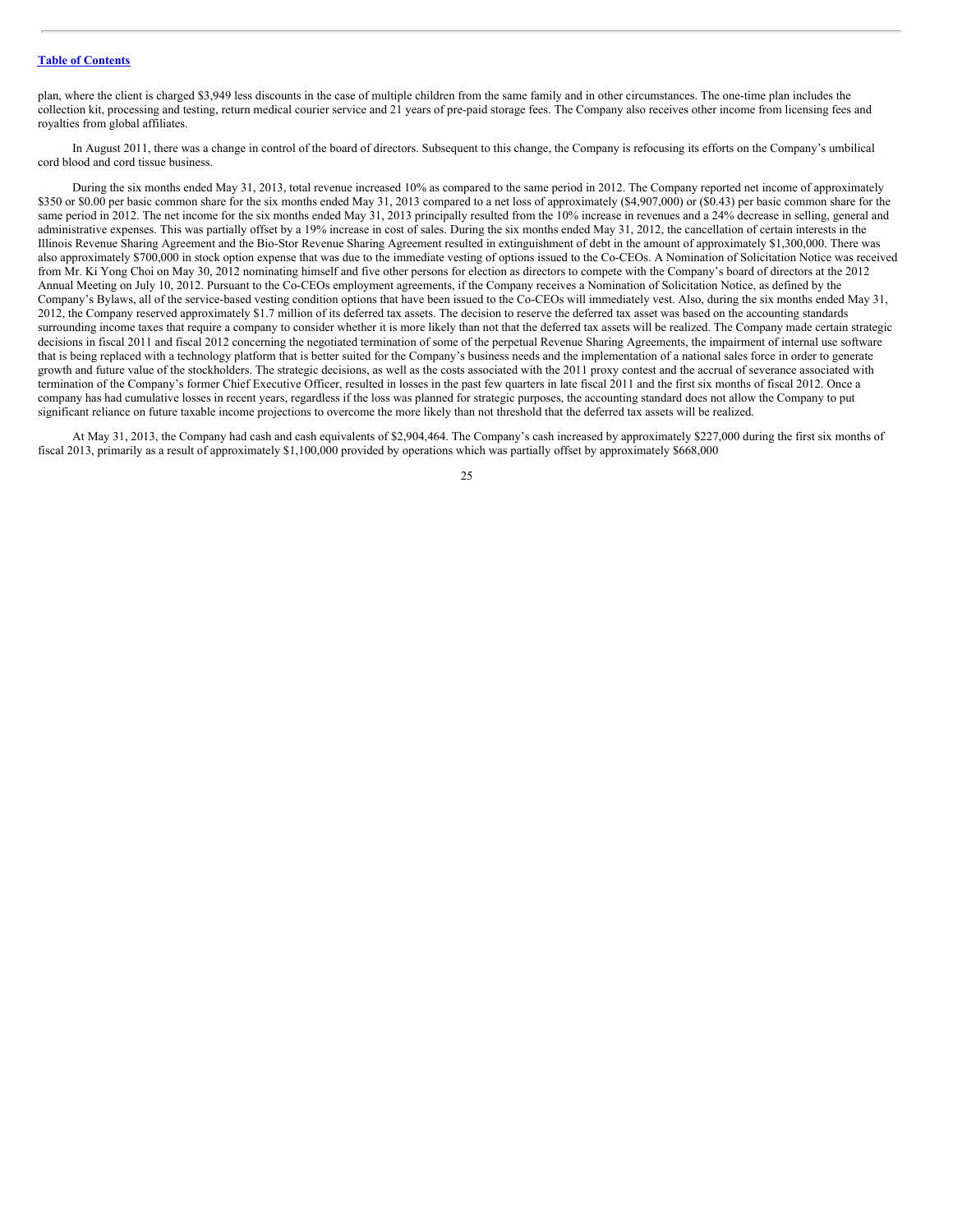used for the stock repurchase plan pursuant to which the Company repurchased 300,391 shares of the Company's common stock during the six months ended May 31, 2013. As of May 31, 2013, the Company had no long-term indebtedness.

# Results of Operations - Six Month Period Ended May 31, 2013 Compared to the Six Month Period Ended May 31, 2012

*Revenues.* Revenues for the six months ended May 31, 2013 were \$9,458,650 as compared to \$8,604,138 for the same period in 2012. The increase in revenue was primarily attributable to an 11% increase in processing and storage fees, which was partially offset by a 1% decrease in licensee income.

*Processing and Storage Fees.* The increase in processing and storage fee revenue is primarily attributable to an increase in specimens processed of 18%, and a 4% increase in recurring annual storage fee revenue.

*Licensee Income.*Licensee income for the six months ended May 31, 2013, was \$651,764 as compared to \$660,875 for the 2012 period. Licensee income for the six months ended May 31, 2013 consisted of royalty income earned on the processing and storage of cord blood stem cell specimens in geographic areas where the Company has license agreements. Licensee income for the six months ended May 31, 2012 consisted of \$645,875 in royalty income earned on the processing and storage of cord blood stem cell specimens in geographic areas where the Company has license agreements. The remaining licensee income of \$15,000 related to installment payments of non-refundable up-front license fees from the licensees of the Company's umbilical cord blood program in Nicaragua.

Cost of Sales. Cost of sales for the six months ended May 31, 2013 was \$2,654,837 as compared to \$2,236,803 for the same period in 2012, representing a 19% increase. Cost of sales was 28% of revenues for the six months ended May 31, 2013 and 26% for the six months ended May 31, 2012. Cost of sales includes wages and supplies associated with process enhancements to the existing production procedures and quality systems in the processing of cord blood specimens at the Company's facility in Oldsmar, Florida and depreciation expense of approximately \$104,000 and \$107,000 for the six months ended May 31, 2013 and 2012, respectively.

*Selling, General and Administrative Expenses.* Selling, general and administrative expenses for the six months ended May 31, 2013 were \$5,653,246 as compared to \$7,445,493 for the 2012 period representing a 24% decrease. These expenses are primarily comprised of expenses for consumer advertising, salaries and wages for personnel and professional fees. The decrease in selling, general and administrative expenses is primarily due to a decrease of approximately \$956,000 or 30% in sales and marketing due to the Company's refocus on sales initiatives and a decrease of approximately \$858,000 or 84% in stock compensation expense for options. The stock option expense during the six months ended May 31, 2012 is mainly the result of the Nomination of Solicitation Notice received from Mr. Ki Yong Choi on May 30, 2012, please see Overview above.

Abandonment of Patents. During the six months ended May 31, 2013, management decided to discontinue pursuing certain patents and trademarks resulting in a write-off of approximately \$379,000, for abandoned patents and trademarks related to the Company's menstrual stem cell technology which is reflected as abandonment of patents in the accompanying consolidated statements of operations. The impact to future operations is immaterial and it will not impact the Company's core operations.

*Research, Development and Related Engineering Expenses.*Research, development and related engineering expenses for the six months ended May 31, 2013 were \$17,986 as compared to \$22,420 for the 2012 period representing a 20% decrease. The expenses for the six months ended May 31, 2013 and 2012 are primarily comprised of expenses related to the Company's cord tissue product.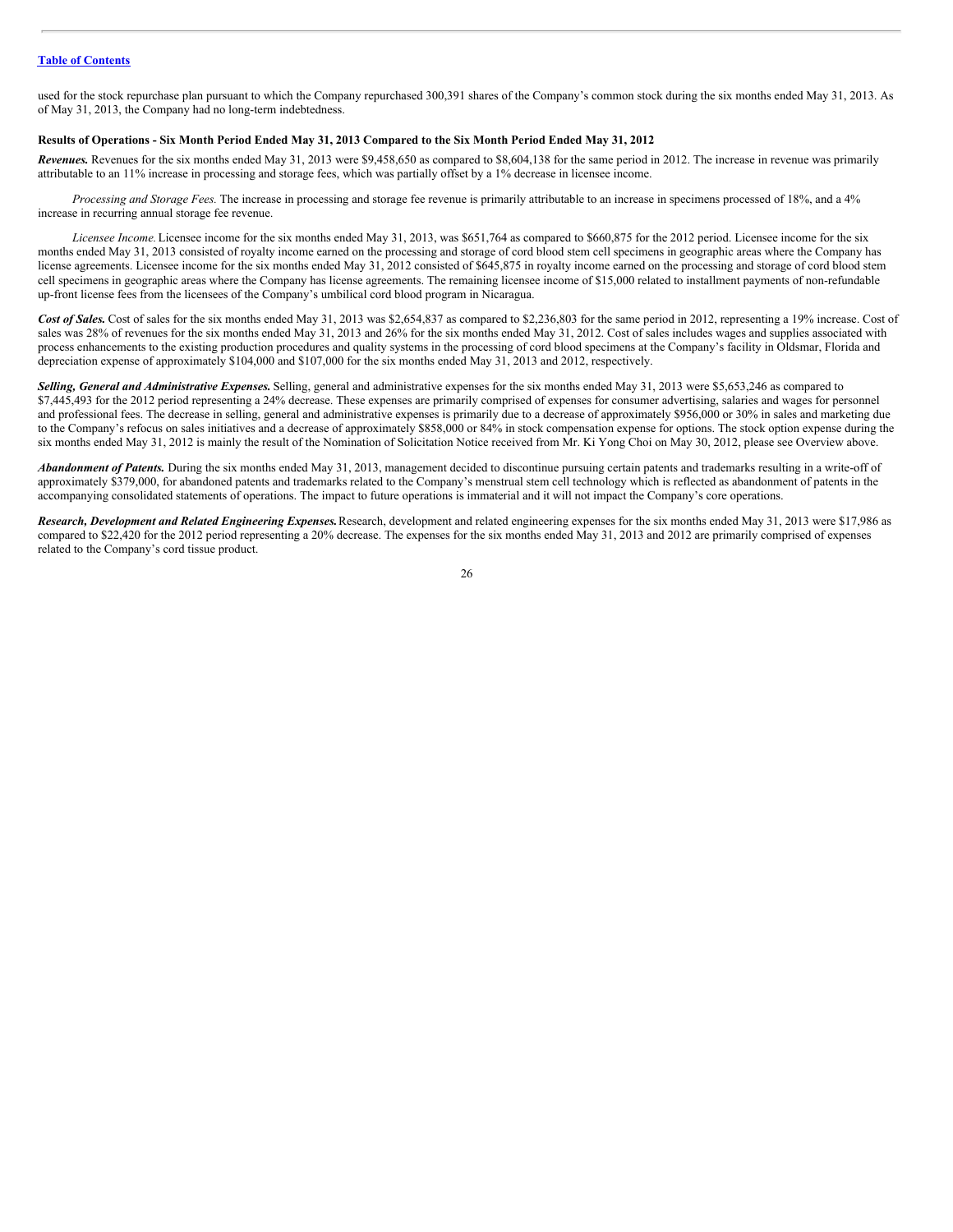*Depreciation and Amortization*. Depreciation and amortization (not included in Cost of Sales) for the six months ended May 31, 2013 was \$101,855 compared to \$101,090 for the 2012 period.

*Extinguishment of Revenue Sharing Agreements*. In December 2011, the Company entered into an Asset Purchase Agreement with Bio-Stor canceling the Bio-Stor Revenue Sharing Agreement. Pursuant to the terms of the Asset Purchase Agreement, on December 6, 2011, the Company made a one-time, lump-sum payment in the amount of \$2.3 million to Bio-Stor, and Bio-Stor sold, assigned, conveyed, transferred, and delivered to the Company all of its rights, interest and title in the Bio Stor Revenue Sharing Agreement. In May 2012, the Company entered into Asset Purchase Agreements with two investors who each had a 22% interest in 45% of the Illinois Revenue Sharing Agreement ("Illinois RSA"). Pursuant to the terms of the Asset Purchase Agreements, in May 2012, the Company made a one-time, lump-sum payment in the amount of \$138,000 to each of the investors, and the investors sold, assigned, conveyed, transferred, and delivered to the Company all of its rights, interest and title in their 22% interest of 45% of the Illinois RSA. The total payment amount of \$2,576,000 was offset by the carrying amount of the short-term liability related to Bio-Stor and the Illinois Revenue Sharing Agreements in the amount of \$1,100,000 and an accrued expense in the amount of \$194,055 to reflect the extinguishment of revenue sharing agreements in the amount of \$1,281,945 for the six months ended May 31, 2012.

*Interest Expense.* Interest expense during the six months ended May 31, 2013, was \$512,749 compared to \$576,416 during the comparable period in 2012. Interest expense is mainly comprised of amounts due to the parties to the Company's revenue sharing agreements ("RSAs") based on the Company's storage revenue. The decrease of 11% is a result of the extinguishment of the revenue sharing agreements.

*Equity in Losses of Affiliate*. Equity in losses of affiliate was \$76,900 for the six months ended May 31, 2013, compared to \$77,664 for the 2012 period. Equity in losses of affiliate for the six months ended May 31, 2013 and 2012, solely consists of amounts related to compensation expense for Saneron stock option awards that were granted by Saneron to certain consultants and employees.

*Income Taxes*. Deferred tax assets and liabilities are measured using enacted tax rates expected to be recovered or settled. The ultimate realization of our deferred tax assets depends upon generating sufficient future taxable income prior to the expiration of the tax attributes. In assessing the need for a valuation allowance, the Company must project future levels of taxable income. This assessment requires significant judgment. The Company examined the evidence related to the recent history of tax losses, the economic conditions in which we operate and our forecasts and projections to make that determination.

The Company records foreign income taxes withheld from installment payments of non-refundable up-front license fees and royalty income earned on the processing and storage of cord blood stem cell specimens in geographic areas where the Company has license agreements. The Company recorded \$85,118 and \$82,029 for the six months ended May 31, 2013 and 2012, respectively, of foreign income tax expense which is included in income tax expense in the accompanying consolidated statements of operations.

The Company has made certain strategic decisions during 2011 and 2012 concerning the negotiated termination of some of the perpetual Revenue Sharing Agreements ("RSA's"), the impairment of internal use software that is being replaced with a technology platform that is better suited for the Company's business needs and the implementation of a national sales force in order to generate growth and future value for the Company's stockholders. These strategic decisions, including the decision to terminate the former CEO's employment, resulted in losses in the past few quarters in late fiscal 2011 and the first six months of fiscal 2012. The accounting standards surrounding income taxes require a company to consider whether it is more likely than not that the deferred tax assets will be realized. Once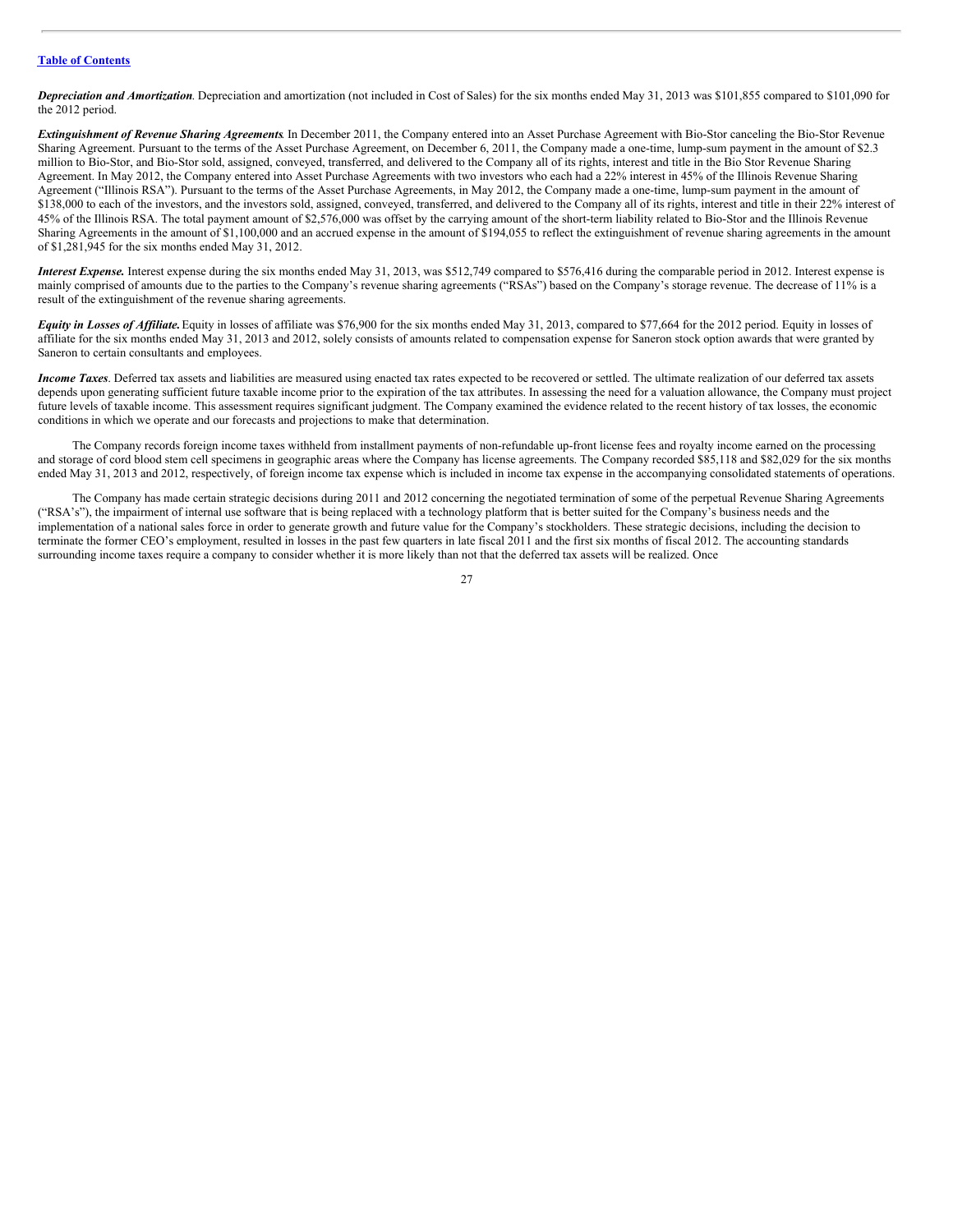a company has had cumulative losses in recent years, regardless of the nature of the loss, the accounting standards do not allow the Company to put significant reliance on future taxable income projections to overcome the more likely than not threshold that the deferred tax assets will be realized. As a result of these recent cumulative losses, the Company reserved approximately \$1,700,000 as of May 31, 2012 resulting in a charge to earnings during the six months ended May 31, 2012.

The Company did not record U.S. income tax expense or benefit during the six months ended May 31, 2013 due to the utilization of net operating losses and foreign tax credit carryforwards, which were previously reserved through valuation allowances in the Company's financial statements.

#### Results of Operations - Three Month Period Ended May 31, 2013 Compared to the Three Month Period Ended May 31, 2012

*Revenues.* Revenues for the three months ended May 31, 2013 were \$4,858,563 as compared to \$4,425,549 for the same period in 2012. The increase in revenue was primarily attributable to a 10% increase in processing and storage fees and a 3% increase in licensee income.

*Processing and Storage Fees.* The increase in processing and storage fee revenue is primarily attributable to an increase in specimens processed of 23%, and a 4% increase in recurring annual storage fee revenue.

*Licensee Income.*Licensee income for the three months ended May 31, 2013, was \$328,230 as compared to \$319,133 for the 2012 period. Licensee income for the three months ended May 31, 2013 consisted of royalty income earned on the processing and storage of cord blood stem cell specimens in geographic areas where the Company has license agreements. Licensee income for the three months ended May 31, 2012 consisted of \$309,133 in royalty income earned on the processing and storage of cord blood stem cell specimens in geographic areas where the Company has license agreements. The remaining licensee income of \$10,000 related to installment payments of nonrefundable up-front license fees from the licensees of the Company's umbilical cord blood program in Nicaragua.

Cost of Sales. Cost of sales for the three months ended May 31, 2013 was \$1,375,024 as compared to \$1,209,900 for the same period in 2012, representing a 14% increase. Cost of sales was 28% of revenues for the three months ended May 31, 2013 and 27% for the three months ended May 31, 2012. Cost of sales includes wages and supplies associated with process enhancements to the existing production procedures and quality systems in the processing of cord blood specimens at the Company's facility in Oldsmar, Florida and depreciation expense of approximately \$53,000 and \$53,000 for the three months ended May 31, 2013 and 2012, respectively. The increase in cost of sales is primarily attributable to process enhancements during the three months ended May 31, 2013 compared to the 2012 period.

*Selling, General and Administrative Expenses.* Selling, general and administrative expenses for the three months ended May 31, 2013 were \$2,957,968 as compared to \$4,284,696 for the 2012 period representing a 31% decrease. These expenses are primarily comprised of expenses for consumer advertising, salaries and wages for personnel and professional fees. The decrease in selling, general and administrative expenses is primarily due to a decrease of approximately \$643,000 or 35% in sales and marketing due to Company's refocus on sales initiatives and a decrease of approximately \$688,000 in stock compensation expense for options, see Overview above.

*Abandonment of Patents.* During the three months ended May 31, 2013, management decided to discontinue pursuing certain patents and trademarks resulting in a write-off of approximately \$379,000, for abandoned patents and trademarks related to the Company's menstrual stem cell technology which is reflected as abandonment of patents in the accompanying consolidated statement of operations. The impact to future operations is immaterial and it will not impact the Company's core operations.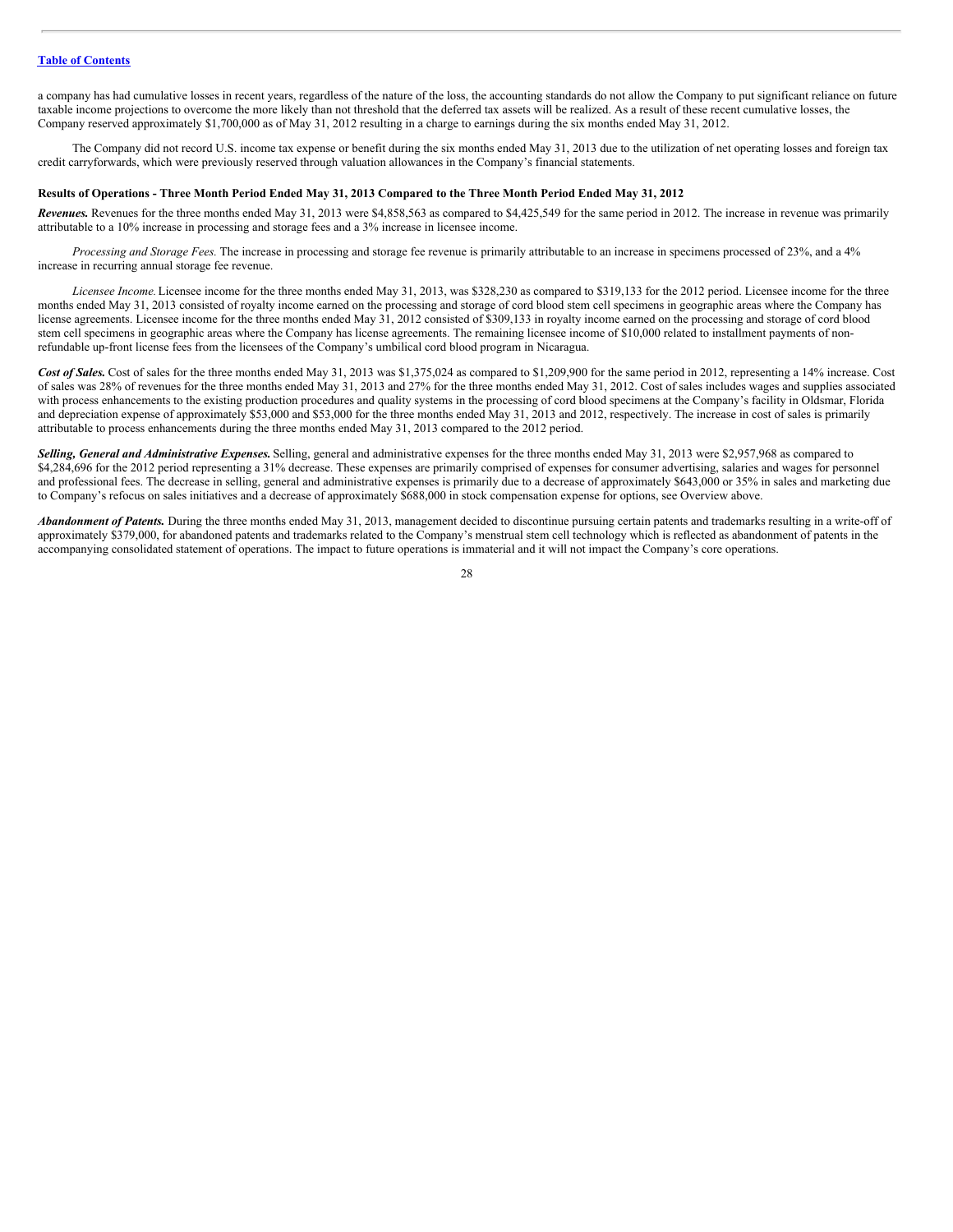*Research, Development and Related Engineering Expenses.*Research, development and related engineering expenses for the three months ended May 31, 2013 were \$7,065 as compared to \$7,841 for the 2012 period. The expenses for each period primarily relate to the implementation of the Company's cord tissue service.

*Depreciation and Amortization*. Depreciation and amortization (not included in Cost of Sales) for the three months ended May 31, 2013 was \$50,841 compared to \$44,835 for the 2012 period.

*Extinguishment of Revenue Sharing Agreements*. In May 2012, the Company entered into Asset Purchase Agreements with two investors who each had a 22% interest in 45% of the Illinois Revenue Sharing Agreement ("Illinois RSA"). Pursuant to the terms of the Asset Purchase Agreements, in May 2012, the Company made a one-time, lump-sum payment in the amount of \$138,000 to each of the investors, and the investors sold, assigned, conveyed, transferred, and delivered to the Company all of its rights, interest and title in their 22% interest of 45% of the Illinois RSA. The payment amounts of \$276,000 was offset by the carrying amount of the short-term liability related to the Illinois Revenue Sharing Agreements in the amount of \$200,000 and an accrued expense in the amount of \$21,445 to reflect the extinguishment of revenue sharing agreements in the amount of \$54,555 for the three months ended May 31, 2012.

*Interest Expense.* Interest expense during the three months ended May 31, 2013, was \$262,211 compared to \$277,251 during the comparable period in 2012. Interest expense is mainly comprised of payments made to the other parties to the Company's RSAs based on the Company's storage revenue. The decrease of 5% is a result of the extinguishment of the revenue sharing agreements.

*Equity in Losses of Af iliate.*Equity in losses of affiliate was \$38,450 for the three months ended May 31, 2013, compared to \$38,832 for the 2012 period. Equity in losses of affiliate for the three months ended May 31, 2013 and 2012, solely consists of amounts related to compensation expense for stock option awards that were granted by Saneron to certain consultants and employees.

*Income Taxes*. Deferred tax assets and liabilities are measured using enacted tax rates expected to be recovered or settled. The ultimate realization of our deferred tax assets depends upon generating sufficient future taxable income prior to the expiration of the tax attributes. In assessing the need for a valuation allowance, the Company must project future levels of taxable income. This assessment requires significant judgment. The Company examined the evidence related to the recent history of tax losses, the economic conditions in which we operate and our forecasts and projections to make that determination.

The Company records foreign income taxes withheld from installment payments of non-refundable up-front license fees and royalty income earned on the processing and storage of cord blood stem cell specimens in geographic areas where the Company has license agreements. The Company recorded \$42,794 and \$24,884 for the three months ended May 31, 2013 and 2012, respectively, of foreign income tax expense, which is included in income tax expense in the accompanying consolidated statements of operations. The increase in foreign tax expense is attributable to the increase in royalties recognized during the period ended May 31, 2013 compared to May 31, 2012.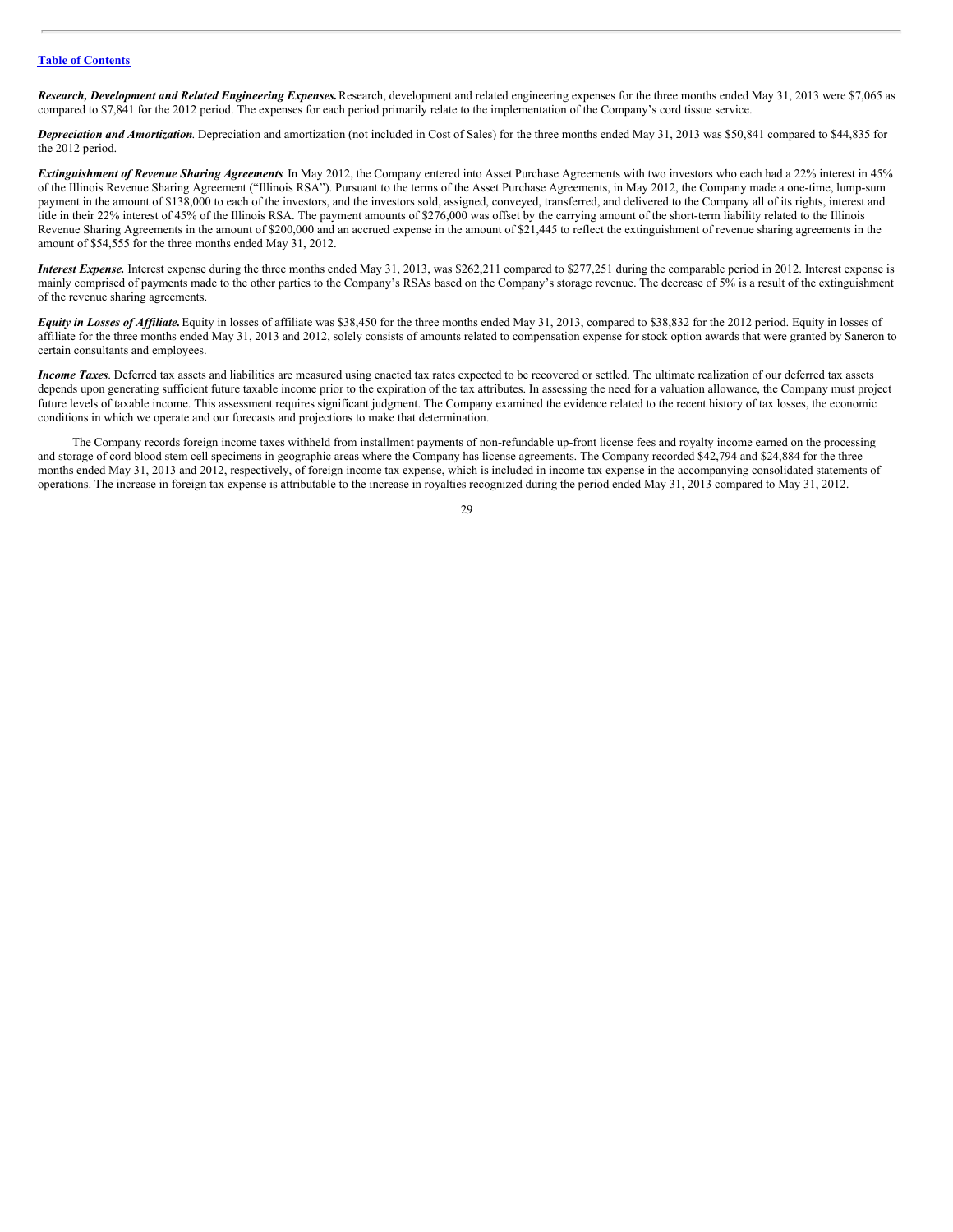The Company has made certain strategic decisions during 2011 and 2012 concerning the negotiated termination of some of the perpetual Revenue Sharing Agreements ("RSA's"), the impairment of internal use software that is being replaced with a technology platform that is better suited for the Company's business needs and the implementation of a national sales force in order to generate growth and future value for the Company's stockholders. These strategic decisions, including the decision to terminate the former CEO's employment, resulted in losses in the past few quarters in late fiscal 2011 and the first six months of fiscal 2012. The accounting standards surrounding income taxes require a company to consider whether it is more likely than not that the deferred tax assets will be realized. Once a company has had cumulative losses in recent years, regardless of the nature of the loss, the accounting standards do not allow the Company to put significant reliance on future taxable income projections to overcome the more likely than not threshold that the deferred tax assets will be realized. As a result of these recent cumulative losses, the Company reserved approximately \$1,700,000 as of May 31, 2012 resulting in a charge to earnings during the three months ended May 31, 2012.

The Company did not record U.S. income tax expense or benefit during the three months ended May 31, 2013 due to the utilization of net operating losses and foreign tax credit carryforwards, which were previously reserved through valuation allowances in the Company's financial statements.

#### **Liquidity and Capital Resources**

Through May 31, 2013, the Company's principal source of cash has been from sales of its umbilical cord blood program to customers, the sale of license agreements and royalties from licensees. The Company does not expect a change in its principal source of cash flow.

At May 31, 2013, the Company had cash and cash equivalents of \$2,904,464 as compared to \$2,677,382 at November 30, 2012. The increase in cash and cash equivalents during the six months ended May 31, 2013 was primarily attributable to the following:

Net cash provided by operating activities for the six months ended May 31, 2013 was \$1,089,396 which was primarily attributable to the Company's operating results. The positive operating results were principally due to a 10% increase in revenues and a 24% decrease in selling, general and administrative expenses. This was partially offset by a 19% increase in cost of sales.

Net cash used in operating activities for the six months ended May 31, 2012 was \$434,346 which was primarily attributable to the Company's net loss, partially offset by non-cash expenses and implementation of interest-free financing plans and increases in working capital components.

Net cash used in investing activities for the six months ended May 31, 2013 was \$206,173, which was primarily attributable to the purchases of property and equipment.

Net cash provided by investing activities for the six months ended May 31, 2012 was \$907,479, which was primarily attributable to the sale of marketable securities which was partially offset by the purchase of property and equipment and the investment in patents and trademarks.

Net cash used in financing activities for the six months ended May 31, 2013 was \$656,141, which was primarily attributable the stock repurchase plan pursuant to which the Company has repurchased 300,391 shares of the Company's common stock for approximately \$668,000.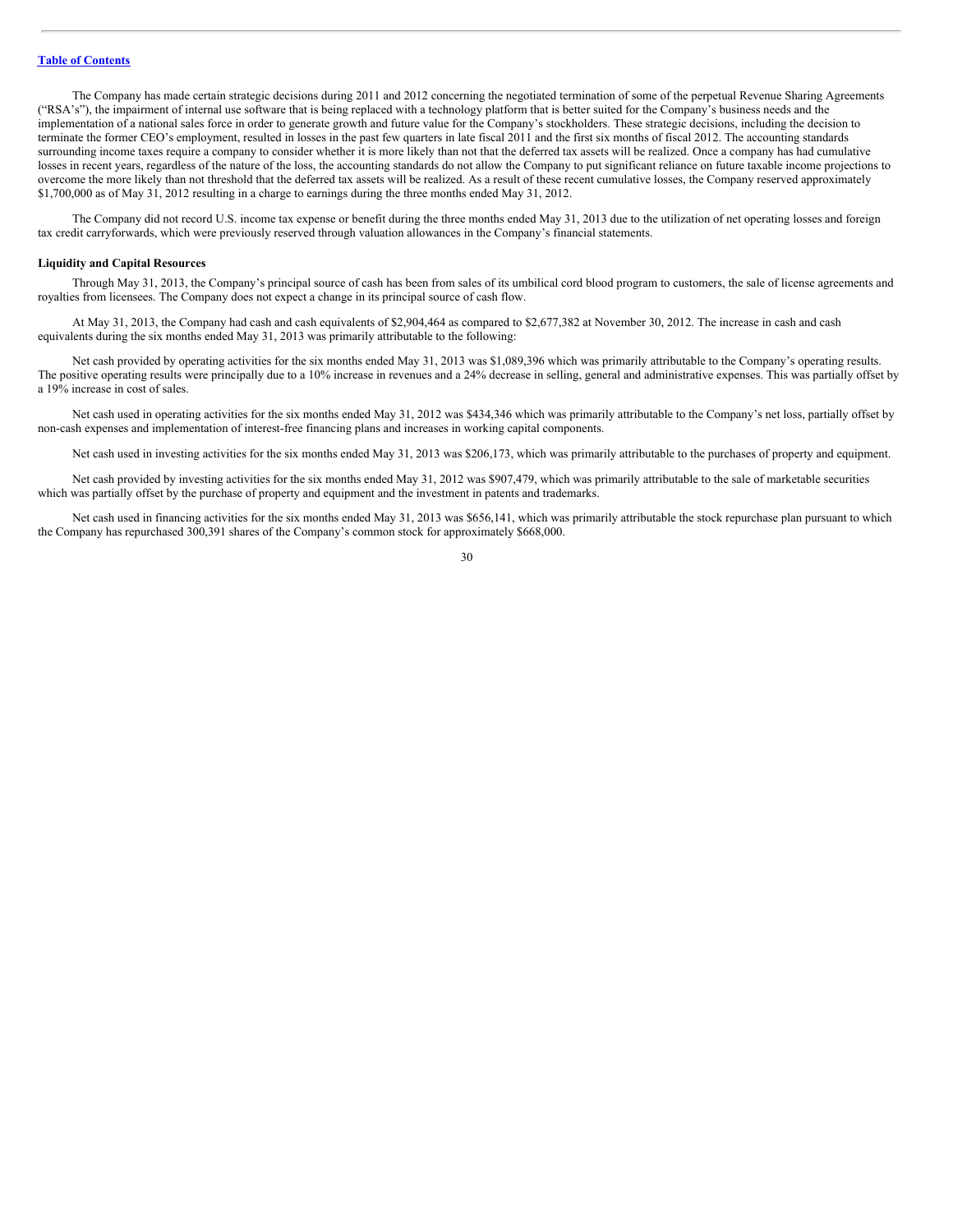Net cash used in financing activities for the six months ended May 31, 2012 was \$3,976,471, which was primarily attributable to the payment of \$2,576,000 for the cancellation of certain interests in certain Revenue Sharing Agreements and the stock repurchase plan pursuant to which the Company has repurchased 674,379 shares of the Company's common stock for approximately \$1,400,000.

#### The Company does not have a line of credit.

The Company anticipates making discretionary capital expenditures of approximately \$750,000 over the next twelve months for software enhancements and purchases of property and equipment. The Company anticipates funding future property and equipment purchases with cash-on-hand and cash flows from future operations.

The Company anticipates that its cash and cash equivalents, marketable securities and cash flows from future operations will be sufficient to fund its known cash needs for at least the next 12 months. Cash flows from operations will depend primarily upon increasing revenues from sales of its umbilical cord blood and cord tissue cellular storage services, and managing discretionary expenses. If expected increases in revenues are not realized, or if expenses are higher than anticipated, the Company may be required to reduce or defer cash expenditures or otherwise manage its cash resources during the next 12 months so that they are sufficient to meet the Company's cash needs for that period. In addition, the Company may consider seeking equity or debt financing if deemed appropriate for its plan of operations, and if such financing can be obtained on acceptable terms. There is no assurance that any reductions in expenditures, if necessary, will not have an adverse effect on the Company's business operations, including sales activities and the development of new services and technology.

#### **Critical Accounting Policies**

This discussion and analysis of our financial condition and results of operations is based on our consolidated financial statements, which have been prepared in accordance with U.S. generally accepted accounting principles. The preparation of these financial statements requires us to make judgments, estimates, and assumptions that affect the reported amounts of assets, liabilities, revenues, expenses and disclosures of contingent assets and liabilities. For a full discussion of our accounting policies please refer to Note 1 to the Consolidated Financial Statements included in our 2012 Annual Report on Form 10-K filed with the SEC. Our most critical accounting policies and estimates include: recognition of revenue and the related allowance for doubtful accounts, stock-based compensation, income taxes and license and revenue sharing agreements. We continually evaluate our judgments, estimates and assumptions. We base our estimates on the terms of underlying agreements, historical experience and other factors that we believe are reasonable based on the circumstances, the results of which form our management's basis for making judgments about the carrying value of assets and liabilities that are not readily apparent from other sources. Actual results may differ from these estimates. There have been no material changes to our critical accounting policies and estimates from the information provided in Item 7, Management's Discussion and Analysis of Financial Condition and Results of Operations included in our 2012 Annual Report on Form 10-K.

#### **Recently Issued Accounting Pronouncements**

In February 2013, the FASB issued Accounting Standards Update No. 2013-02,*Comprehensive Income (Topic 220): Reporting of Amounts Reclassified Out of Accumulated Other Comprehensive Income* ("ASU 2013-02"). This update will require companies to present information about amounts reclassified out of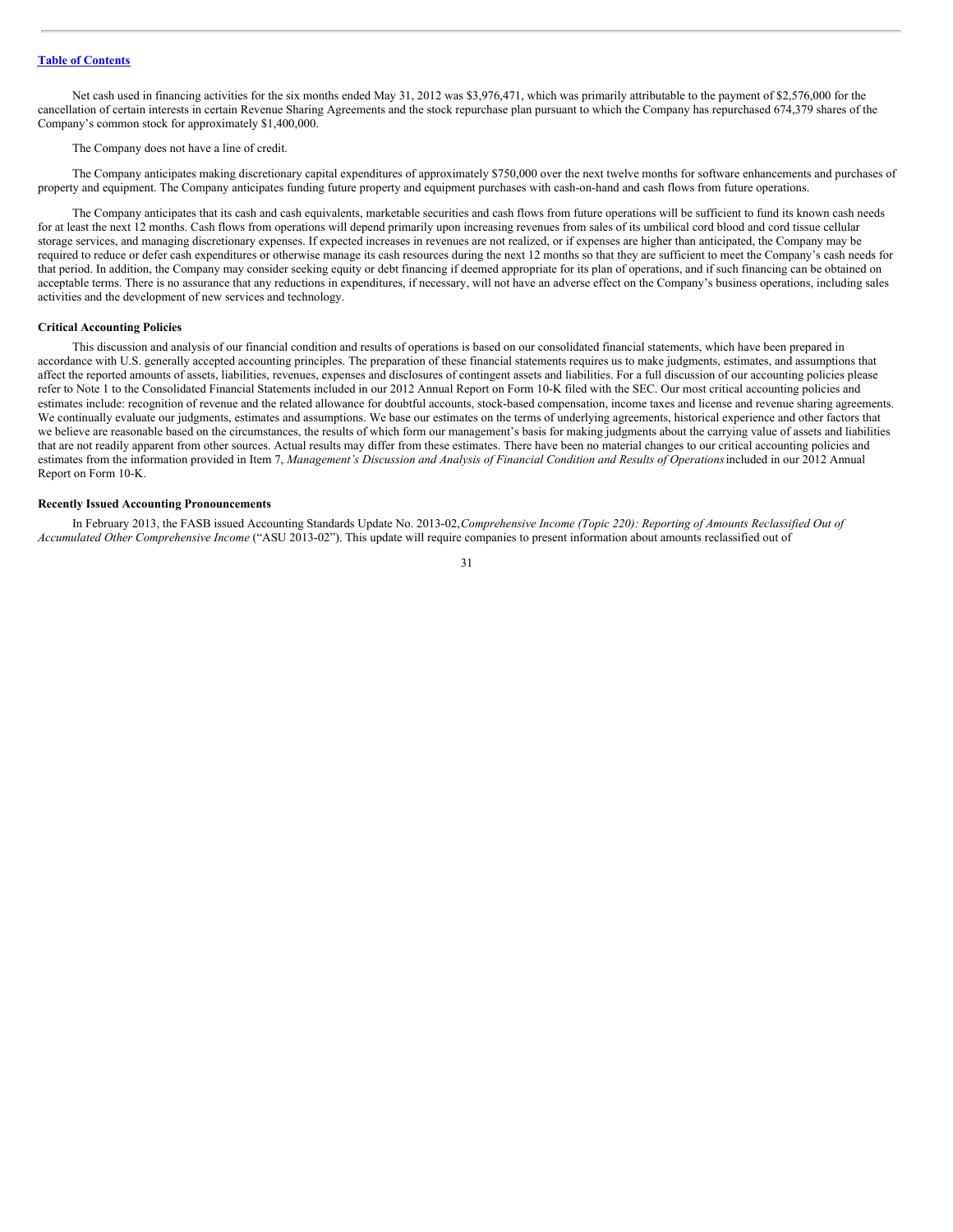accumulated other comprehensive income and their corresponding effect on net income in one place and reference the amounts to the related footnote disclosures. Current accounting standards present this information in different places throughout the financial statements. ASU 2013-02 is effective for interim and annual periods beginning after December 15, 2012, with early adoption permitted. The adoption of ASU 2013-02 will only impact disclosure requirements and will not have any effect on the Company's consolidated financial statements or on its financial condition.

#### **Off-Balance Sheet Arrangements**

The Company has no off-balance sheet arrangements that have or are reasonably likely to have a current or future effect on its financial condition, changes in financial condition, revenues or expenses, results of operations, liquidity, capital expenditures or capital resources that is material to investors.

#### <span id="page-31-0"></span>**Item 3. Quantitative and Qualitative Disclosures About Market Risk.**

Not applicable.

# <span id="page-31-1"></span>**Item 4. Controls and Procedures**

#### **Evaluation of Disclosure Controls and Procedures**

Based on their most recent review, as of the end of the period covered by this report, the Company's principal executive officer and principal financial officer have concluded that the Company's disclosure controls and procedures are effective, and that information required to be disclosed by the Company in the reports that it files or submits under the Securities Exchange Act of 1934, as amended, is accumulated and communicated to the Company's management, including its principal executive officer and principal financial officer, as appropriate to allow timely decisions regarding required disclosure and are effective to ensure that such information is recorded, processed, summarized and reported within the time periods specified in the SEC's rules and forms.

#### **Changes in Internal Control Over Financial Reporting**

There were no changes in the Company's internal controls over financial reporting during the three months ended May 31, 2013 that have materially affected, or are reasonably likely to materially affect, the Company's internal control over financial reporting.

#### **Limitations on the Effectiveness of Controls**

Our management, including our co-CEOs and CFO, does not expect that our disclosure controls and internal controls will prevent all error and all fraud. A control system, no matter how well conceived and operated, can provide only reasonable, not absolute, assurance that the objectives of the control system are met. Further, the design of a control system must reflect the fact that there are resource constraints, and the benefits of controls must be considered relative to their costs. Because of the inherent limitations in all control systems, no evaluation of controls can provide absolute assurance that all control issues and instances of fraud, if any, within the company have been detected. These inherent limitations include the realities that judgments in decision-making can be faulty, and that breakdowns can occur because of simple error or mistake. Additionally, controls can be circumvented by the individual acts of some persons, by collusion of two or more people, or by management or board override of the control.

The design of any system of controls also is based in part upon certain assumptions about the likelihood of future events, and there can be no assurance that any design will succeed in achieving its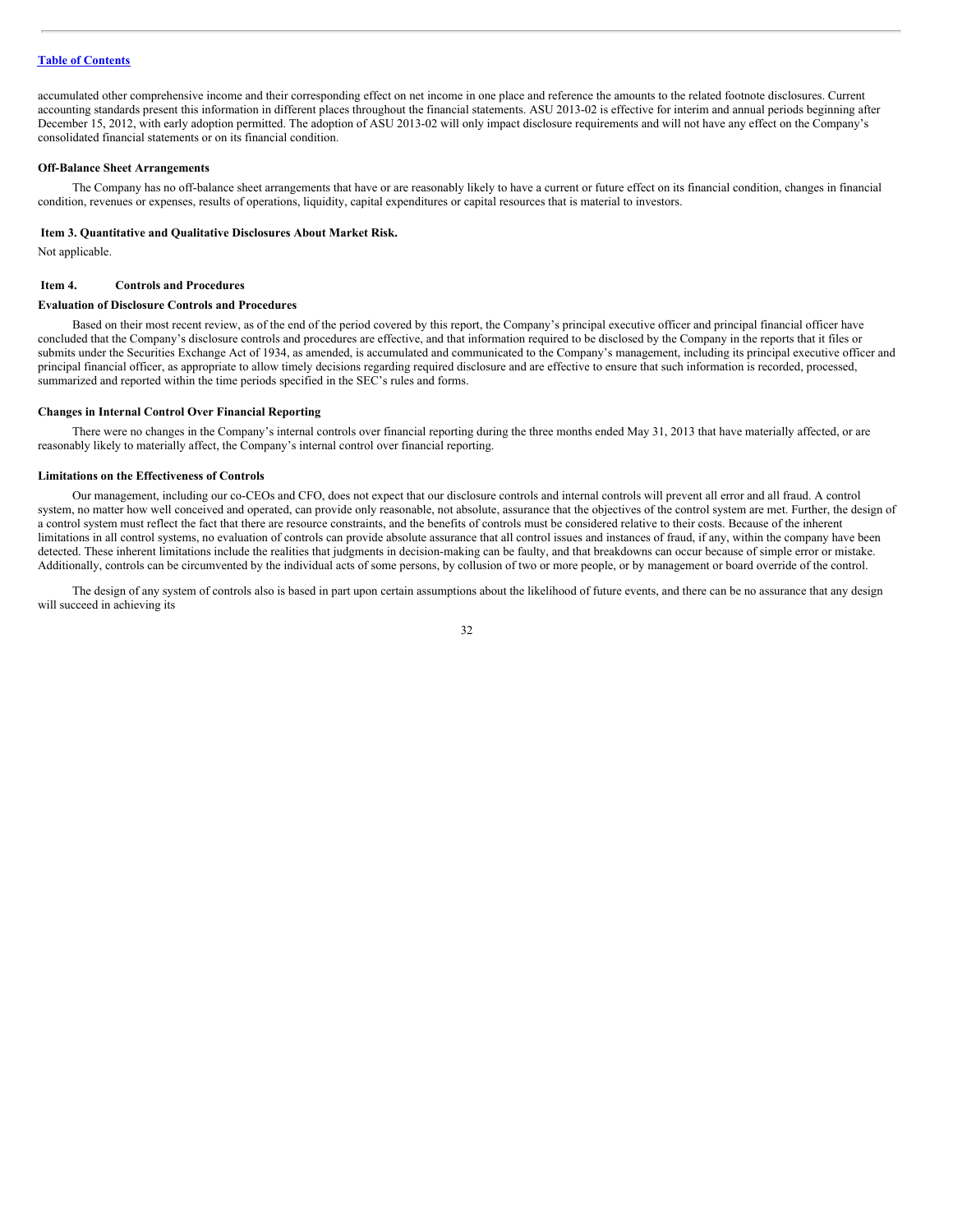stated goals under all potential future conditions; over time, controls may become inadequate because of changes in conditions, or the degree of compliance with the policies or procedures may deteriorate. Because of the inherent limitations in a cost-effective control system, misstatements due to error or fraud may occur and not be detected.

#### **CEO and CFO Certifications**

Appearing as exhibits 31.1, 31.2 and 31.3 to this report there are Certifications of the Co-CEO's and the CFO. The Certifications are required in accordance with Section 302 of the Sarbanes-Oxley Act of 2002 (the Section 302 Certifications). This Item of this report is the information concerning the evaluation referred to in the Section 302 Certifications and this information should be read in conjunction with the Section 302 Certifications for a more complete understanding of the topics presented.

#### <span id="page-32-0"></span>**PART II - OTHER INFORMATION**

#### <span id="page-32-1"></span>**ITEM 1. LEGAL PROCEEDINGS**

On May 25, 2011, a complaint for monetary damages was filed against the Company in the United States District Court for the Middle District of Florida. The complaint does not specify the amount claimed, other than stating that it is more than \$75,000 which is the jurisdictional amount of the court in which the complaint was filed. At this time, it is not possible for the Company to estimate the possible loss or the range of possible loss, due to the current stage of the litigation, the uncertainties associated with the claim and the fact that the complaint does not specify the amount of damages sought. No amounts have been accrued as of May 31, 2013 and November 30, 2012. The Company believes it has meritorious defenses to the claims in this complaint and intends to vigorously defend itself; however, the ultimate resolution of this complaint is uncertain at this time. A trial has been scheduled for January 6, 2014.

On August 30, 2011, the Board of Directors of the Company terminated its Chief Executive Officer and former Chairman of the Board of Directors, Ms. Walton, for cause. In accordance with Ms. Walton's employment agreement dated August 15, 2005, as amended July 16, 2007, Ms. Walton could be entitled to severance in the amount up to \$950,000 related to lost salary, bonuses and benefits. In addition, the Company could be required to pay all reasonable legal fees and expenses incurred by Ms. Walton as a result of the termination, as well as outplacement services. On October 25, 2011, Mercedes Walton, the Company's former chief executive officer, filed a demand for arbitration with the American Arbitration Association. Ms. Walton claimed breach of her employment agreement and defamation. Ms. Walton was seeking arbitration costs, attorneys' fees, interest, compensatory, punitive and liquidated damages, as well as injunctive and declaratory relief in the amount of \$5,000,000 of which potentially \$1,000,000 would be covered by the Company's insurance policy. On June 14, 2013, the Company received a decision from the American Arbitration Association in the case filed by Ms. Walton on October 25, 2011, granting an Interim Award of Arbitrators to Ms. Walton in the amount of \$1,080,938. This award includes \$980,938 related to lost salary, bonuses and benefits and \$100,000 related to the defamation claim made by Ms. Walton of which the defamation award was paid by the Company's insurance policy. In addition the Company will be required to pay all reasonable legal fees and expenses incurred by Ms. Walton and expenses associated with any outplacement services. The Company has recorded an accrual of \$1,630,000 and \$1,450,000 associated with the claim which is reflected as an accrued expense in the accompanying balance sheets as of May 31, 2013 and November 30, 2012, respectively.

In addition, from time to time the Company is subject to proceedings, lawsuits, contract disputes and other claims in the normal course of its business. The Company believes that the ultimate resolution of current matters should not have a material adverse effect on the Company's business, consolidated financial position or results of operations. It is possible, however, that there could be an unfavorable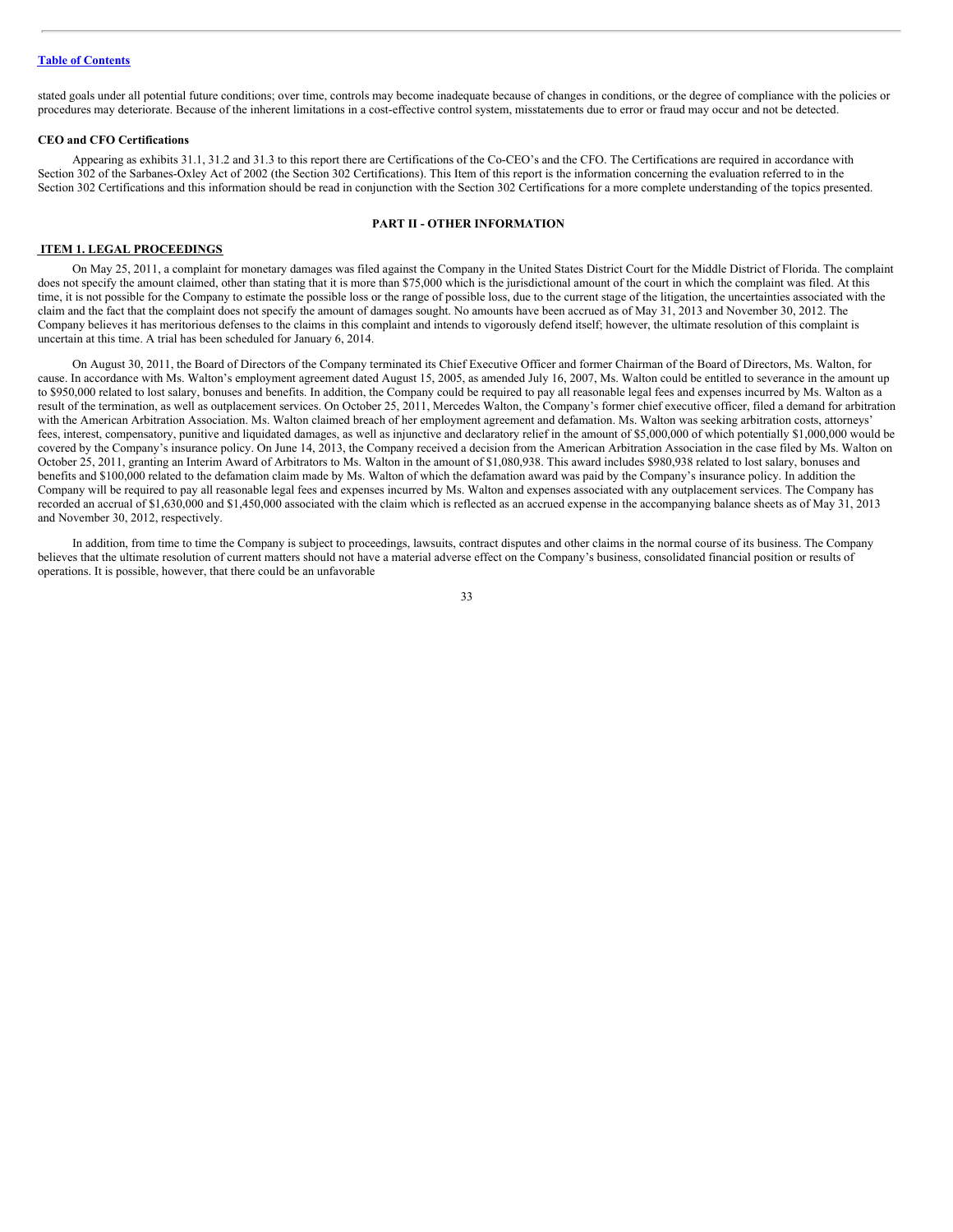ultimate outcome for or resolution which could be material to the Company's results of operations for a particular quarterly reporting period. Litigation is inherently uncertain and there can be no assurance that the Company will prevail. The Company does not include an estimate of legal fees and other related defense costs in its estimate of loss contingencies.

# <span id="page-33-0"></span>**ITEM 1A. RISK FACTORS**

In addition to the other information set forth in this report, you should carefully consider the factors discussed in Part I, "Item 1A. Risk Factors" in our Annual Report on Form 10-K for the year ended November 30, 2012, which could materially affect our business, financial condition or future results. The risks described in our Annual Report on Form 10-K are not the only risks we face.

# <span id="page-33-1"></span>**ITEM 2. UNREGISTERED SALES OF EQUITY SECURITIES AND USE OF PROCEEDS**

#### **ISSUER PURCHASE OF EQUITY SECURITIES**

|                       |                          |                          |                         | Maximum            |
|-----------------------|--------------------------|--------------------------|-------------------------|--------------------|
|                       |                          |                          |                         | Number (or         |
|                       |                          |                          |                         | Approximate        |
|                       |                          |                          | Total Number of         | Dollar Value) of   |
|                       |                          |                          | <b>Shares Purchased</b> | Shares that May    |
|                       |                          |                          | as Part of Publicly     | Yet Be Purchased   |
|                       | Total Number of          | Average Price            | <b>Announced Plans</b>  | Under the Plans or |
| Period                | Shares Purchased         | Paid per Share           | or Programs             | Programs           |
| March $1 - 31$ , 2013 | 763                      | 1.96                     | 763                     | 2,099,735          |
| April $1 - 30$ , 2013 | $\overline{\phantom{a}}$ | $\overline{\phantom{a}}$ | __                      |                    |
| May $1 - 31$ , 2013   | 192,500                  | 2.18                     | 192,500                 | 1,907,235          |

#### <span id="page-33-2"></span>**ITEM 3. DEFAULTS UPON SENIOR SECURITIES**

None.

# **ITEM 4. MINE SAFETY DISCLOSURES**

Not applicable.

# <span id="page-33-3"></span>**ITEM 5. OTHER INFORMATION**

None.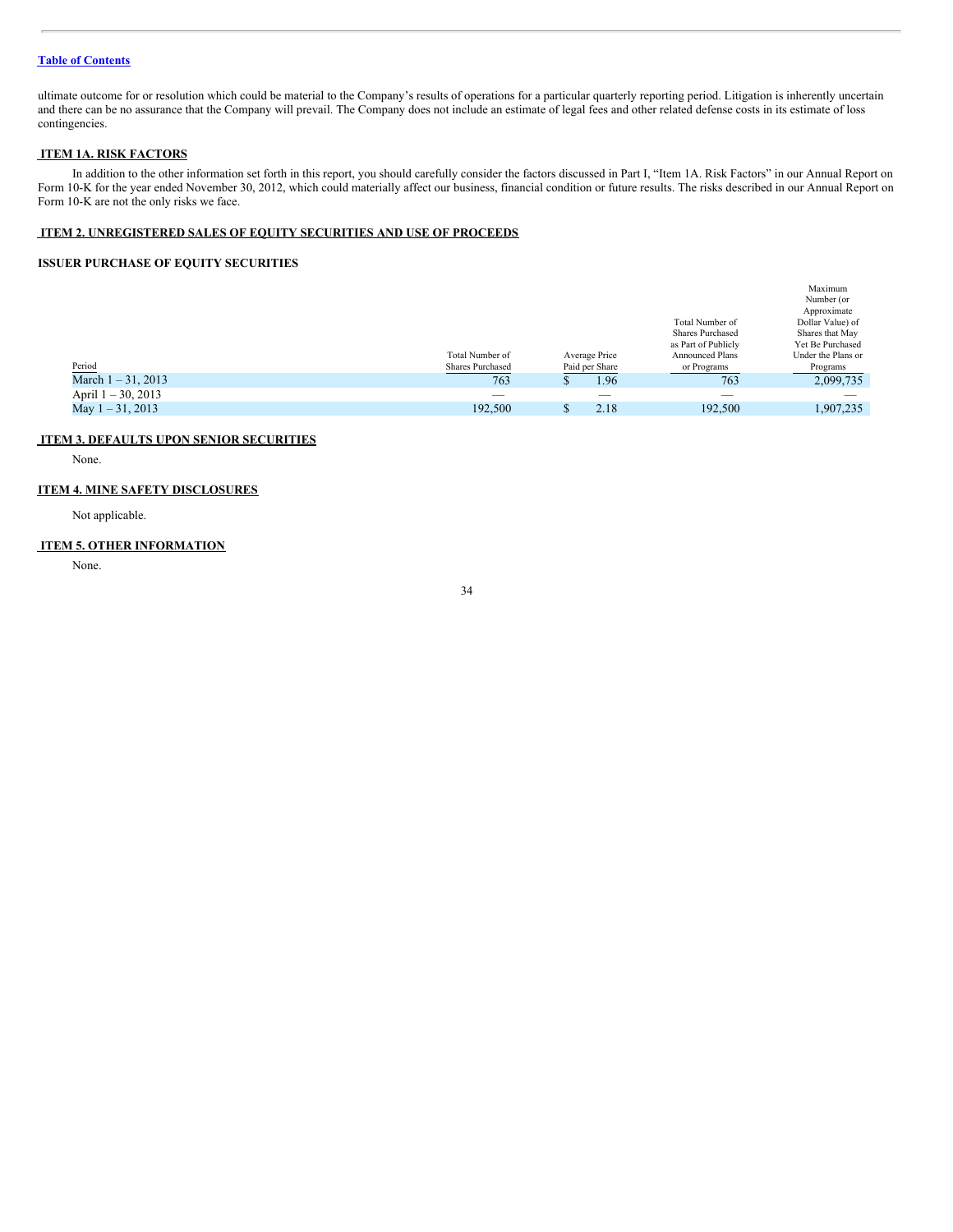$(a)$ 

# <span id="page-34-0"></span>**ITEM 6. EXHIBITS**

| Exhibits      |                                                                                                                                                                                                       |
|---------------|-------------------------------------------------------------------------------------------------------------------------------------------------------------------------------------------------------|
| 10.32         | Amendment dated, May 1, 2013 amending Employment Agreement with Oleg Mikulinsky dated March 5, 2012.                                                                                                  |
| 10.33<br>31.1 | Second Lease Amendment dated June 18, 2013 between Brooker Creek North I, LLP and the Company.<br>Certification of Co-CEO Pursuant to Section 302 of the Sarbanes-Oxley Act of 2002 (filed herewith). |
| 31.2          | Certification of Co-CEO Pursuant to Section 302 of the Sarbanes-Oxley Act of 2002 (filed herewith).                                                                                                   |
| 31.3          | Certification of CFO Pursuant to Section 302 of the Sarbanes-Oxley Act of 2002 (filed herewith).                                                                                                      |
| 32.1          | Certification Pursuant to 18 U.S.C. Section 1350, as Adopted Pursuant to Section 906 of the Sarbanes-Oxley Act of 2002.                                                                               |
| 101.INS       | <b>XBRL Instance Document</b>                                                                                                                                                                         |
| 101.SCH       | <b>XBRL Taxonomy Extension Schema Document</b>                                                                                                                                                        |
| 101.CAL       | XBRL Taxonomy Extension Calculation Linkbase Document                                                                                                                                                 |
| 101.DEF       | XBRL Taxonomy Extension Definition Linkbase Document                                                                                                                                                  |
| 101.LAB       | XBRL Taxonomy Extension Label Linkbase Document                                                                                                                                                       |
|               |                                                                                                                                                                                                       |

101.PRE XBRL Taxonomy Extension Presentation Linkbase Document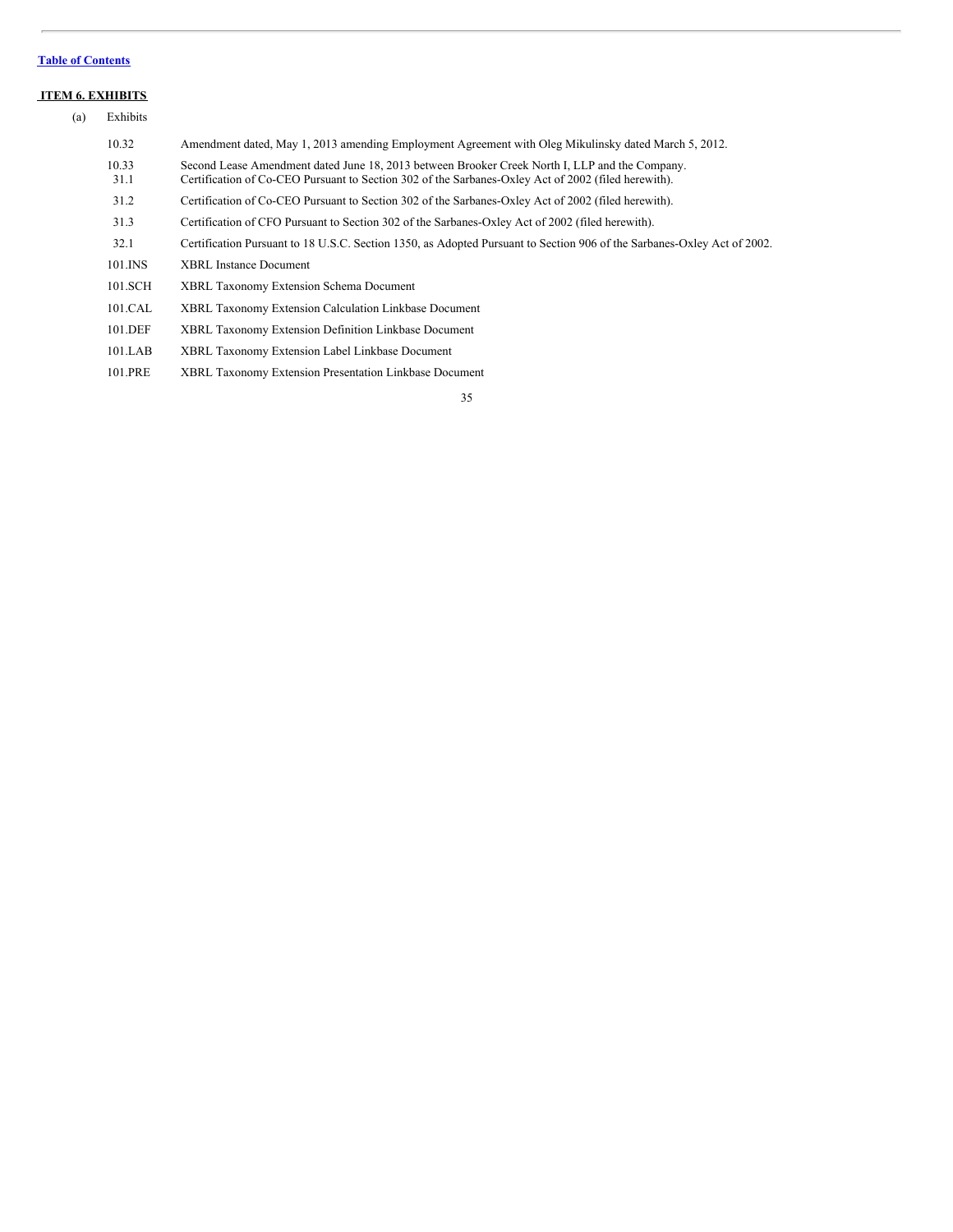# <span id="page-35-0"></span>**SIGNATURES**

In accordance with Section 13 or 15(d) of the Securities Exchange Act of 1934, the registrant has duly caused this report to be signed on its behalf by the undersigned thereunto duly authorized.

Cryo-Cell International, Inc.

/s/ DAVID PORTNOY

David Portnoy Co-Chief Executive Officer

Cryo-Cell International, Inc.

/s/ MARK PORTNOY

Mark Portnoy Co-Chief Executive Officer

Cryo-Cell International, Inc.

/s/ JILL TAYMANS

Jill M. Taymans Vice President, Finance

Date: July 15, 2013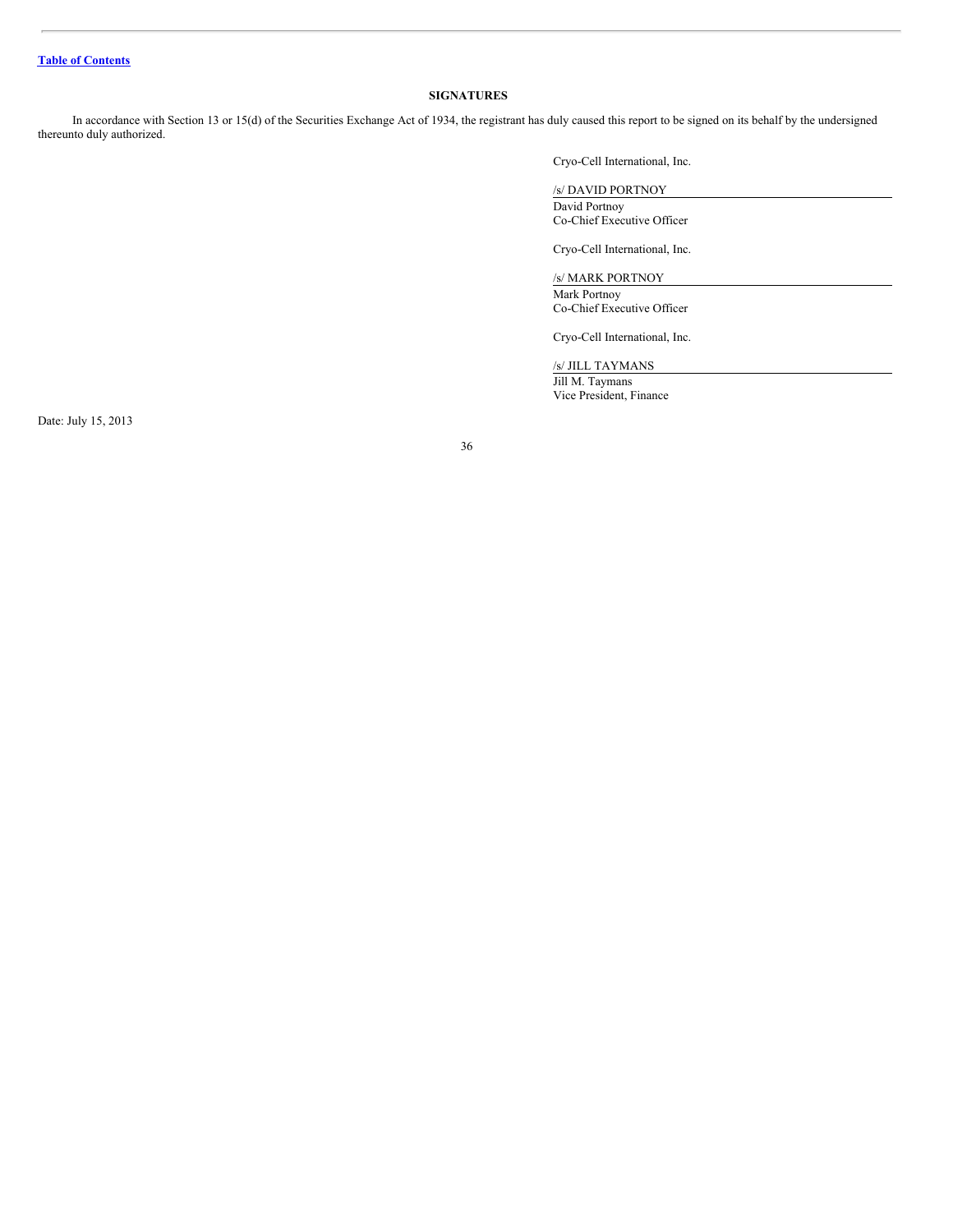#### **AMENDMENT AGREEMENT**

This Amendment Agreement is entered into and effective this 1st day of May 2013, by and between Cryo-Cell International, Inc. (the "Company") and Oleg Mikulinsky (the "Executive").

# **RECITALS**

- A. The Company and the Executive entered into an Employment Agreement dated March 5, 2012 (the "Employment Agreement").
- B. The initial term of term of the Employment Agreement has concluded and an additional one year term is currently underway.
- C. The Company and the Executive desire to amend the terms of the Executive's Employment Agreement as shown below in order to retain the Executive's services with the Company.

NOW, THEREFORE, in consideration of the foregoing, the parties agree and the Employment Agreement is hereby amended as follows:

#### **Amendment**

- 1. Section 2(a) is deleted in its entirety and replaced with the following:
	- a.) Base Salary

Commencing on May 1, 2014 the Executive shall receive an annualized base salary (the "Base Salary") which is not less than \$165,000 per year. Throughout the Term, the Executive shall be eligible for discretionary annual merit increases and/or other base salary adjustments as deemed appropriate by the Company's Chief Executive Officer. The Executive's Base Salary will be payable in equivalent bi-weekly installments, subject to usual and required payroll deductions, including, without limitation, applicable taxes.

2. Section 3(b) is deleted in its entirety and replaced with the following:

# b.) Resignation or Termination At or After Change in Control

In the event of the Executive's voluntary resignation from the Company's employ upon a Change in Control or the Executive's employment is terminated upon or within one (1) year after a Change in Control defined in subparagraph 3(c) below, or prior to the Change in Control if the Executive's termination, demotion or relocation was either a condition of the Change in Control or was at the request of any person related to the Change in Control, and such termination was initiated by the Company without cause or by the Executive due to being requested to accept without cause a demotion or relocation:

(i) The Company shall pay to the Executive any earned and accrued but unpaid installment of Base Salary through the date of resignation or termination, at the rate in effect on the date of termination, or if greater, on the date immediately preceding the date that a Change in Control occurs, and all other unpaid amounts to which the Executive is entitled as of the date of termination under any compensation plan or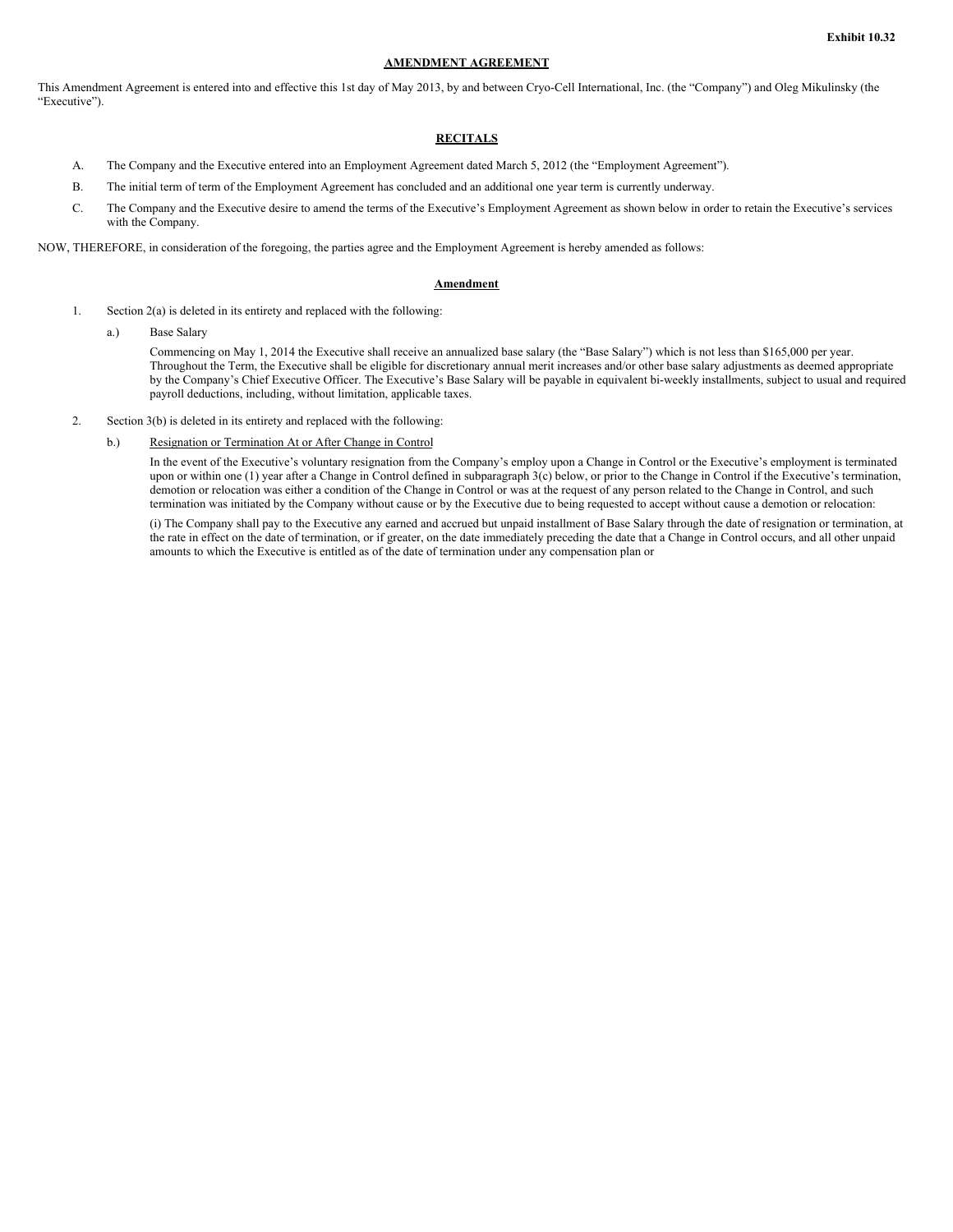program of the Company, including, without limitation, all accrued vacation time. Stock options, shares of restricted stock, performance awards, stock appreciation rights, and LTI awards granted to Executive by the Company through the date of termination shall be treated in accordance with the applicable plans and policies of the Company. All outstanding stock options shall vest upon termination.

(ii) In lieu of any further Base Salary, bonus payments and benefits to the Executive for periods subsequent to the date of resignation or termination, the Company shall pay as liquidated damages to the Executive, an amount equal to twelve (12) months of the Executive's annual Base Salary at the rate in effect as of the date of termination, or if greater, on the date immediately preceding the date that a Change in Control occurs.

IN WITNESS WHEREOF, the parties to this Amendment Agreement have placed their hands as of the day and year below written.

/s/ Oleg Mikulinsky By: Name (1995)<br>
By: Cleg Mikulinsky By: Name (1995)<br>
By: Name (1996)<br>
By: Name (1996)<br>
By: Name (1996)<br>
By: Name (1996)<br>
By: Name (1996)<br>
By: Name (1996)<br>
By: Name (1996)<br>
By: Name (1996)<br>
By: Name (19

Cryo-Cell International, Inc.

/s/ David Portnoy Name: David Portnoy<br>Title: Co-Chief Exec Co-Chief Executive Officer

Date: May 1, 2013 Date: May 1, 2013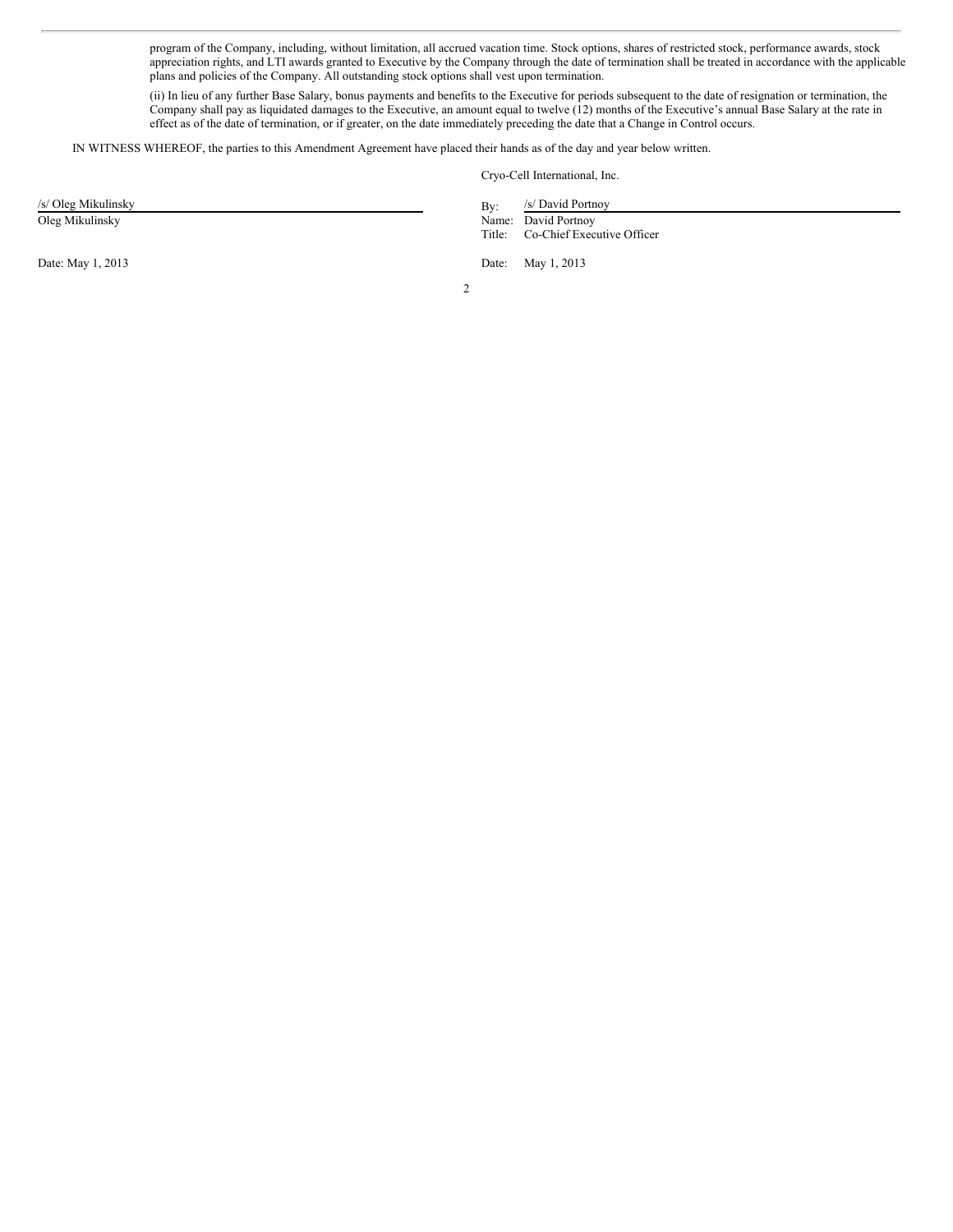#### SECOND LEASE AMENDMENT

THIS LEASE AMENDMENT dated June 18, 2013 by and between CRYO-CELL INTERNTIONAL, INC. hereinafter referred to as "Tenant" and EJB BROOKER CREEK, LLC, as successor of Brooker Creek North I, LLLP, hereinafter referred to as "Landlord".

WHEREAS, Tenant and Landlord did make and execute a Lease Agreement dated April 21, 2004 which was amended June 7, 2006 for premises located at 700 Brooker Creek Blvd., Suite 1800, Oldsmar, Florida (the "Lease").

NOW THEREFORE, for and in consideration of the premises hereof, the sum of TEN DOLLARS (\$10.00) and other good and valuable consideration, the receipt and sufficiency of which are hereby acknowledged, Landlord and Tenant do hereby agree as follows:

- 1. Landlord and Tenant do hereby acknowledge and agree that the Lease obligations on the 9,600 SF Expansion Space shall be terminated and of no further force and effect as of May 1, 2013 upon receipt of a \$150,000.00 termination fee less \$41,769.64, which includes the May 2013 and June 2013 rent payments and the security deposit, within thirty (30) days of execution of this amendment.
- 2. The lease term on the remaining 17,600 SF will be extended through December 31, 2015.
- 3. The base rental rate for the 17,600 SF will be as follows:

|                | Base Rent/SF/Year | Monthly   |
|----------------|-------------------|-----------|
| $5/13 - 12/13$ | 9.84              | 14.432.00 |
| $1/14 - 12/14$ | 10.14             | 14,872.00 |
| $1/15 - 12/15$ | 10.44             | 15.312.00 |

- 4. Tenant will be provided the option to renew and extend the lease for two (2) consecutive terms of six (6) months each exercisable upon written notice to Landlord at least 90 prior to expiration of the then current lease term. Should the renewal option be exercised, the base rental rate will continue to escalate 3% annually.
- 5. Except as hereby amended, the Initial Lease remains unchanged and in full force and effect.

IN WITNESS THEREOF, the parties have caused this Agreement to be executed the day and year first written above.

WITNESS TENANT: CRYO-CELL INTERNATIONAL, INC.

/s/ Jill Taymans /s/ Mark Portnoy

V.P. Finance/CFO Co-CEO

Signature Title

LANDLORD: EJB BROOKER CREEK, LLC

Signature

Title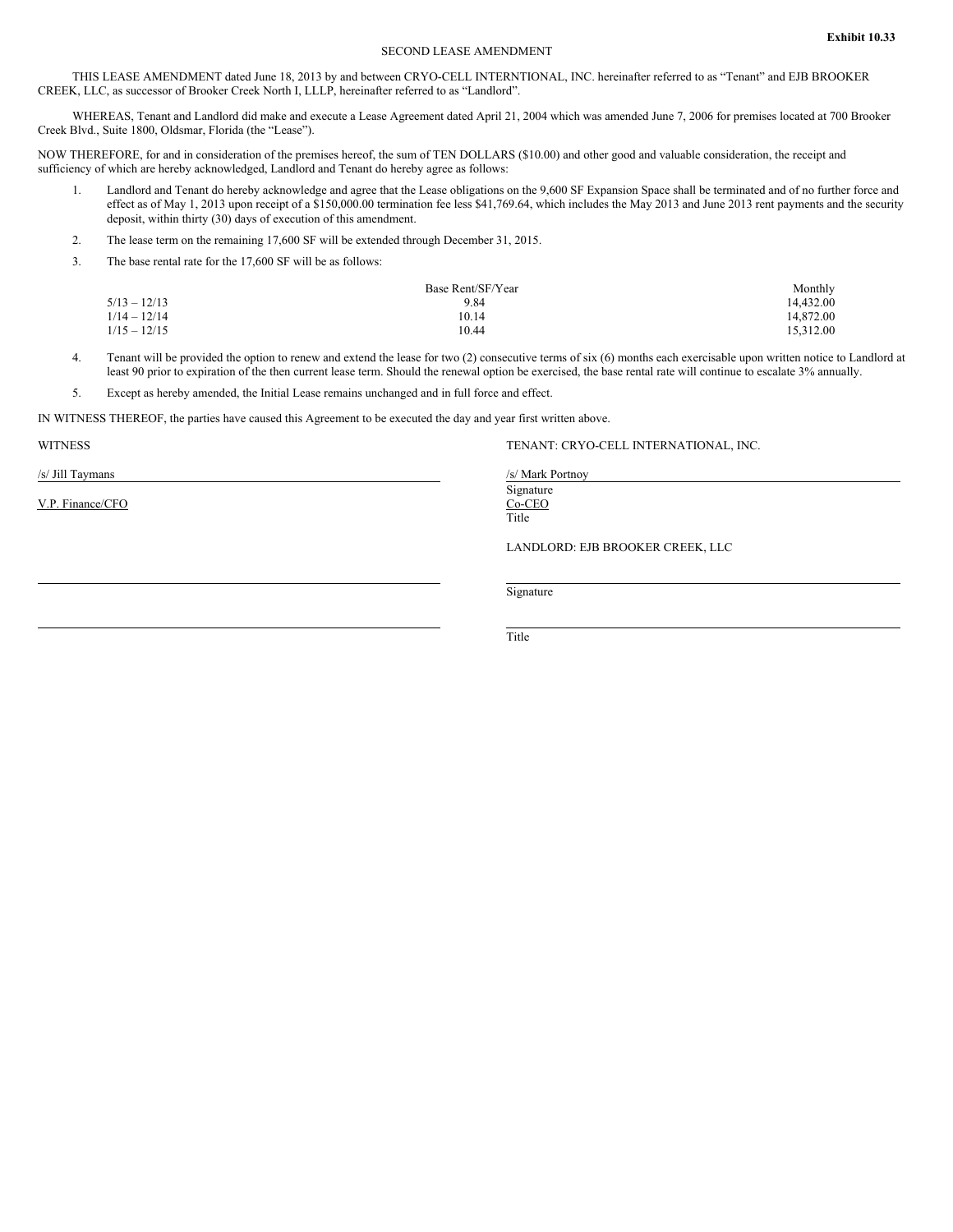## CERTIFICATION OF CO-CHIEF EXECUTIVE OFFICER

I, David Portnoy, certify that:

- 1. I have reviewed this quarterly report on Form 10-Q of Cryo-Cell International, Inc. (the "Registrant");
- 2. Based on my knowledge, this report does not contain any untrue statement of a material fact or omit to state a material fact necessary to make the statements made, in light of the circumstances under which such statements were made, not misleading with respect to the period covered by this report;
- 3. Based on my knowledge, the financial statements, and other financial information included in this report, fairly present in all material respects the financial condition, results of operations and cash flows of the registrant as of, and for, the periods presented in this report;
- 4. The Registrant's other certifying officer(s) and I are responsible for establishing and maintaining disclosure controls and procedures (as defined in Exchange Act Rules 13a-15(e) and 15d-15(e)) and internal control over financial reporting (as defined in Exchange Act Rules 13a-15(f) for the Registrant and have:
- (a) Designed such disclosure controls and procedures, or caused such disclosure controls and procedures to be designed under our supervision, to ensure that material information relating to the Registrant, including its consolidated subsidiaries, is made known to us by others within those entities, particularly during the period in which this quarterly report is being prepared;
- (b) Designed such internal control over financial reporting, or caused such internal control over financial reporting to be designed under our supervision, to provide reasonable assurance regarding the reliability of financial reporting and the preparation of financial statements for external purposes in accordance with generally accepted accounting principles;
- (c) Evaluated the effectiveness of the Registrant's disclosure controls and procedures and presented in this report our conclusions about the effectiveness of the disclosure controls and procedures, as of the end of the period covered by this report based on such evaluation; and
- (d) disclosed in this report any change in the Registrant's internal control over financial reporting that occurred during the Registrant's most recent fiscal quarter that has materially affected, or is reasonably likely to materially affect, the Registrant's internal control over financial reporting;
- 5. The Registrant's other certifying officer(s) and I have disclosed, based on our most recent evaluation of internal control over financial reporting, to the Registrant's auditors and the audit committee of the Registrant's board of directors (or persons performing the equivalent functions):
- (a) All significant deficiencies and material weaknesses in the design or operation of internal control over financial reporting which are reasonably likely to adversely affect the Registrant's ability to record, process, summarize and report financial information; and
- (b) Any fraud, whether or not material, that involves management or other employees who have a significant role in the Registrant's internal control over financial reporting.

Dated: July 15, 2013 /s/ David Portnoy

David Portnoy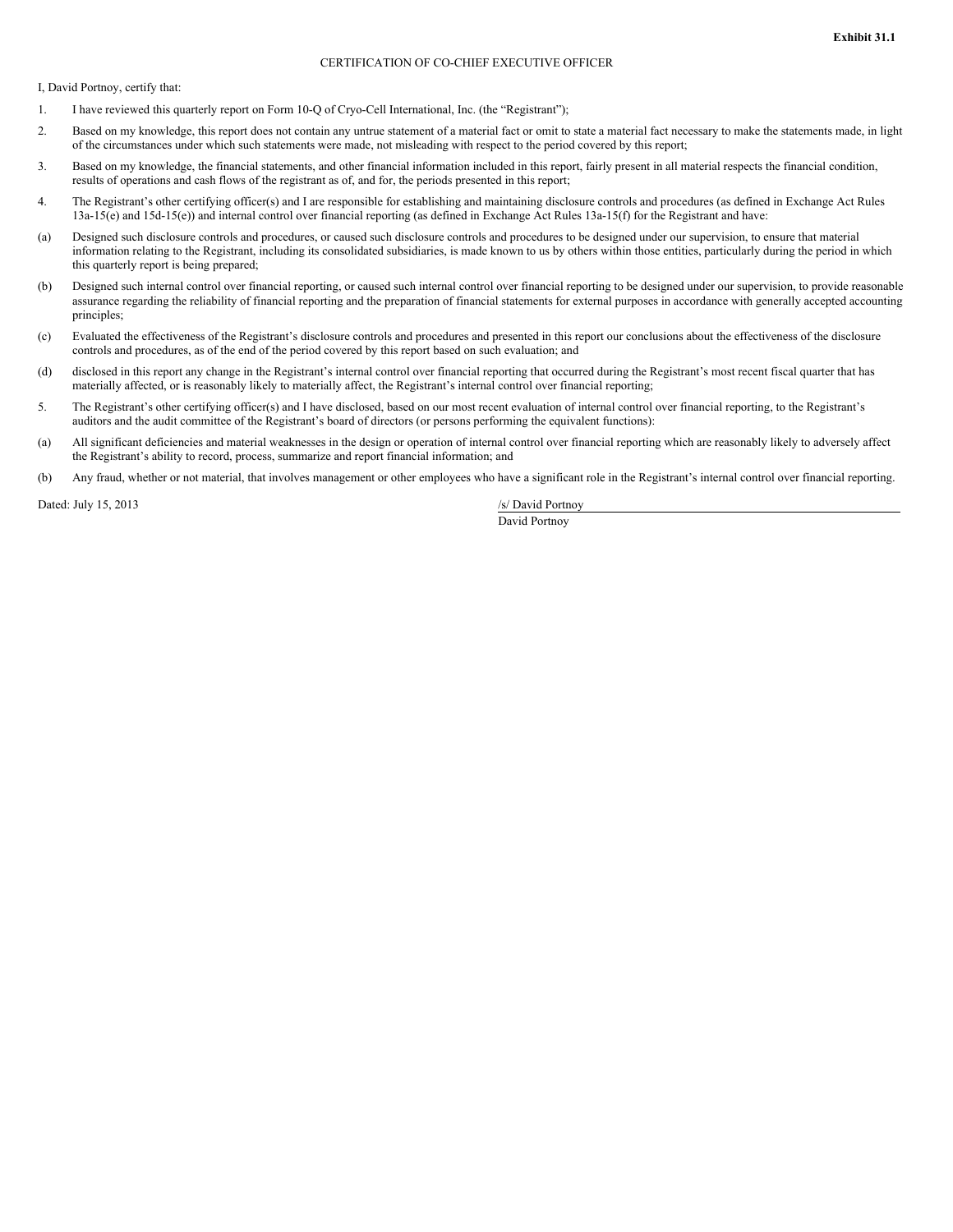#### CERTIFICATION OF CO-CHIEF EXECUTIVE OFFICER

I, Mark Portnoy, certify that:

- 1. I have reviewed this quarterly report on Form 10-Q of Cryo-Cell International, Inc. (the "Registrant");
- 2. Based on my knowledge, this report does not contain any untrue statement of a material fact or omit to state a material fact necessary to make the statements made, in light of the circumstances under which such statements were made, not misleading with respect to the period covered by this report;
- 3. Based on my knowledge, the financial statements, and other financial information included in this report, fairly present in all material respects the financial condition, results of operations and cash flows of the registrant as of, and for, the periods presented in this report;
- 4. The Registrant's other certifying officer(s) and I are responsible for establishing and maintaining disclosure controls and procedures (as defined in Exchange Act Rules 13a-15(e) and 15d-15(e)) and internal control over financial reporting (as defined in Exchange Act Rules 13a-15(f) for the Registrant and have:
- (a) Designed such disclosure controls and procedures, or caused such disclosure controls and procedures to be designed under our supervision, to ensure that material information relating to the Registrant, including its consolidated subsidiaries, is made known to us by others within those entities, particularly during the period in which this quarterly report is being prepared;
- (b) Designed such internal control over financial reporting, or caused such internal control over financial reporting to be designed under our supervision, to provide reasonable assurance regarding the reliability of financial reporting and the preparation of financial statements for external purposes in accordance with generally accepted accounting principles;
- (c) Evaluated the effectiveness of the Registrant's disclosure controls and procedures and presented in this report our conclusions about the effectiveness of the disclosure controls and procedures, as of the end of the period covered by this report based on such evaluation; and
- (d) disclosed in this report any change in the Registrant's internal control over financial reporting that occurred during the Registrant's most recent fiscal quarter that has materially affected, or is reasonably likely to materially affect, the Registrant's internal control over financial reporting;
- 5. The Registrant's other certifying officer(s) and I have disclosed, based on our most recent evaluation of internal control over financial reporting, to the Registrant's auditors and the audit committee of the Registrant's board of directors (or persons performing the equivalent functions):
- (a) All significant deficiencies and material weaknesses in the design or operation of internal control over financial reporting which are reasonably likely to adversely affect the Registrant's ability to record, process, summarize and report financial information; and
- (b) Any fraud, whether or not material, that involves management or other employees who have a significant role in the Registrant's internal control over financial reporting.

Dated: July 15, 2013 /s/ Mark Portnoy

Mark Portnoy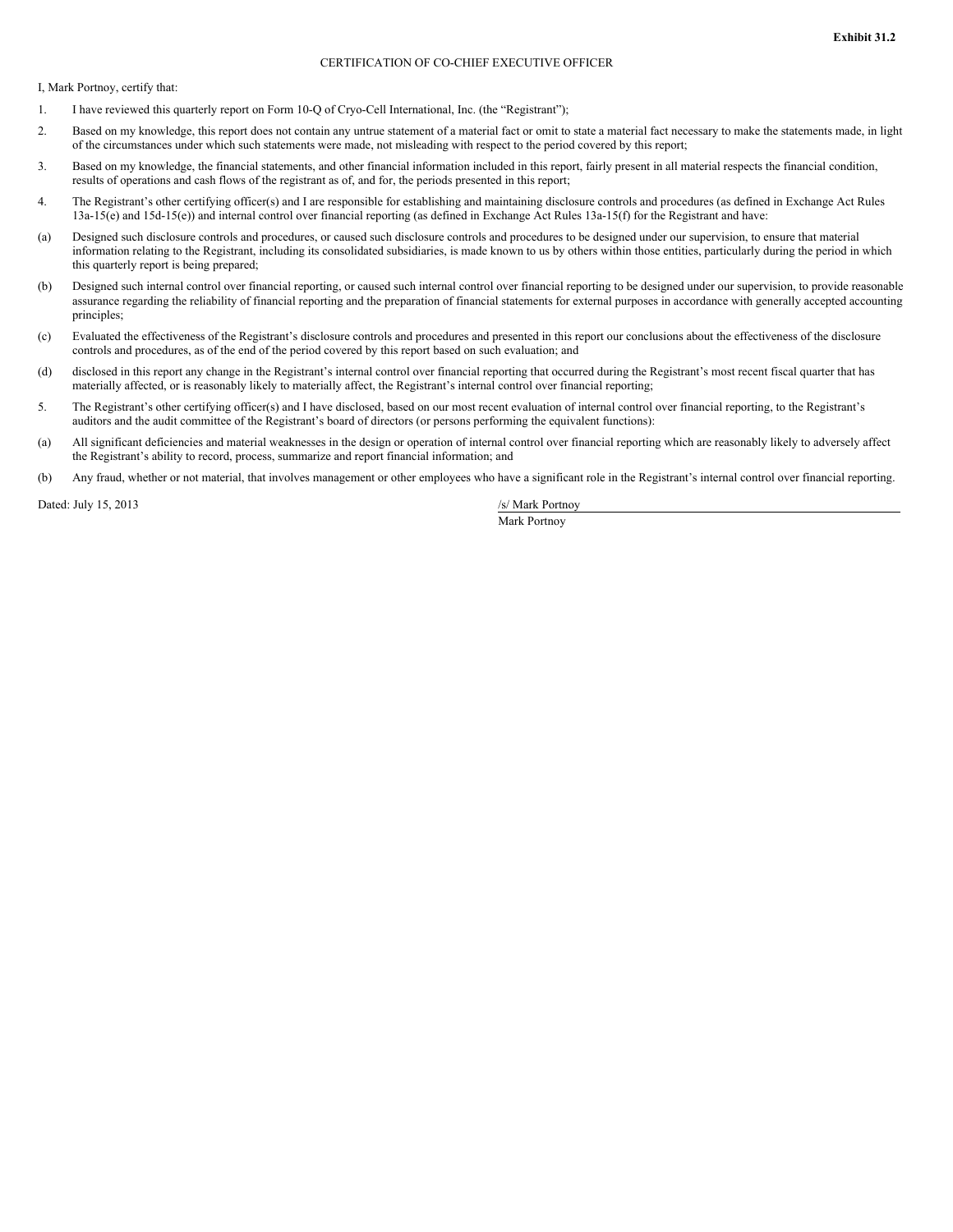## CERTIFICATION OF CHIEF FINANCIAL OFFICER

I, Jill M. Taymans, certify that:

- 1. I have reviewed this quarterly report on Form 10-Q of Cryo-Cell International, Inc. (the "Registrant");
- 2. Based on my knowledge, this report does not contain any untrue statement of a material fact or omit to state a material fact necessary to make the statements made, in light of the circumstances under which such statements were made, not misleading with respect to the period covered by this report;
- 3. Based on my knowledge, the financial statements, and other financial information included in this report, fairly present in all material respects the financial condition, results of operations and cash flows of the registrant as of, and for, the periods presented in this report;
- 4. The Registrant's other certifying officer(s) and I are responsible for establishing and maintaining disclosure controls and procedures (as defined in Exchange Act Rules 13a-15(e) and 15d-15(e)) for the Registrant and have:

(a) Designed such disclosure controls and procedures, or caused such disclosure controls and procedures to be designed under our supervision, to ensure that material information relating to the Registrant, including its consolidated subsidiaries, is made known to us by others within those entities, particularly during the period in which this quarterly report is being prepared;

(b) Designed such internal control over financial reporting, or caused such internal control over financial reporting to be designed under our supervision, to provide reasonable assurance regarding the reliability of financial reporting and the preparation of financial statements for external purposes in accordance with generally accepted accounting principles;

(c) Evaluated the effectiveness of the Registrant's disclosure controls and procedures and presented in this report our conclusions about the effectiveness of the disclosure controls and procedures, as of the end of the period covered by this report based on such evaluation; and

(d) disclosed in this report any change in the Registrant's internal control over financial reporting that occurred during the Registrant's most recent fiscal quarter that has materially affected, or is reasonably likely to materially affect, the Registrant's internal control over financial reporting;

5. The Registrant's other certifying officer(s) and I have disclosed, based on our most recent evaluation of internal control over financial reporting, to the Registrant's auditors and the audit committee of the Registrant's board of directors (or persons performing the equivalent functions):

(a) All significant deficiencies and material weaknesses in the design or operation of internal control over financial reporting which are reasonably likely to adversely affect the Registrant's ability to record, process, summarize and report financial information; and

(b) Any fraud, whether or not material, that involves management or other employees who have a significant role in the Registrant's internal control over financial reporting.

Dated: July 15, 2013 /s/ Jill M. Taymans

Jill M. Taymans